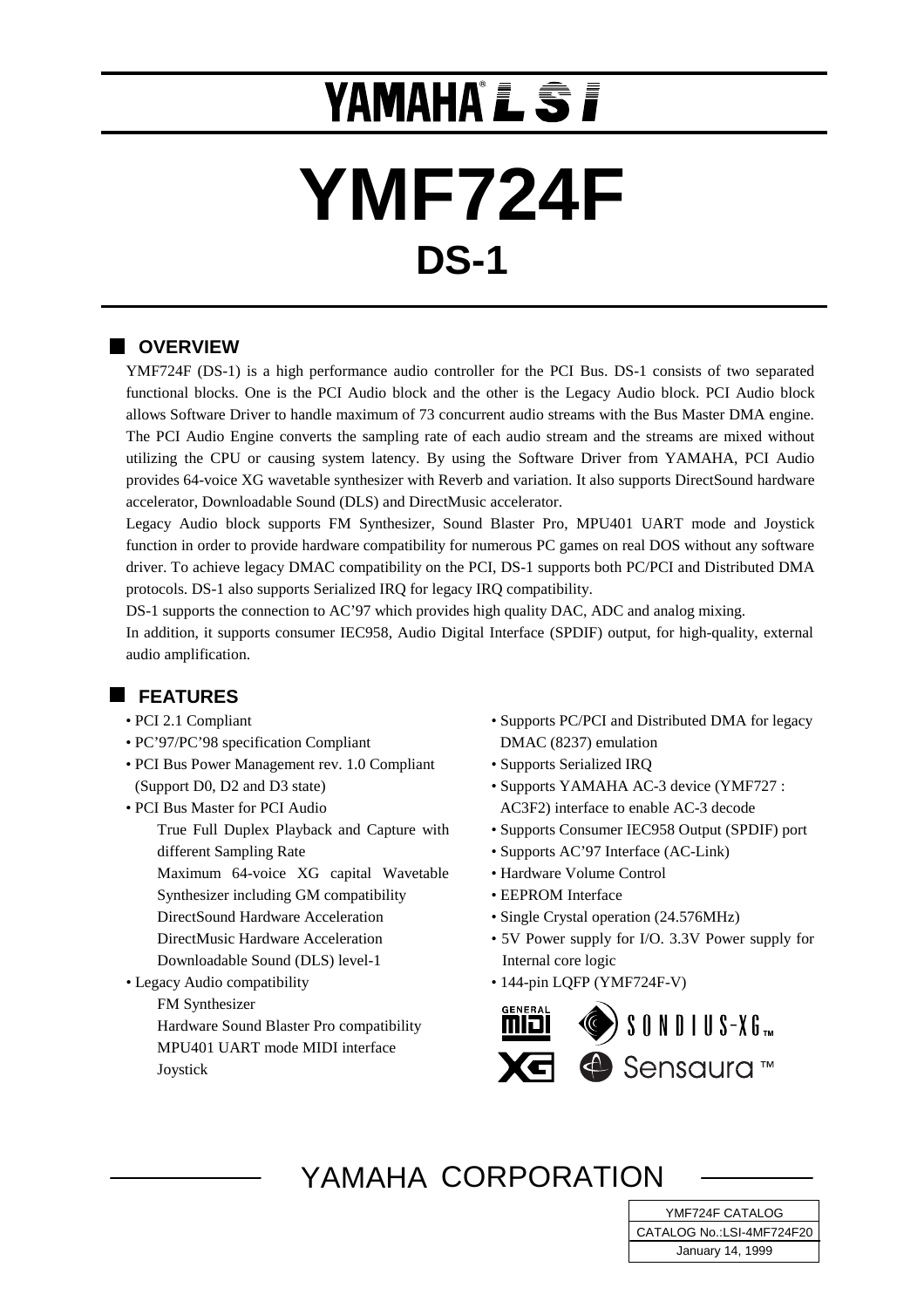## **YMF724F**

## **Logos**



GENERAL MIDI logo is a trademark of Association of Musical Electronics Industry (AMEI), and indicates GM system level 1 Compliant.



XG logo is a trademark of YAMAHA Corporation.



SONDIUS-XG logo is a trademark that Stanford University in the United States and  $\left\{\left\{\begin{array}{c} \text{SONDIUS-XG } \text{log} \text{ or } \text{S a maximum} \end{array}\right\}\right\}$   $\left\{\left\{\begin{array}{c} \text{SONDIUS-XG } \text{log} \text{ or } \text{S a maximum} \end{array}\right\}\right\}$ 



**◆ Sensaura** logo is a trademark of Central Research Laboratories Limited.

#### 1. GM system level 1

GM system level 1 is a world standard format about MIDI synthesizer which provides voice arrangements and MIDI functions.

#### 2. XG

XG is a format about MIDI synthesizer that is proposed by YAMAHA, and keeps the upper compatibility of GM system level 1. The good points are the voice arrangements kept extensively, a large number of the voices, modification of the voices, 3 kinds of effects, and so on.

#### 3. SONDIUS-XG

Products bearing the SONDIUS-XG logo are licensed under patents of Stanford University and YAMAHA Corporation as listed on <http://www.sondius-xg.com>. The SONDIUS-XG produces acoustic sound outputs by running a virtual simulation of the actual acoustic instrument operation. Therefore, it provides much more real-world acoustic sound outputs fundamentally different from the Wavetable sound generator that simply processes the recorded acoustic sound sources only. The SONDIUS-XG adds the technology of virtual acoustic sound to the XG format.

#### 4. Sensaura

Sensaura is a technology which provides 3D positional audio and moving effect by HRTF (Head Related Transfer Function) with 2 speakers or headphone. This feature makes it possible to enjoy invariable and unchangeable sound feelings in all-positional area covering as wide as 360 degrees.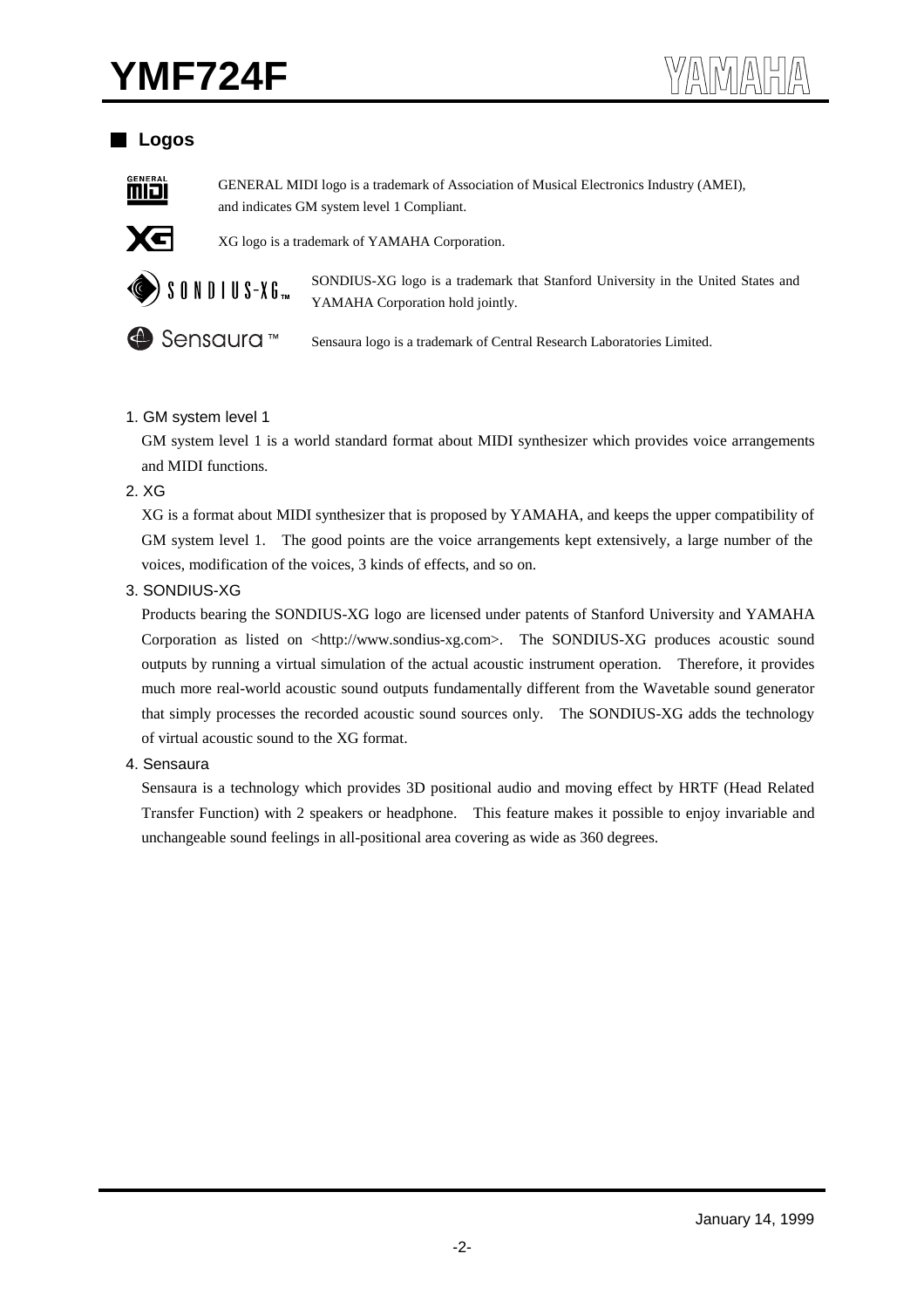## **YMF724F**



## **PIN CONFIGURATION**

YMF724F-V



144 Pin LQFP Top View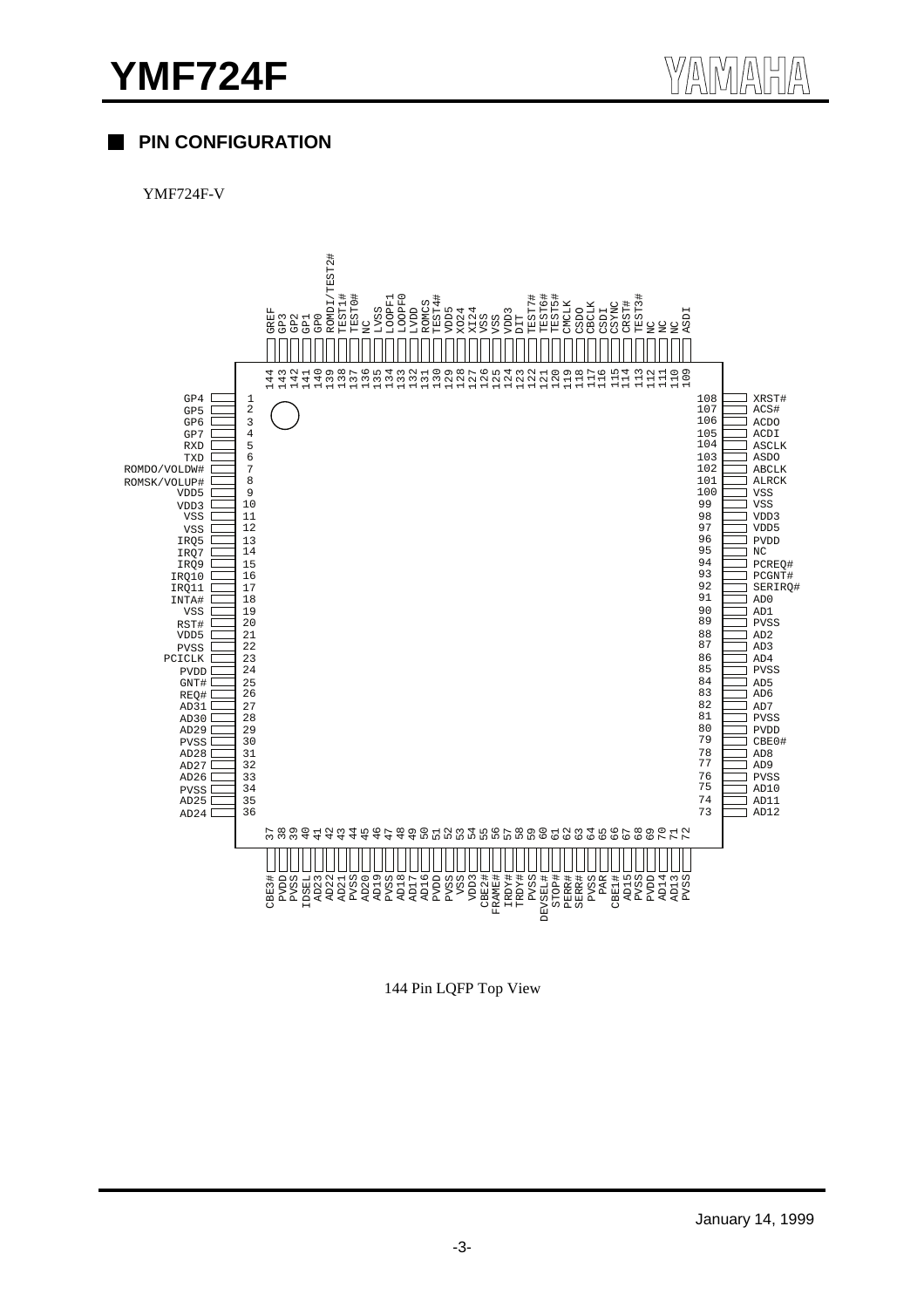## **PIN DESCRIPTION**

## 1. PCI Bus Interface (53-pin)

| name          | $\rm LO$ | Type         | Size | function                            |  |  |  |  |
|---------------|----------|--------------|------|-------------------------------------|--|--|--|--|
| <b>PCICLK</b> | I        | P            |      | PCI Clock                           |  |  |  |  |
| RST#          | I        | P            |      | Reset                               |  |  |  |  |
| AD[31:0]      | IO       | Ptr          |      | Address / Data                      |  |  |  |  |
| $C/BE[3:0]$ # | IO       | Ptr          |      | Command / Byte Enable               |  |  |  |  |
| PAR           | IO       | Ptr          |      | Parity                              |  |  |  |  |
| FRAME#        | IO       | Pstr         |      | Frame                               |  |  |  |  |
| IRDY#         | IO       | Pstr         |      | <b>Initiator Ready</b>              |  |  |  |  |
| TRDY#         | IO       | Pstr         |      | <b>Target Ready</b>                 |  |  |  |  |
| STOP#         | IO       | Pstr         |      | Stop                                |  |  |  |  |
| <b>IDSEL</b>  | I        | P            |      | <b>ID</b> Select                    |  |  |  |  |
| DEVSEL#       | IO       | Pstr         |      | Device Select                       |  |  |  |  |
| REQA#         | $\Omega$ | P            |      | <b>PCI</b> Request                  |  |  |  |  |
| GNTA#         | T        | $\mathbf{P}$ |      | <b>PCI</b> Grant                    |  |  |  |  |
| PCREQ#        | $\Omega$ | Ptr          |      | <b>PC/PCI</b> Request               |  |  |  |  |
| PCGNT#        | I        | Ptr          |      | <b>PC/PCI Grant</b>                 |  |  |  |  |
| PERR#         | IO       | Pstr         |      | Parity Error                        |  |  |  |  |
| SERR#         | $\Omega$ | Pod          |      | <b>System Error</b>                 |  |  |  |  |
| INTA#         | $\Omega$ | Pod          |      | Interrupt signal output for PCI bus |  |  |  |  |
| SERIRQ#       | IO       | Ptr          |      | Serialized IRQ.                     |  |  |  |  |

## 2. AC'97 Interface (6-pin)

| Name         | $\rm LO$ | Type | <b>Size</b> | function                                |  |  |  |  |
|--------------|----------|------|-------------|-----------------------------------------|--|--|--|--|
| CRST#        | $\Omega$ | т    | 6mA         | Reset signal for AC'97                  |  |  |  |  |
| <b>CMCLK</b> | $\Omega$ | C    |             | Master Clock of AC link (24.576MHz) and |  |  |  |  |
|              |          |      |             | AC3F2                                   |  |  |  |  |
| <b>CBCLK</b> |          | T    |             | AC-link: Bit Clock for AC'97 audio data |  |  |  |  |
| <b>CSDO</b>  | Ω        | T    | 6mA         | AC-link: AC'97 Serial audio output data |  |  |  |  |
| <b>CSDI</b>  |          | T    |             | AC-link: AC'97 Serial audio input data  |  |  |  |  |
| <b>CSYNC</b> | $\Omega$ | т    | 6mA         | AC-link: Synchronized signal            |  |  |  |  |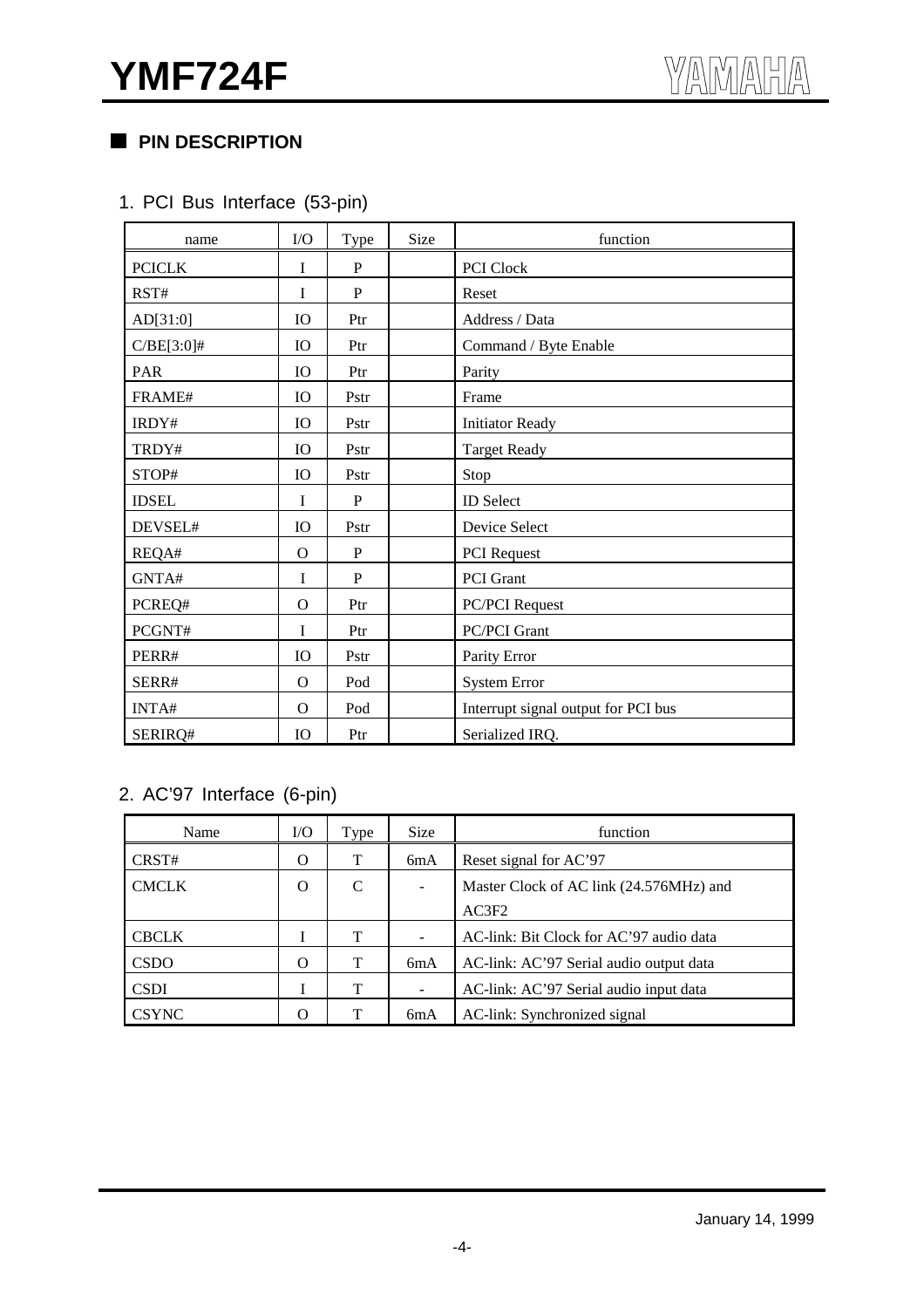## 3. YMF727(AC3F2) Interface (9-pin)

| name         | V <sub>O</sub> | type | size             | function                                        |  |  |  |  |
|--------------|----------------|------|------------------|-------------------------------------------------|--|--|--|--|
| XRST#        | Ω              | C    | 2mA              | Reset for local device                          |  |  |  |  |
| ACS#         | Ω              | T    | 3mA              | Chip select for AC3F2                           |  |  |  |  |
| <b>ASCLK</b> | O              | Т    | 6mA              | Clock for Serial control data transfer of AC3F2 |  |  |  |  |
| <b>ACDO</b>  | O              | Т    | 3mA              | Serial control data output of AC3F2             |  |  |  |  |
| <b>ACDI</b>  | T              | Tup  |                  | Serial control data input of AC3F2              |  |  |  |  |
| <b>ALRCK</b> | Ω              | Т    | 3mA              | L/R clock for Serial audio data of AC3F2        |  |  |  |  |
| <b>ABCLK</b> | O              | T    | 6 <sub>m</sub> A | Bit clock for Serial audio data of AC3F2        |  |  |  |  |
| <b>ASDO</b>  | Ω              | т    | 3mA              | Serial audio data output to AC3F2               |  |  |  |  |
| <b>ASDI</b>  |                | Tup  |                  | Mixed Serial audio data input of AC3F2          |  |  |  |  |

## 4. SPDIF Interface (1-pin)

| name | I/C | tvpe | $\sim$<br>size | function                               |
|------|-----|------|----------------|----------------------------------------|
|      |     |      | 3mA            | Digital audio interface output (48kHz) |

## 5. Legacy Device Interface (16-pin)

| name        | $\rm I/O$ | type | <b>Size</b>              | function                                            |  |  |  |  |  |
|-------------|-----------|------|--------------------------|-----------------------------------------------------|--|--|--|--|--|
| IRQ5        | $\Omega$  | Ttr  | 12mA                     | Interrupt5 of Legacy Audio                          |  |  |  |  |  |
|             |           |      |                          | It is directly connected to the interrupt signal of |  |  |  |  |  |
|             |           |      |                          | System I/O chip.                                    |  |  |  |  |  |
| IRQ7        | $\Omega$  | Ttr  | 12mA                     | Interrupt7 of Legacy Audio                          |  |  |  |  |  |
| IRQ9        | $\Omega$  | Ttr  | 12mA                     | Interrupt9 of Legacy Audio                          |  |  |  |  |  |
| IRQ10       | $\Omega$  | Ttr  | 12mA                     | Interrupt10 of Legacy Audio                         |  |  |  |  |  |
| IRQ11       | $\Omega$  | Ttr  | 12mA                     | Interrupt11 of Legacy Audio.                        |  |  |  |  |  |
| GP[3:0]     | L         | A    | $\overline{\phantom{a}}$ | Game Port                                           |  |  |  |  |  |
| GP[7:4]     | L         | Tup  |                          | Game Port                                           |  |  |  |  |  |
| <b>GREF</b> | I         | A    | $\overline{\phantom{a}}$ | Reference for Game Port                             |  |  |  |  |  |
| <b>RXD</b>  | I         | Tup  |                          | <b>MIDI</b> Data Receive                            |  |  |  |  |  |
| <b>TXD</b>  | O         | T    | 3mA                      | <b>MIDI</b> Data Transfer                           |  |  |  |  |  |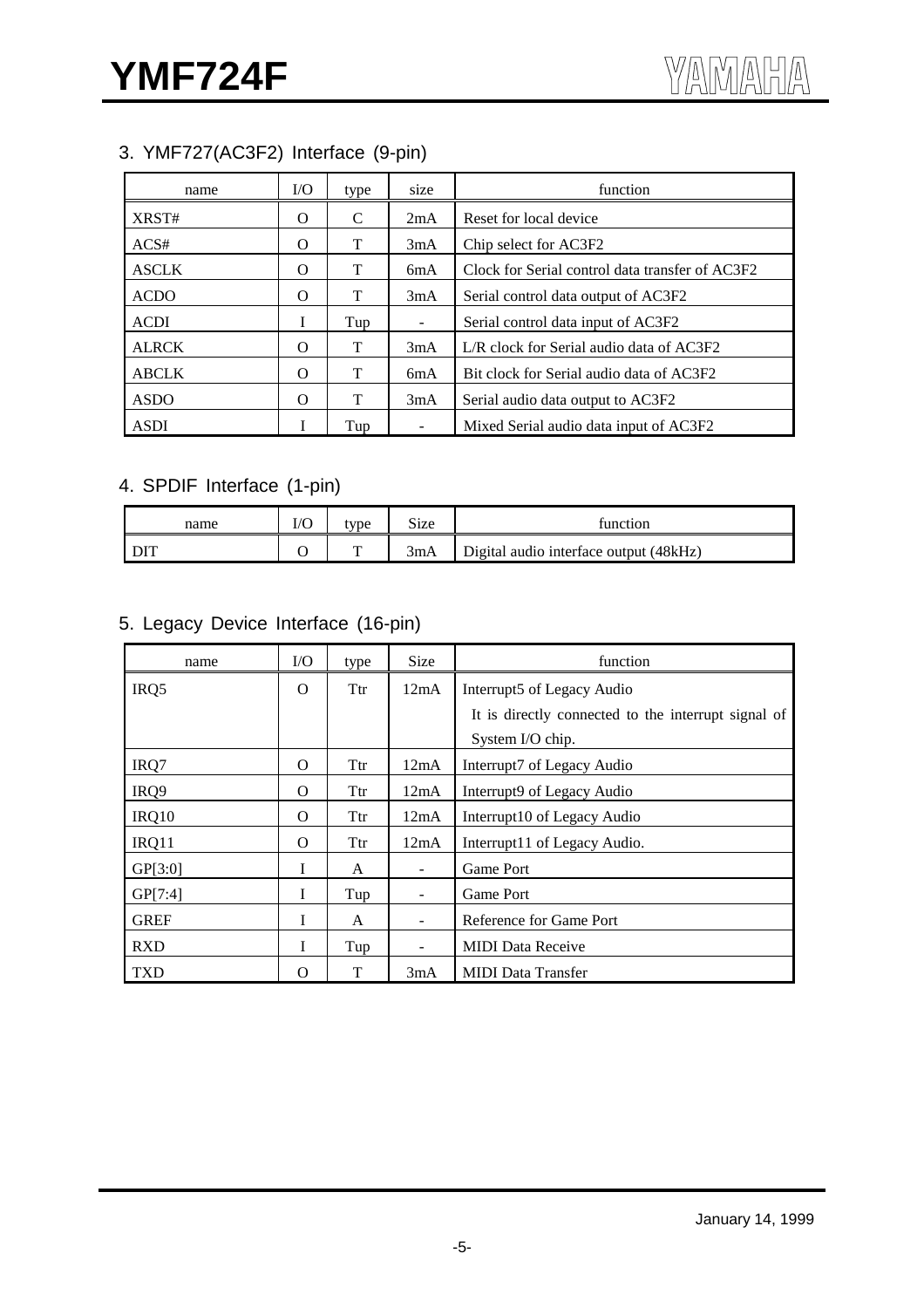## 6. Miscellaneous (15-pin)

| name           | $\rm LO$  | type | <b>Size</b> | function                                                                                             |
|----------------|-----------|------|-------------|------------------------------------------------------------------------------------------------------|
| <b>ROMCS</b>   | $\Omega$  | T    | 3mA         | Chip select for external EEPROM                                                                      |
| ROMSK/VOLUP#   | <b>IO</b> | Tup  | 3mA         | Serial clock for external EEPROM<br>or Hardware Volume (Up)                                          |
| ROMDO / VOLDW# | IO.       | Tup  | 3mA         | Serial data output for external EEPROM<br>or Hardware Volume (Down)                                  |
| ROMDI / TEST2# | L         | Tup  |             | Serial data input for external EEPROM or Test pin<br>(Do not connect externally when EEPROM is not.) |
| XI24           | L         | C    |             | 24.576 MHz Crystal                                                                                   |
| XO24           | O         | C    | 2mA         | 24.576 MHz Crystal                                                                                   |
| TEST[7:4,1:0]# | I         | Tup  |             | Test pins (Do not connect externally)                                                                |
| TEST3#         | IO.       | Tup  | 3mA         | Test pin (Connect to ground)                                                                         |
| LOOPF[1:0]     |           |      |             | Capacitor of PLL                                                                                     |

Note) Hardware volume and EEPROM interface can not be used at the same time. When both hardware volume and EEPROM are not used, do not connect these pins externally.

## 7. Power Supply (39-pin)

| name        | I/O | type | <b>Size</b> | function                                    |
|-------------|-----|------|-------------|---------------------------------------------|
| PVDD[5:0]   |     |      |             | Power supply for PCI Bus Interface $(+5.0)$ |
| PVSS[14:0]  |     |      |             | Ground for PCI Bus Interface                |
| <b>LVDD</b> |     |      |             | Power supply for PLL Filter $(+3.3)$        |
| <b>LVSS</b> |     |      |             | Ground for PLL Filter                       |
| VDD3[3:0]   |     |      |             | Power supply $(+3.3V)$                      |
| VDD5[3:0]   |     |      |             | Power supply $(+5.0V)$                      |
| VSS[7:0]    |     |      |             | Ground                                      |

## **TYPE**

| T:TTL                            | A : Analog | Ptr : Tri-State PCI          |
|----------------------------------|------------|------------------------------|
| Ttr: Tri-State TTL               | C:CMOS     | Pstr: Sustained Tri-Sate PCI |
| Tup : Pull up (Max. 300kohm) TTL | P:PCI      | Pod : Open Drain PCI         |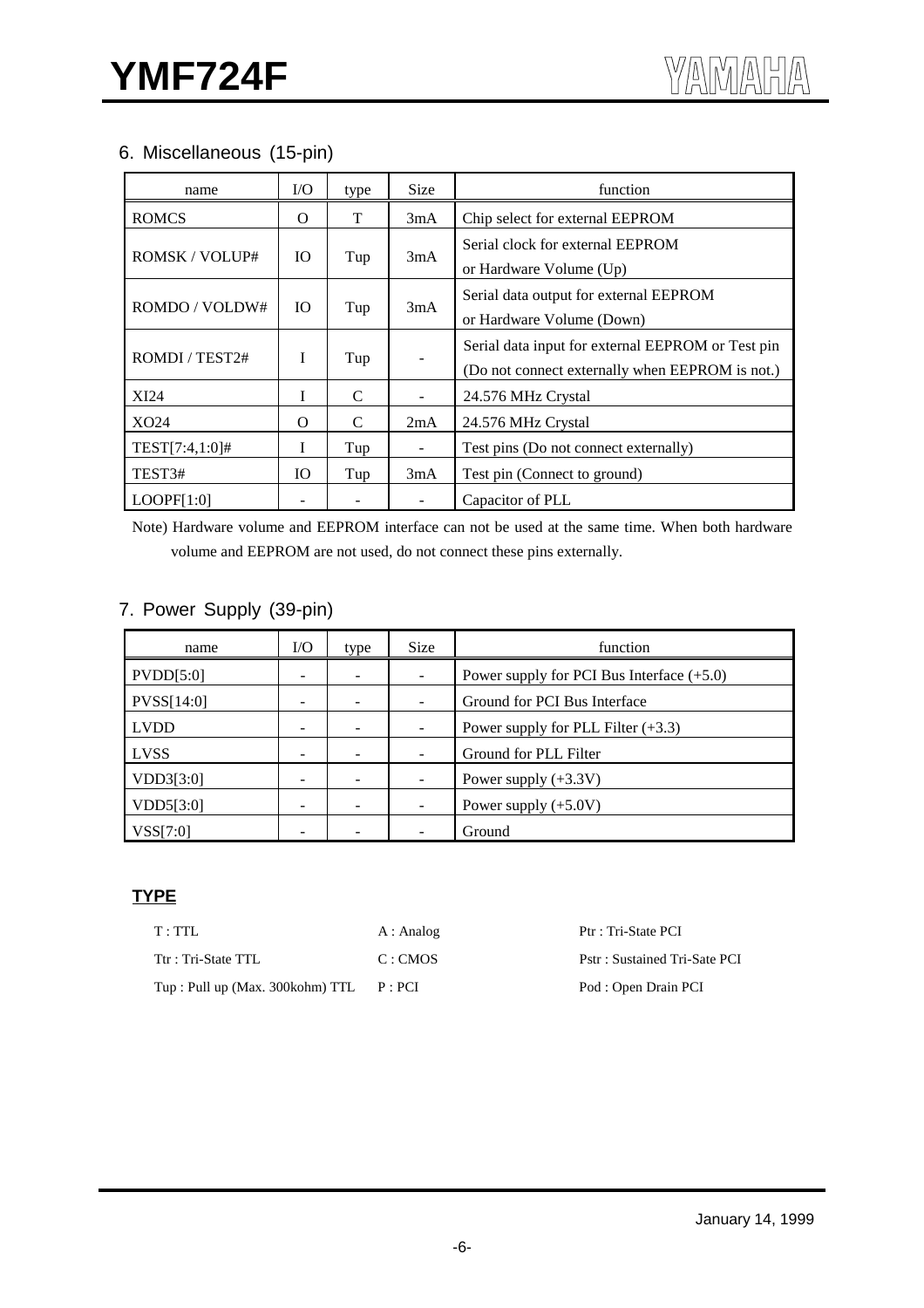**BLOCK DIAGRAM**

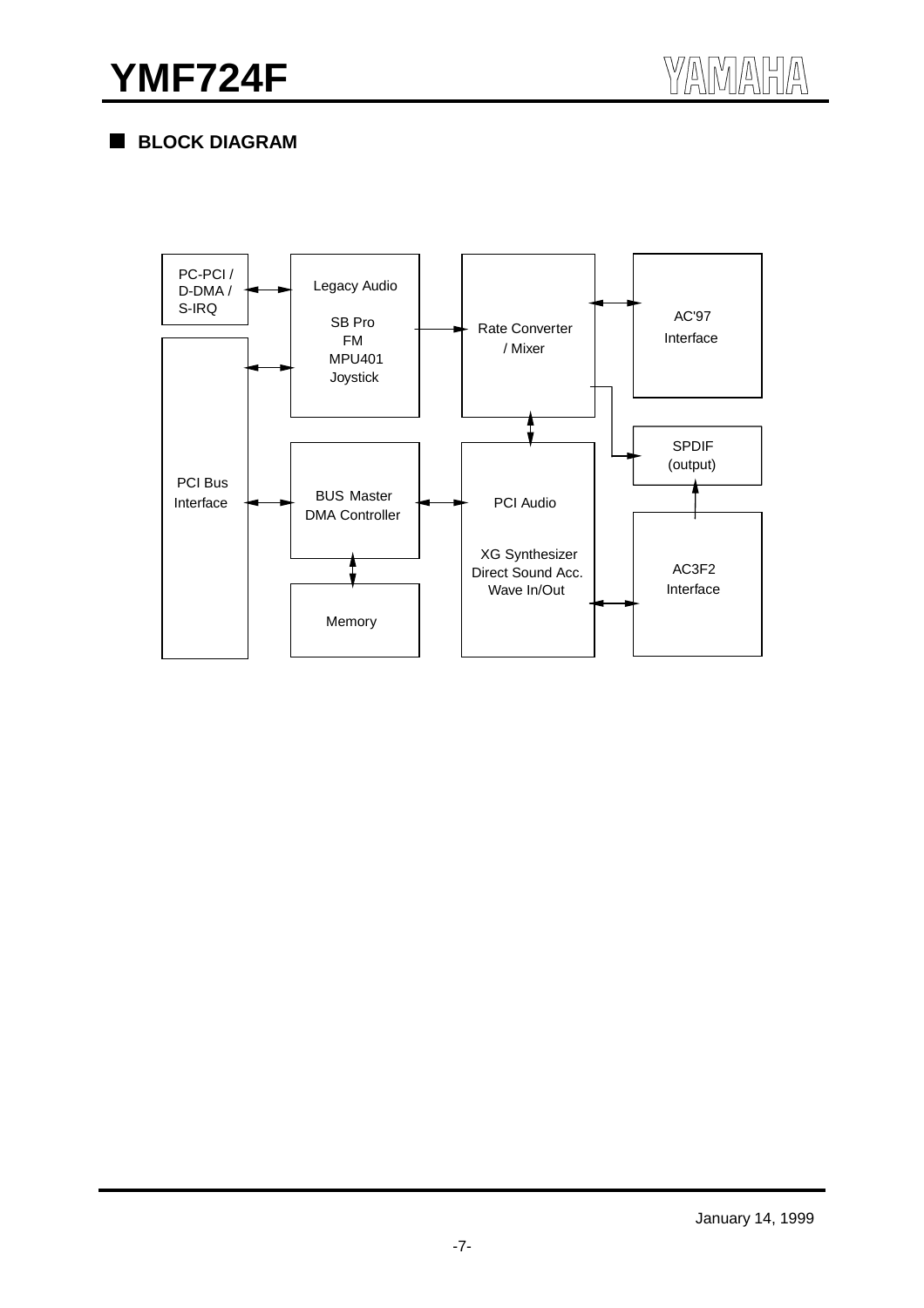## **YMF724F**

## **SYSTEM DIAGRAM**

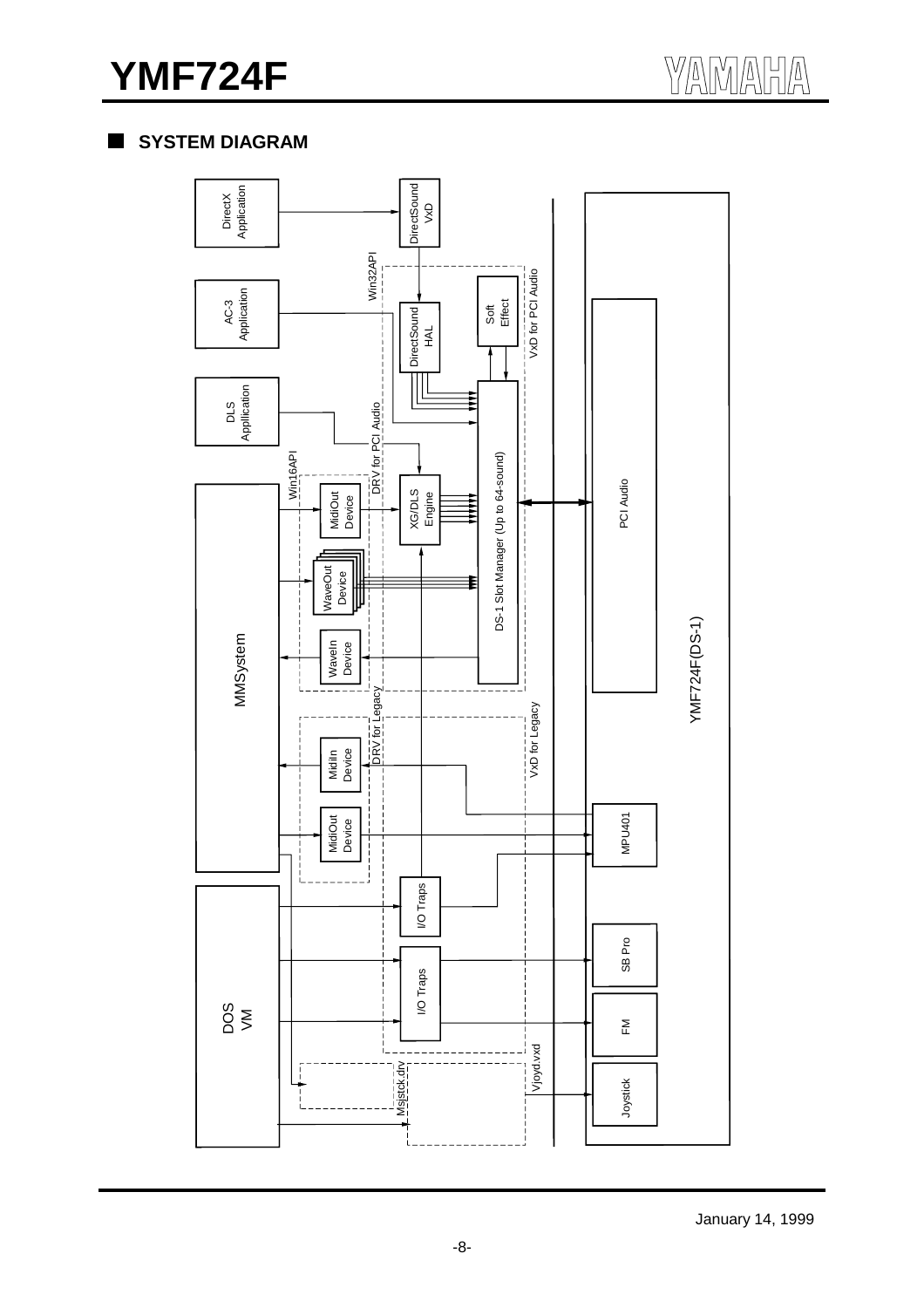## **FUNCTION OVERVIEW**

#### 1. PCI INTERFACE

DS-1 supports the PCI bus interface and complies to PCI revision 2.1.

#### 1-1. PCI Bus Command

DS-1 supports the following PCI Bus commands.

#### 1-1-1. Target Device Mode

|                | $C/BE[3:0]$ #  |          |                | Command                                   |
|----------------|----------------|----------|----------------|-------------------------------------------|
| $\theta$       | $\overline{0}$ | $\theta$ | $\overline{0}$ | Interrupt Acknowledge (not support)       |
| 0              | $\theta$       | $\theta$ | 1              | Special Cycle (not support)               |
| 0              | $\overline{0}$ | 1        | $\overline{0}$ | I/O Read                                  |
| 0              | $\overline{0}$ | 1        | $\mathbf{1}$   | I/O Write                                 |
| $\overline{0}$ | 1              | $\theta$ | $\overline{0}$ | reserved                                  |
| $\theta$       | 1              | $\theta$ | 1              | reserved                                  |
| $\theta$       | 1              | 1        | $\overline{0}$ | <b>Memory Read</b>                        |
| $\theta$       | 1              | 1        | 1              | Memory Write                              |
| 1              | $\overline{0}$ | $\theta$ | $\theta$       | reserved                                  |
| 1              | $\theta$       | $\theta$ | 1              | reserved                                  |
| 1              | $\overline{0}$ | 1        | $\overline{0}$ | Configuration Read                        |
| 1              | $\theta$       | 1        | 1              | Configuration Write                       |
| 1              | 1              | $\Omega$ | $\overline{0}$ | Memory Read Multiple (not support)        |
| 1              | 1              | $\theta$ | $\mathbf{1}$   | Dual Address Cycle (not support)          |
| 1              | 1              | 1        | $\mathbf{0}$   | Memory Read Line (not support)            |
| 1              |                | 1        | 1              | Memory Write and Invalidate (not support) |

DS-1 does not assert DEVSEL# when accessed with commands that are indicated as (not supported) or reserved.

1-1-2. Master Device Mode

| $C/BE[3:0]$ # |  | Command            |
|---------------|--|--------------------|
|               |  | <b>Memory Read</b> |
|               |  | Memory Write       |

When DS-1 becomes a Master Device, it generates only memory write and read cycle commands.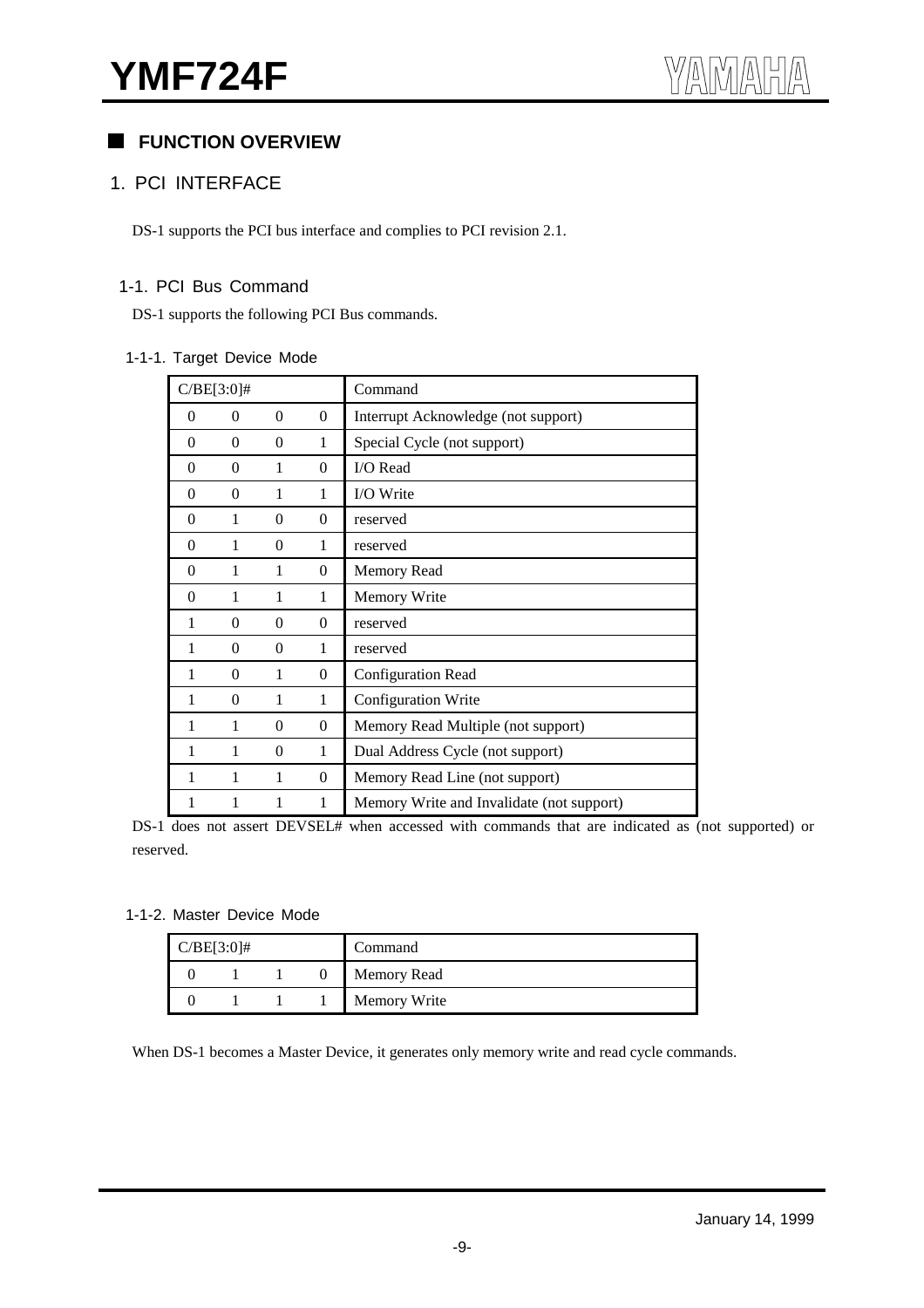## 1-2. PCI Configuration Register

In addition to the Configuration Register defined by PCI Revision 2.1, DS-1 provides proprietary PCI Configuration Registers in order to control legacy audio function, such as FM Synthesizer, Sound Blaster Pro, MPU401 and Joystick. These additional registers are configured by BIOS or the configuration software from YAMAHA Corporation.

The following shows the overview of the PCI Configuration Register.

| Offset     | b[3124]                | b[2316]                              | b[158]                               | b[70]         |  |  |
|------------|------------------------|--------------------------------------|--------------------------------------|---------------|--|--|
| $00 - 03h$ | Device ID              |                                      | Vendor ID                            |               |  |  |
| 04-07h     |                        | <b>Status</b>                        | Command                              |               |  |  |
| 08-0Bh     | <b>Base Class Code</b> | Sub Class Code                       | Programming IF<br><b>Revision ID</b> |               |  |  |
| 0C-0Fh     | Reserved               | <b>Header Type</b>                   | Latency Timer                        | Reserved      |  |  |
| 10-13h     |                        |                                      | PCI Audio Memory Base Address        |               |  |  |
| 14-2Bh     |                        | Reserved                             |                                      |               |  |  |
| 2C-2Fh     |                        | Subsystem ID                         | Subsystem Vendor ID                  |               |  |  |
| 30-33h     |                        | Reserved                             |                                      |               |  |  |
| 34-37h     |                        | Reserved                             | Cap Pointer                          |               |  |  |
| 38-3Bh     |                        |                                      | Reserved                             |               |  |  |
| 3C-3Fh     | Maximum Latency        | Minimum Grant                        | Interrupt Line<br>Interrupt Pin      |               |  |  |
| 40-43h     |                        | <b>Extended Legacy Audio Control</b> | Legacy Audio Control                 |               |  |  |
| 44-47h     |                        | Subsystem ID Write                   | Subsystem Vendor ID Write            |               |  |  |
| 48-4Bh     |                        | <b>DS-1 Power Control</b>            | <b>DS-1 Control</b>                  |               |  |  |
| 4C-4Fh     |                        | Reserved                             | D-DMA Slave Configuration            |               |  |  |
| 50-53h     |                        |                                      | <b>Next Item Pointer</b>             |               |  |  |
|            |                        | <b>Power Management Capabilities</b> |                                      | Capability ID |  |  |
| 54-57h     |                        | Reserved                             | Power Management Control / Status    |               |  |  |
| 58-5Bh     |                        | Reserved                             | <b>ACPI Mode</b>                     |               |  |  |
| 5C-FFh     |                        |                                      | Reserved                             |               |  |  |

Reserved registers are hardwired to "0". All data written to these registers are discarded. The values read from these registers are all zero.

DS-1 can be accessed by using any bus width, 8-bit, 16-bit or 32-bit.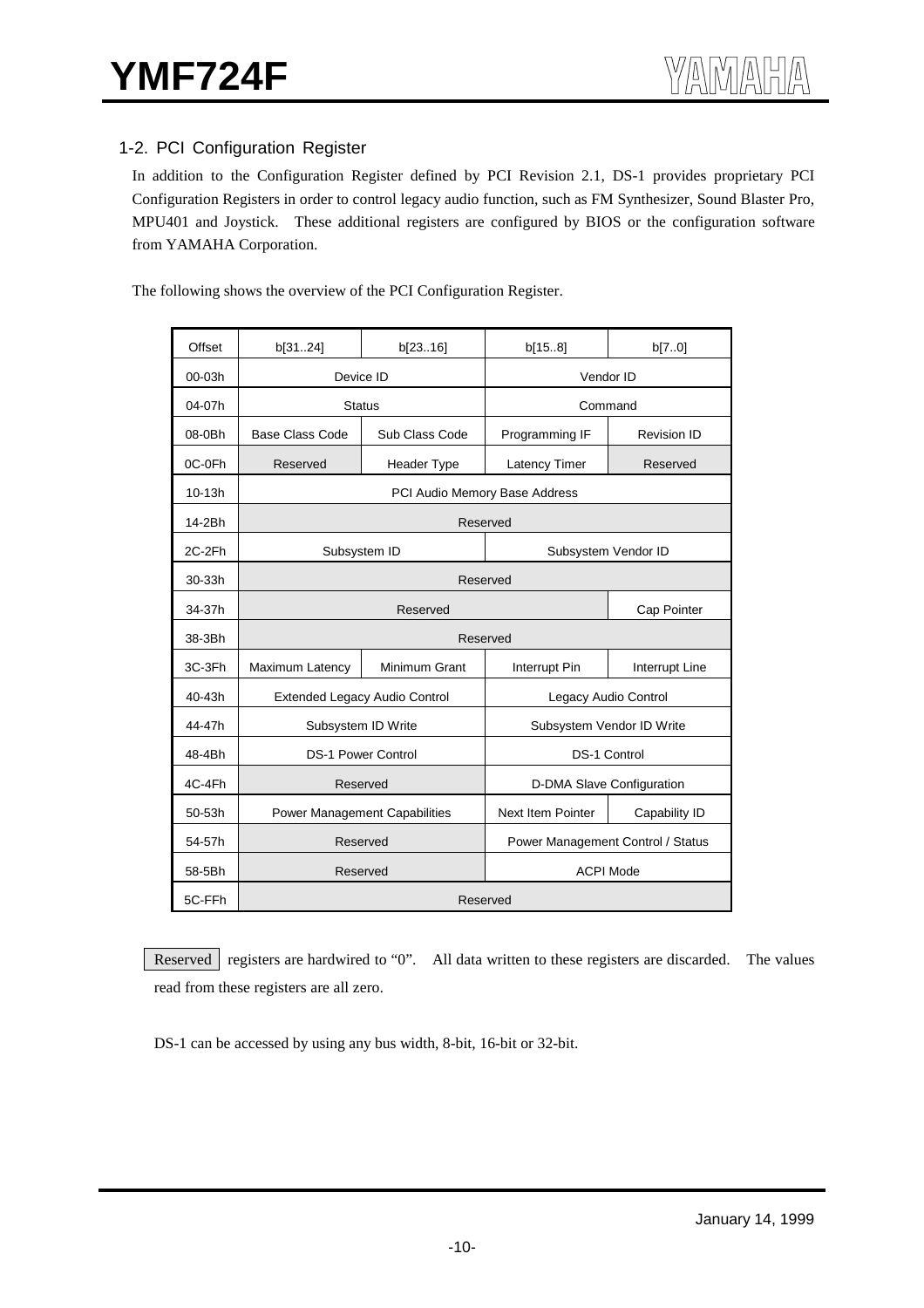#### **00 - 01h: Vendor ID**

|     | Read Only<br>Default: 1073h<br>Access Bus Width: 8, 16, 32-bit |     |     |     |     |                |    |    |                |    |                |                |    |                |                |
|-----|----------------------------------------------------------------|-----|-----|-----|-----|----------------|----|----|----------------|----|----------------|----------------|----|----------------|----------------|
| b15 | b14                                                            | b13 | b12 | b11 | b10 | b <sub>9</sub> | b8 | b7 | b <sub>6</sub> | b5 | b <sub>4</sub> | b <sub>3</sub> | b2 | b <sub>1</sub> | b <sub>0</sub> |
|     | Vendor ID                                                      |     |     |     |     |                |    |    |                |    |                |                |    |                |                |

#### **b[15:0] ........Vendor ID**

This register contains the YAMAHA Vendor ID registered in Revision 2.1. This register is hardwired to **1073h**.

#### **02 - 03h: Device ID**

|                                                                                                                                                                                                                 | Read Only<br>Default: 000Dh |  |  |  |  |  |  |           |  |  |  |  |  |  |
|-----------------------------------------------------------------------------------------------------------------------------------------------------------------------------------------------------------------|-----------------------------|--|--|--|--|--|--|-----------|--|--|--|--|--|--|
| Access Bus Width: 8, 16, 32-bit<br>b15<br><b>b12</b><br>b7<br>b <sub>9</sub><br>b14<br>b13<br>b11<br><b>b10</b><br>b6<br>b <sub>8</sub><br>b3<br>b <sub>5</sub><br>b <sub>2</sub><br>b4<br>b1<br>b <sub>0</sub> |                             |  |  |  |  |  |  |           |  |  |  |  |  |  |
|                                                                                                                                                                                                                 |                             |  |  |  |  |  |  | Device ID |  |  |  |  |  |  |

#### **b[15:0] ........Device ID**

This register contains the Device ID of DS-1. This register is hardwired to **000Dh**.

#### **04 - 05h: Command**

Read / Write Default: 0000h Access Bus Width: 8, 16, 32-bit

| b15 | b14    | b13 | <b>b12</b>               | b11 | b10 | b9                       | b8<br>$ -$    | -<br>b7 | b6  | --<br>b5<br>- - | b4                       | $\mathbf{L}$<br>DJ | $h^{\prime}$<br>υz | p.<br>$\sim$ | b0 |
|-----|--------|-----|--------------------------|-----|-----|--------------------------|---------------|---------|-----|-----------------|--------------------------|--------------------|--------------------|--------------|----|
|     | $\sim$ |     | $\overline{\phantom{0}}$ |     |     | $\overline{\phantom{0}}$ | $\cap$<br>◡∟∩ |         | PER |                 | $\overline{\phantom{0}}$ |                    | <b>BME</b>         | <b>MS</b>    |    |

#### **b1................MS: Memory Space**

This bit enables DS-1 to response to Memory Space Access.

"0": DS-1 ignores Memory Space Access. (default)

"1": DS-1 responds to Memory Space Access.

#### **b2................BME: Bus Master Enable**

This bit enables DS-1 to act as a master device on the PCI bus.

"0": Do not set DS-1 to be the master device. (default)

"1": Set DS-1 to be the master device.

#### **b6................PER: Parity Error Response**

This bit enables DS-1 responses to Parity Error.

"0": DS-1 ignores all parity errors.

"1": DS-1 performs error operation when DS-1 detects a parity error.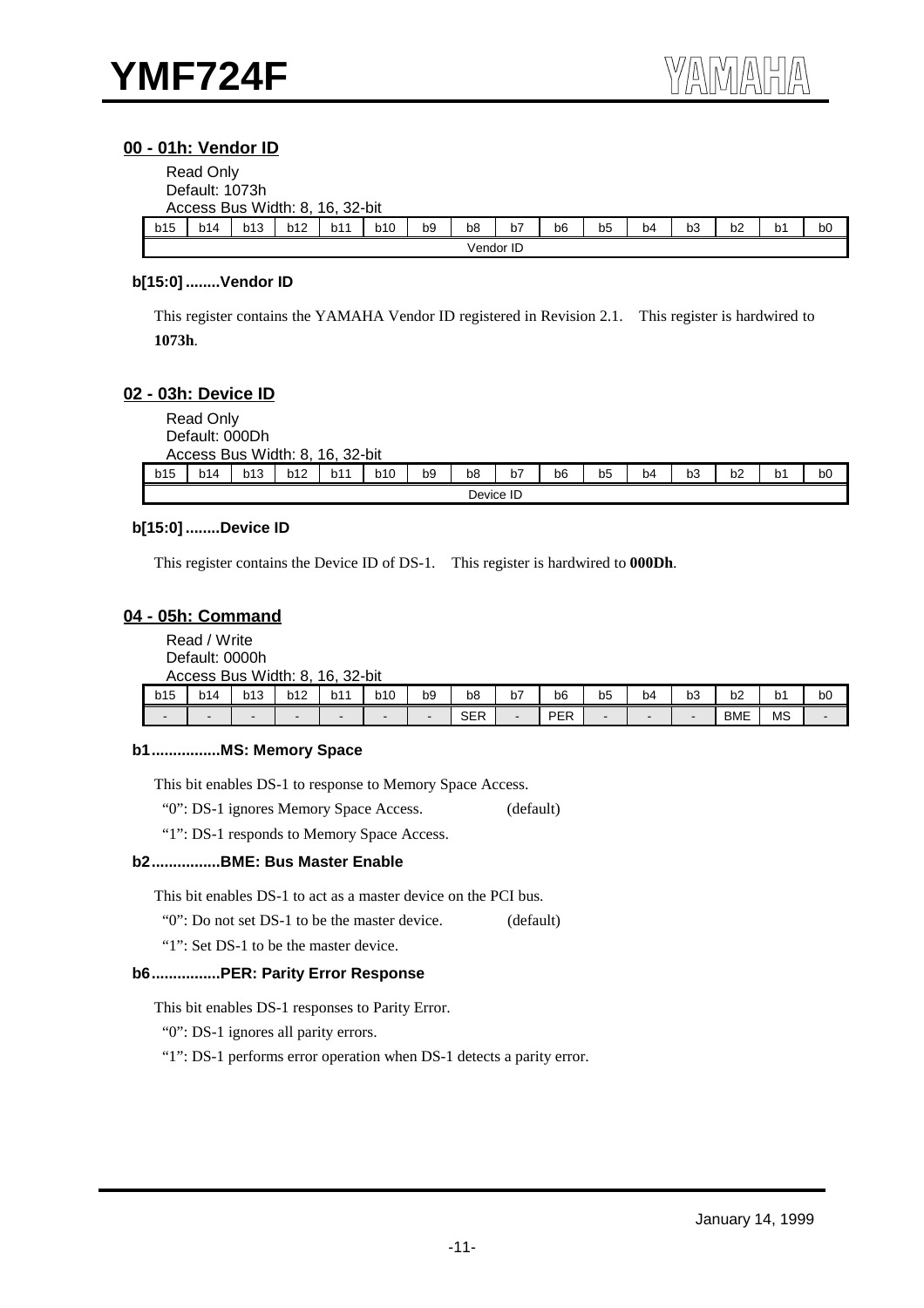#### **b8................SER: SERR# Enable**

This bit enables DS-1 to drive SERR#.

- "0": Do not drive SERR#. (default)
- "1": Drives SERR# when DS-1 detects an Address Parity Error on normal target cycle or a Data Parity Error on special cycle.

#### **06 - 07h: Status**

Read / Write Clear

Default: 0210h

|            | Access Bus Width: 8.<br>16. 32-bit |            |            |            |            |    |                |    |        |                |     |    |    |                          |                |
|------------|------------------------------------|------------|------------|------------|------------|----|----------------|----|--------|----------------|-----|----|----|--------------------------|----------------|
| b15        | b14                                | b13        | b12        | b11        | <b>b10</b> | b9 | b <sub>8</sub> | b7 | b6     | b <sub>5</sub> | b4  | b3 | b2 | b1                       | b <sub>0</sub> |
| <b>DPE</b> | <b>SSE</b>                         | <b>RMA</b> | <b>RTA</b> | <b>STA</b> | DEVT       |    | <b>DPD</b>     | -  | $\sim$ | -              | CAP |    | -  | $\overline{\phantom{a}}$ | ۰.             |

#### **b4................CAP: Capability (Read Only)**

This bit indicates that DS-1 supports the capability register. This bit is read only. When 58-59h : ACPI Mode register, ACPI bit is "0", the bit is "1". When ACPI bit is "1", the bit is "0".

#### **b8................DPD: Data Parity Error Detected**

This bit indicates that DS-1 detects a Data Parity Error during a PCI master cycle.

#### **b[10:9] ........DEVT: DEVSEL Timing**

This bit indicates that the decoding speed of DS-1 is Medium.

#### **b11..............STA: Signaled Target Abort**

This bit indicates that DS-1 terminates a transaction with Target Abort during a target cycle.

#### **b12..............RTA: Received Target Abort**

This bit indicates that a transaction is terminated with Target Abort while DS-1 is in the master memory cycle.

#### **b13..............RMA: Received Master Abort**

This bit indicates that a transaction is terminated with Master Abort while DS-1 is in the master memory cycle.

#### **b14..............SSE: Signaled System Error**

This bit indicates that DS-1 asserts SERR#.

#### **b15..............DPE: Detected Parity Error**

This bit indicates that DS-1 detects Address Parity Error or Data Parity Error during a transaction.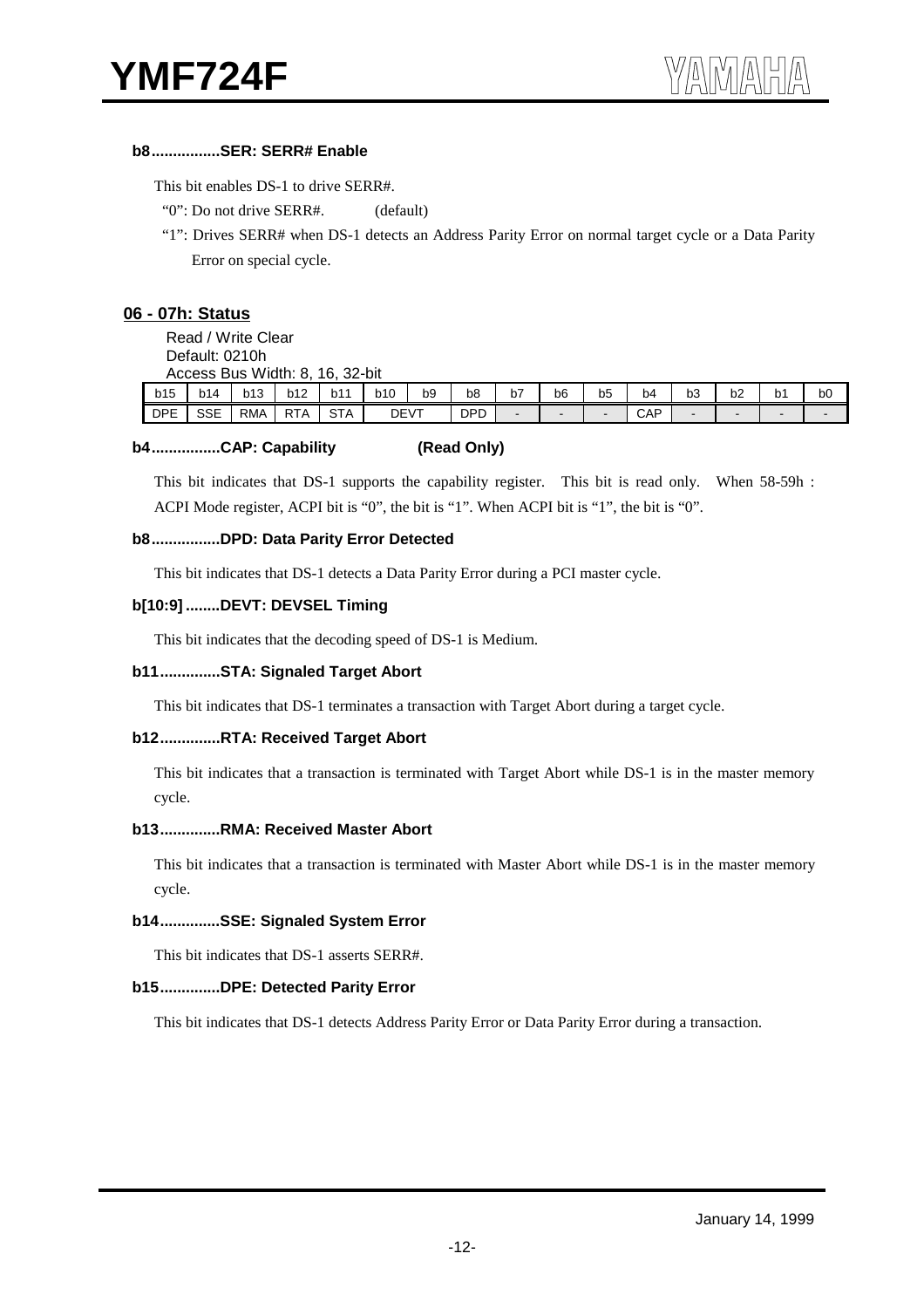#### **08h: Revision ID**

|    | <b>Read Only</b><br>Default: 03h |    | Access Bus Width: 8, 16, 32-bit |    |                |    |    |  |  |  |  |  |
|----|----------------------------------|----|---------------------------------|----|----------------|----|----|--|--|--|--|--|
| h7 | h6                               | b5 | b4                              | b3 | b <sub>2</sub> | b1 | b0 |  |  |  |  |  |
|    | <b>Revision ID</b>               |    |                                 |    |                |    |    |  |  |  |  |  |

#### **b[7:0] ..........Revision ID**

This register contains the revision number of DS-1. This register is hardwired to **03h**.

#### **09h: Programming Interface**

|              | <b>Read Only</b>                |    |    |    |    |    |    |  |  |  |  |  |  |
|--------------|---------------------------------|----|----|----|----|----|----|--|--|--|--|--|--|
| Default: 00h |                                 |    |    |    |    |    |    |  |  |  |  |  |  |
|              | Access Bus Width: 8, 16, 32-bit |    |    |    |    |    |    |  |  |  |  |  |  |
| h7           | b6                              | b5 | b4 | b3 | b2 | b1 | b0 |  |  |  |  |  |  |
|              | Programming Interface           |    |    |    |    |    |    |  |  |  |  |  |  |

#### **b[7:0] ..........Programming Interface**

This register indicates the programming interface of DS-1. This register is hardwired to **00h**.

#### **0Ah: Sub-class Code**

|    | Read Only<br>Default: 01h |    | Access Bus Width: 8, 16, 32-bit |    |    |                |    |  |  |  |  |  |
|----|---------------------------|----|---------------------------------|----|----|----------------|----|--|--|--|--|--|
| h7 | b6                        | b5 | b4                              | b3 | h2 | h <sub>1</sub> | b0 |  |  |  |  |  |
|    | Sub-class Code            |    |                                 |    |    |                |    |  |  |  |  |  |

#### **b[7:0] ..........Sub-class Code**

This register indicates the sub-class of DS-1. This register is hardwired to **01h**. DS-1 belongs to the **Audio** Sub-class.

#### **0Bh: Base Class Code**

|    | Read Only<br>Default: 04h       |    |    |    |    |    |    |  |  |  |  |  |  |
|----|---------------------------------|----|----|----|----|----|----|--|--|--|--|--|--|
|    | Access Bus Width: 8, 16, 32-bit |    |    |    |    |    |    |  |  |  |  |  |  |
| h7 | b6                              | b5 | b4 | b3 | h2 | b1 | b0 |  |  |  |  |  |  |
|    | Base Class Code                 |    |    |    |    |    |    |  |  |  |  |  |  |

#### **b[7:0] ..........Base Class Code**

This register indicates the base class of DS-1. This register is hardwired to **04h**. DS-1 belongs to the **Multimedia** Base Class.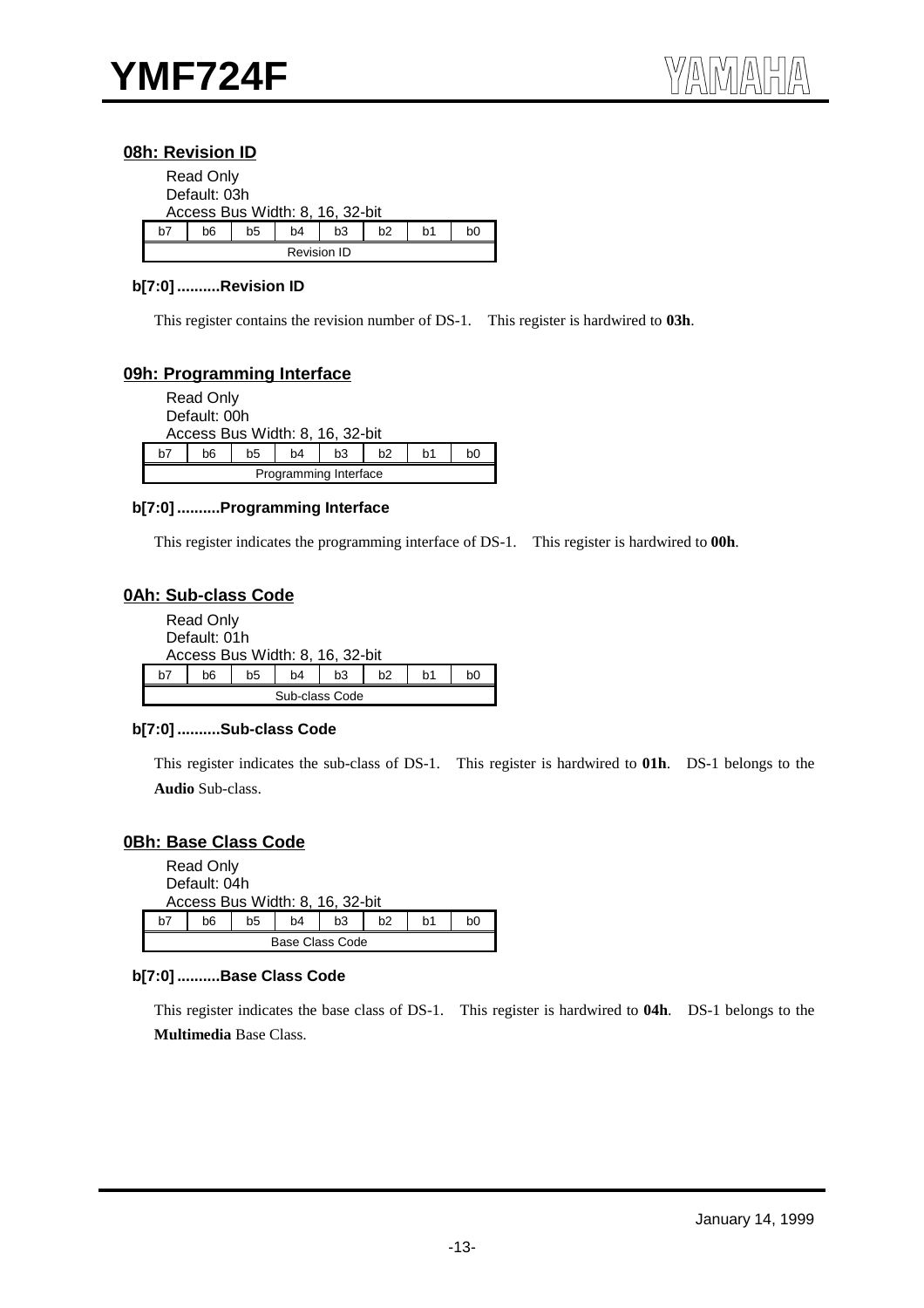#### **0Dh: Latency Timer**

| Read / Write |              |    |                                 |               |    |    |    |  |  |  |  |  |  |
|--------------|--------------|----|---------------------------------|---------------|----|----|----|--|--|--|--|--|--|
|              | Default: 00h |    |                                 |               |    |    |    |  |  |  |  |  |  |
|              |              |    | Access Bus Width: 8, 16, 32-bit |               |    |    |    |  |  |  |  |  |  |
| h7           | b6           | b5 | b4                              | b3            | b2 | b1 | bΩ |  |  |  |  |  |  |
|              |              |    |                                 | Latency Timer |    |    |    |  |  |  |  |  |  |

#### **b[7:0] ..........Latency Timer**

When DS-1 becomes a Bus Master device, this register indicates the initial value of the Master Latency Timer.

## **0Eh: Header Type**

|    | <b>Read Only</b><br>Default: 00h |    |    | Access Bus Width: 8, 16, 32-bit |    |    |    |  |  |  |  |  |
|----|----------------------------------|----|----|---------------------------------|----|----|----|--|--|--|--|--|
| b7 | b6                               | b5 | b4 | b3                              | h2 | b1 | b0 |  |  |  |  |  |
|    | Header Type                      |    |    |                                 |    |    |    |  |  |  |  |  |

#### **b[7:0] ..........Header Type**

This register indicates the device type of DS-1. This is hardwired to **00h**.

#### **10 - 13h: PCI Audio Memory Base Address**

| Read / Write                    |
|---------------------------------|
| Default: 00000000h              |
| Access Bus Width: 8, 16, 32-bit |

| b15        | b14                      | b13 | <b>b12</b>     | b11                      | <b>b10</b>     | b9                       | b <sub>8</sub>  | b7             | b6                       | b <sub>5</sub> | b <sub>4</sub> | b <sub>3</sub>           | b2                       | b <sub>1</sub>           | b <sub>0</sub> |
|------------|--------------------------|-----|----------------|--------------------------|----------------|--------------------------|-----------------|----------------|--------------------------|----------------|----------------|--------------------------|--------------------------|--------------------------|----------------|
| <b>MBA</b> | $\overline{\phantom{a}}$ | -   | $\blacksquare$ | $\overline{\phantom{a}}$ | $\blacksquare$ | $\overline{\phantom{a}}$ | $\qquad \qquad$ | $\blacksquare$ | $\overline{\phantom{a}}$ |                | $\blacksquare$ | $\overline{\phantom{a}}$ | $\overline{\phantom{0}}$ | $\overline{\phantom{a}}$ | $\blacksquare$ |
| b31        | b30                      | b29 | <b>b28</b>     | <b>b27</b>               | b26            | b25                      | b24             | b23            | b22                      | b21            | <b>b20</b>     | b19                      | <b>b18</b>               | b17                      | b16            |
|            | MBA (higher)             |     |                |                          |                |                          |                 |                |                          |                |                |                          |                          |                          |                |

#### **b[31:15] ......MBA: Memory Base Address**

This register indicates the physical Memory Base address of the PCI Audio registers in DS-1. The base address can be located anywhere in the 32-bit address space. Data in the DS-1 register is not prefetchable.

DS-1 needs 32768-bytes of memory address space.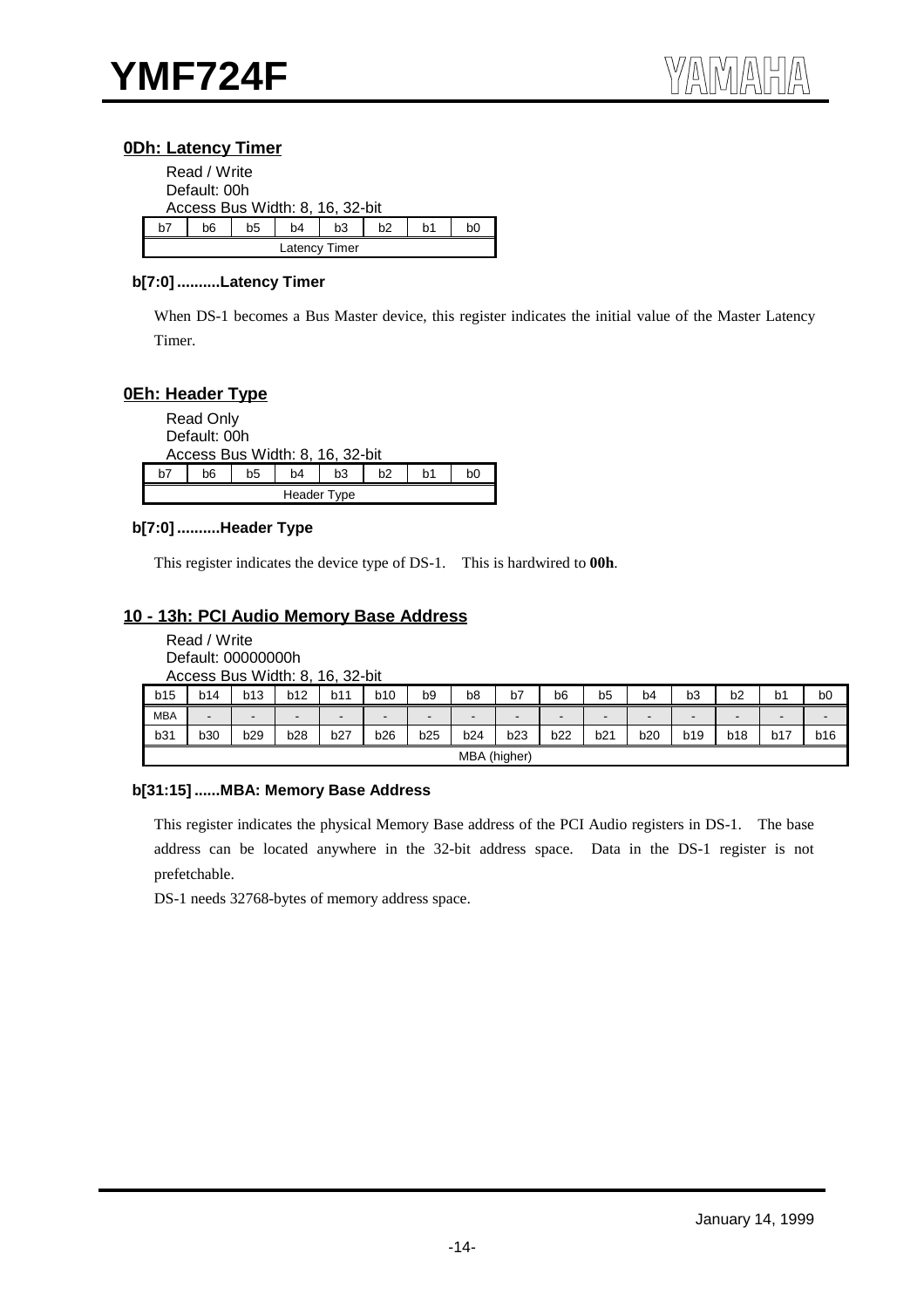#### **2C-2Dh: Subsystem Vendor ID**

|     | Read Only                                                                                                                                                      |  |  |  |  |  |  |                     |  |  |  |  |  |  |  |
|-----|----------------------------------------------------------------------------------------------------------------------------------------------------------------|--|--|--|--|--|--|---------------------|--|--|--|--|--|--|--|
|     | Default: 1073h                                                                                                                                                 |  |  |  |  |  |  |                     |  |  |  |  |  |  |  |
|     | Access Bus Width: 8, 16, 32-bit                                                                                                                                |  |  |  |  |  |  |                     |  |  |  |  |  |  |  |
| b15 | <b>b12</b><br>b7<br>b <sub>1</sub><br>b13<br>b10<br>b9<br>b <sub>4</sub><br>b <sub>3</sub><br>b11<br>b <sub>6</sub><br>b14<br>b <sub>0</sub><br>b8<br>b5<br>b2 |  |  |  |  |  |  |                     |  |  |  |  |  |  |  |
|     |                                                                                                                                                                |  |  |  |  |  |  | Subsystem Vendor ID |  |  |  |  |  |  |  |

#### **b[15:0] ........Subsystem Vendor ID**

This register contains the Subsystem Vendor ID. In general, this ID is used to distinguish adapters or systems made by different IHVs using the same chip by the same vendor. This register is read only. To write the IHV's Vendor ID, use 44-45h (Subsystem Vendor ID Write Register). IHVs must change this ID to their Vendor ID in the BIOS POST routine.

In case of the system such as Sound Card which BIOS can not control, this ID can be changed by connecting EEPROM externally. Then, Subsystem Vendor ID Write Register is invalid.

In case EEPROM is not externally, the default value is the YAMAHA's Vendor ID, **1073h**.

#### **2E-2Fh: Subsystem ID**

Read Only Default: 000Dh

Access Bus Width: 8, 16, 32-bit

|            | .            |     |     |     |            |    |                |    |    |                |    |    |                    |    |                |
|------------|--------------|-----|-----|-----|------------|----|----------------|----|----|----------------|----|----|--------------------|----|----------------|
| <b>b15</b> | b14          | b13 | b12 | b11 | <b>b10</b> | b9 | b <sub>8</sub> | b7 | b6 | b <sub>5</sub> | b4 | b3 | $h^{\prime}$<br>υz | ο1 | b <sub>0</sub> |
|            | Subsystem ID |     |     |     |            |    |                |    |    |                |    |    |                    |    |                |

#### **b[15:0] ........Subsystem ID**

This register contains the Subsystem ID. In general, this ID is used to distinguish adapters or systems made by different IHVs using the same chip by the same vendor. This register is read only. To write the IHV's Device ID, use 46-47h (Subsystem ID Write Register). IHVs must change this ID to their ID in the BIOS POST routine.

In case of the system such as Sound Card which BIOS can not control, this ID can be changed by connecting EEPROM externally. Then, Subsystem ID Write Register is invalid.

In case EEPROM is not externally, the default value is the YAMAHA's Device ID, **000Dh**.

#### **34h: Capability Register Pointer**

|    | <b>Read Only</b>                   |    |                                 |    |                |    |    |  |  |  |  |
|----|------------------------------------|----|---------------------------------|----|----------------|----|----|--|--|--|--|
|    | Default: 50h                       |    |                                 |    |                |    |    |  |  |  |  |
|    |                                    |    | Access Bus Width: 8, 16, 32-bit |    |                |    |    |  |  |  |  |
| h7 | b6                                 | b5 | b4                              | b3 | h <sub>2</sub> | b1 | b0 |  |  |  |  |
|    | <b>Capability Register Pointer</b> |    |                                 |    |                |    |    |  |  |  |  |

#### **b[7:0] ..........Capability Register Pointer**

This register indicates the offset address of the Capabilities register in the PCI Configuration register when 58-59h: ACPI Mode register, ACPI bit is "0". DS-1 provides PCI Bus Power Management registers as the capabilities. The Power Management registers are mapped to 50h - 57h in the PCI Configuration register, and this register indicates "50h".

When ACPI bit is "1", this register indicates "00h".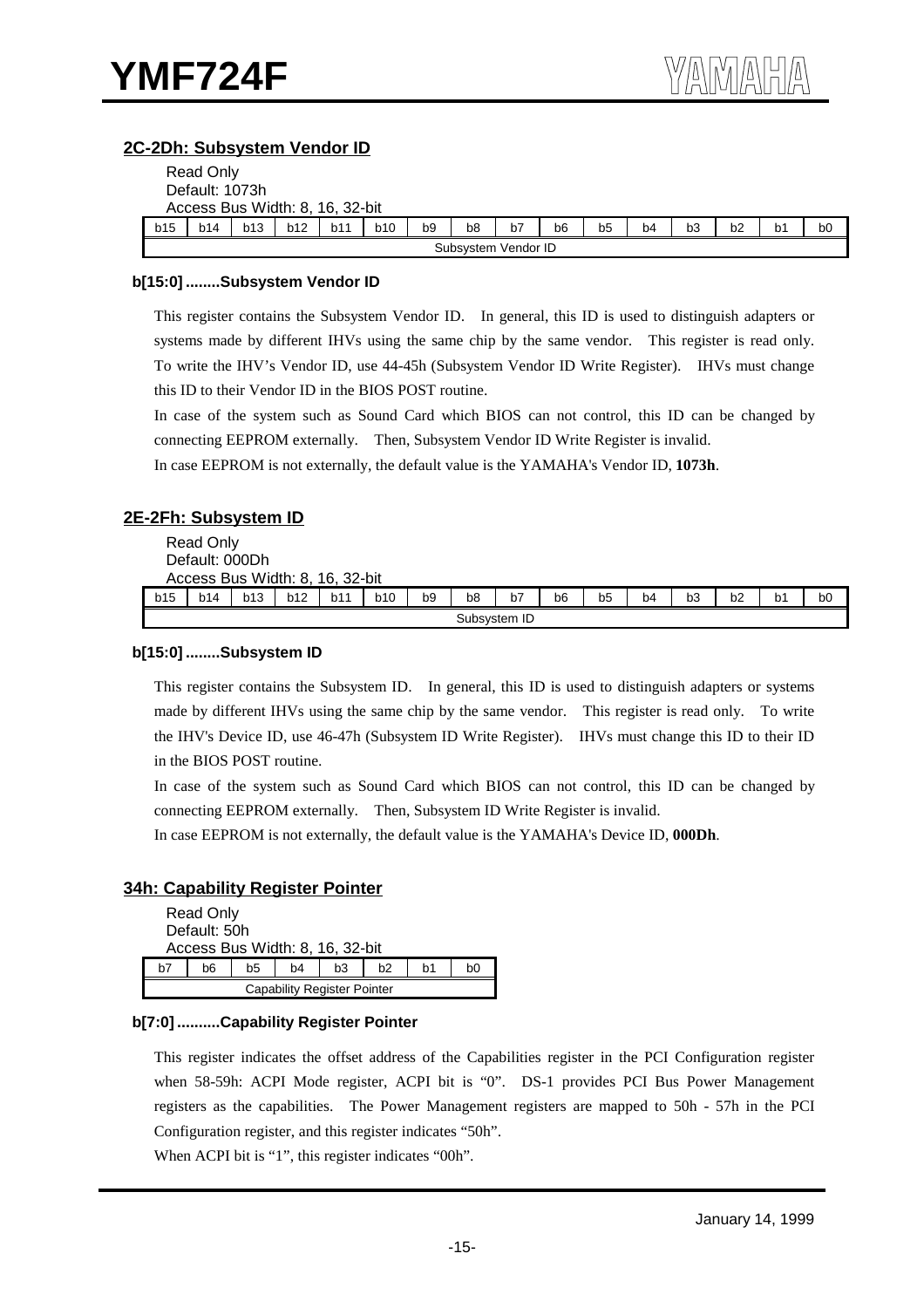#### **3Ch: Interrupt Line**

|    | Read / Write                    |    |    |    |    |    |    |  |  |  |  |  |
|----|---------------------------------|----|----|----|----|----|----|--|--|--|--|--|
|    | Default: 00h                    |    |    |    |    |    |    |  |  |  |  |  |
|    | Access Bus Width: 8, 16, 32-bit |    |    |    |    |    |    |  |  |  |  |  |
| h7 | b6                              | b5 | b4 | b3 | b2 | b1 | bΩ |  |  |  |  |  |
|    | Interrupt Line                  |    |    |    |    |    |    |  |  |  |  |  |

#### **b[7:0] ..........Interrupt Line**

This register indicates the interrupt channel that INTA# is assigned to.

#### **3Dh: Interrupt Pin**

|    | <b>Read Only</b><br>Default: 01h |    |                                 |               |                |    |    |
|----|----------------------------------|----|---------------------------------|---------------|----------------|----|----|
|    |                                  |    | Access Bus Width: 8, 16, 32-bit |               |                |    |    |
| h7 | b6                               | b5 | b <sub>4</sub>                  | b3            | b <sub>2</sub> | b1 | b0 |
|    |                                  |    |                                 | Interrupt Pin |                |    |    |

#### **b[7:0] ..........Interrupt Pin**

DS-1 supports INTA# only. This register is hardwired to 01h.

#### **3Eh: Minimum Grant**

|    | <b>Read Only</b>                |    |               |    |    |    |    |  |  |  |  |  |
|----|---------------------------------|----|---------------|----|----|----|----|--|--|--|--|--|
|    | Default: 05h                    |    |               |    |    |    |    |  |  |  |  |  |
|    | Access Bus Width: 8, 16, 32-bit |    |               |    |    |    |    |  |  |  |  |  |
| h7 | b6                              | b5 | b4            | b3 | h2 | b1 | b0 |  |  |  |  |  |
|    |                                 |    | Minimum Grant |    |    |    |    |  |  |  |  |  |

#### **b[7:0] ..........Minimum Grant**

This register indicates the length of the burst period required by DS-1. This register is hardwired to **05h**.

#### **3Fh: Maximum Latency**

|    | <b>Read Only</b><br>Default: 19h | Access Bus Width: 8, 16, 32-bit |    |                |    |    |    |  |  |  |  |
|----|----------------------------------|---------------------------------|----|----------------|----|----|----|--|--|--|--|
| h7 | b6                               | b5                              | b4 | b <sub>3</sub> | b2 | b1 | b0 |  |  |  |  |
|    | Maximum Latency                  |                                 |    |                |    |    |    |  |  |  |  |

#### **b[7:0] ..........Maximum Latency**

This register indicates how often DS-1 generates the Bus Master Request. This register is hardwired to **19h**.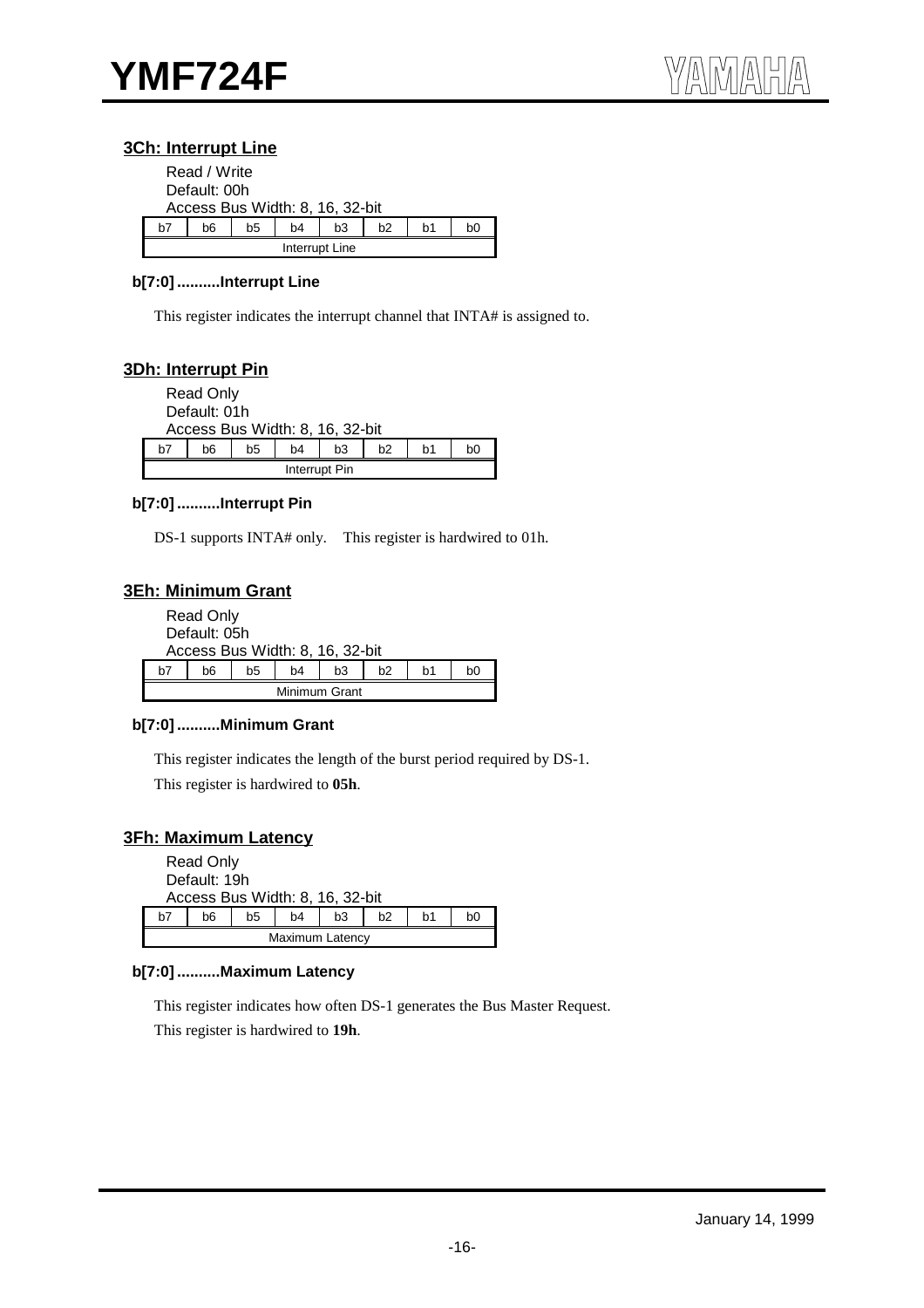#### **40 - 41h: Legacy Audio Control**

|                | Read / Write                    |            |               |     |     |              |                |             |                |     |      |                |    |                |                       |
|----------------|---------------------------------|------------|---------------|-----|-----|--------------|----------------|-------------|----------------|-----|------|----------------|----|----------------|-----------------------|
| Default: 907Fh |                                 |            |               |     |     |              |                |             |                |     |      |                |    |                |                       |
|                | Access Bus Width: 8, 16, 32-bit |            |               |     |     |              |                |             |                |     |      |                |    |                |                       |
| b15            | b14                             | <b>b13</b> | <b>b12</b>    | b11 | b10 | b9           | b <sub>8</sub> | b7          | b <sub>6</sub> | b5  | b4   | b <sub>3</sub> | b2 | b <sub>1</sub> | b0                    |
| LAD            | <b>SIEN</b>                     |            | <b>MPUIRQ</b> |     |     | <b>SBIRQ</b> |                | <b>SDMA</b> |                | I/C | MIEN | MEN            |    |                | <b>GPEN FMEN SBEN</b> |

#### **b0................SBEN: Sound Blaster Enable**

This bit enables the mapping of the Sound Blaster Pro block in the I/O space specified by the SBIO bits, when LAD is set to "0". The FM Synthesizer registers can be accessed via SB I/O space, while the SB block is enabled, even if FMEN is set to "0".

"0": Disable the mapping of the SB block to the I/O space

"1": Enable the mapping of the SB block to the I/O space (default)

#### **b1................FMEN: FM Synthesizer Enable**

This bit enables the mapping of the FM Synthesizer block in the I/O space specified by the FMIO bits, when LAD is set to "0". FM Synthesizer registers can be accessed via SB I/O space, while the SB block is enabled, even if FMEN is set to "0".

"0": Disable the mapping of the FM Synthesizer block to the FMIO space

"1": Enable the mapping of the FM Synthesizer block to the FMIO space (default)

After setting FMEN to "1", about 100 msec is necessary before accessing these I/O space.

#### **b2................GPEN: Gameport Enable**

This bit enables the mapping of the Joystick block in the I/O space specified by the JSIO bits, when LAD is set to "0".

"0": Disable the mapping of the Joystick block

"1": Enable the mapping of the Joystick block (default)

#### **b3................MEN: MPU401 Enable**

This bit enables the mapping of the MPU401 block in the I/O space specified by the MPUIO bits, when LAD is set to "0".

"0": Disable the mapping of the MPU401 block

"1": Enable the mapping of the MPU401 block (default)

#### **b4................MIEN: MPU401 IRQ Enable**

This bit enables the interrupt service of MPU401, when LAD is set to "0" and MEN is set to "1". MPU401 generates an interrupt signal when it receives any kind of MIDI data from the RXD pin.

"0": The MPU401 block can not use the interrupt service.

"1": The MPU401 block can use interrupt signals determined by the MPUIRQ bits. (default)

#### **b5................I/O: I/O Address Aliasing Control**

This bit selects the number of bits to decode for the I/O address of each block.

"0": 16-bit address decode

"1": 10-bit address decode (default)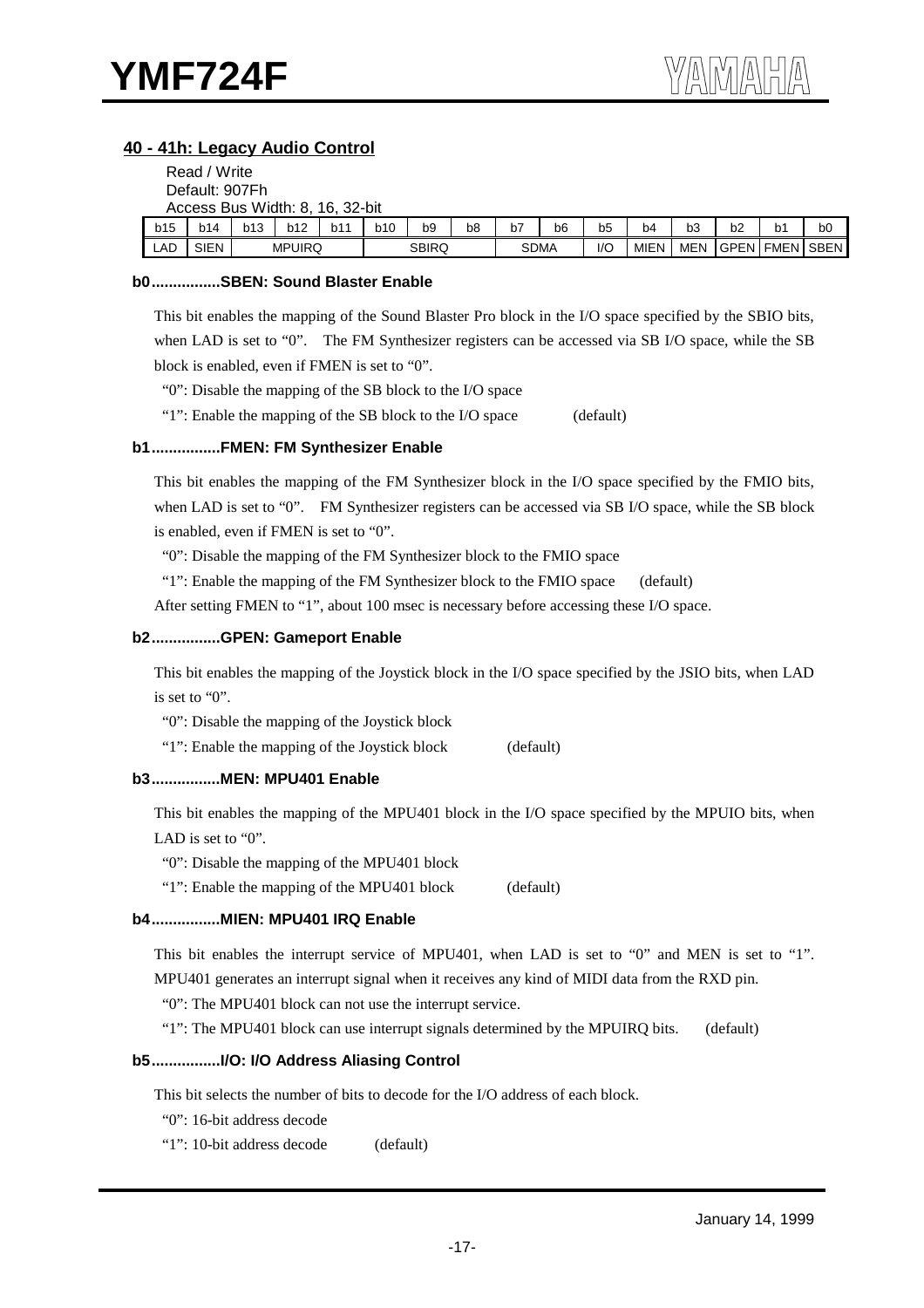#### **b[7:6] ..........SDMA: Sound Blaster DMA-8 Channel Select**

These bits select the DMA channel for the Sound Blaster Pro block.

| $\lq\lq\lq\lq\lq\lq\lq\lq$ | DMA ch <sub>0</sub> |           |
|----------------------------|---------------------|-----------|
|                            | DMA ch1             | (default) |
| $\mathcal{L}$              | reserved            |           |
| $\lq\lq\lq\lq\lq\lq\lq$    | DMA ch <sub>3</sub> |           |

#### **b[10:8] ........SBIRQ: Sound Blaster IRQ Channel Select**

These bits select the interrupt channel for the Sound Blaster Pro block.

| $\lq\lq$      | IRQ <sub>5</sub> | (default) |
|---------------|------------------|-----------|
| $"1"$ :       | IRQ7             |           |
| $"2"$ :       | IRQ <sub>9</sub> |           |
| $\mathscr{C}$ | IRQ10            |           |
| $4$ .         | IRQ11            |           |
| $"5" - "7"$   | reserved.        |           |

#### **b[13:11] ......MPUIRQ: MPU401 IRQ Channel Select**

When MIEN is set to "1", these bits select the interrupt channel for the MPU401 block.

| $"()"$ :                   | IRQ5     |           |
|----------------------------|----------|-----------|
| $\lq\lq\lq\lq\lq\lq\lq\lq$ | IRQ7     |           |
| $"2"$ :                    | IRQ9     | (default) |
| $"3"$ :                    | IRQ10    |           |
| 4.4                        | IRQ11    |           |
| $"5" - "7"$                | reserved |           |
|                            |          |           |

Same interrupt channels can be assigned to SBIRQ and MPUIRQ.

#### **b14..............SIEN: Serialized IRQ enable**

DS-1 supports 3 types of interrupt protocols: PCI interrupt (INTA#), Legacy interrupt (IRQs) and Serialized IRQ. The interrupt protocol is selected with IMOD and SIEN as follows.

The interrupt channels for IRQs and Serialized IRQ are determined by SBIRQ and MPUIRQ,. Only one protocol can be used at once.

| SIEN     | <b>IMOD</b> | Interrupt protocol      |           |
|----------|-------------|-------------------------|-----------|
| $\Omega$ | $^{(1)}$    | Legacy interrupt (IRQs) | (default) |
| $\Omega$ |             | PCI interrupt (INTA#)   |           |
|          | ∗           | Serialized IRO          |           |

#### **b15..............LAD: Legacy Audio Disable**

This bit disables the Legacy Audio block.

"0": Enables the Legacy Audio block

"1": Disables the Legacy Audio block (default)

When this bit is set to "1", DS-1 does not respond to the I/O Target transaction for legacy I/O address on the PCI bus.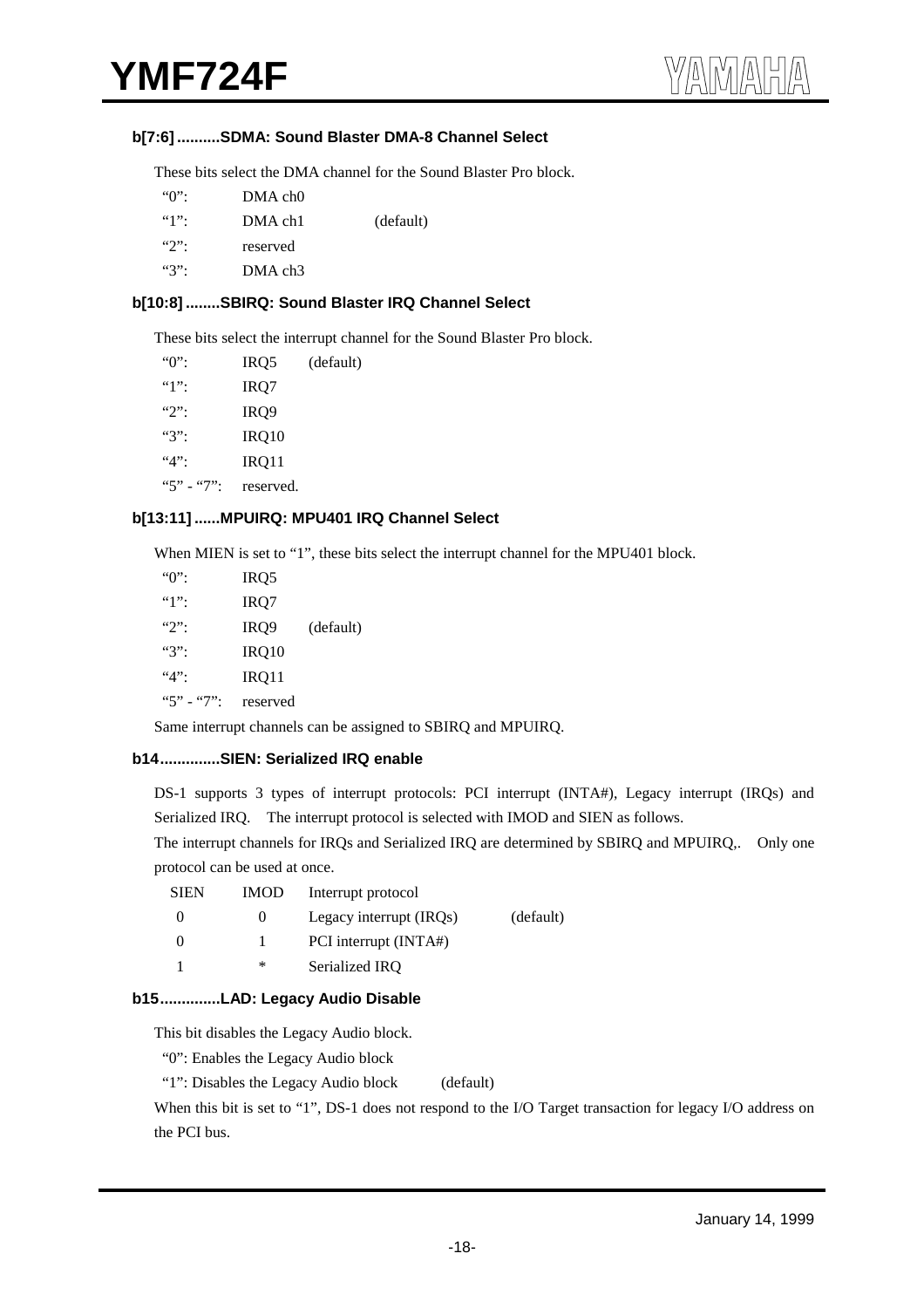#### **42 - 43h: Extended Legacy Audio Control**

|                                                                                                                                                               | Read / Write<br>Default: 0000h |     | Access Bus Width: 8, 16, 32-bit |     |     |    |                |    |    |    |    |    |    |                |    |
|---------------------------------------------------------------------------------------------------------------------------------------------------------------|--------------------------------|-----|---------------------------------|-----|-----|----|----------------|----|----|----|----|----|----|----------------|----|
| b15                                                                                                                                                           | <b>b14</b>                     | b13 | b12                             | b11 | b10 | b9 | b <sub>8</sub> | b7 | b6 | b5 | b4 | b3 | b2 | b <sub>1</sub> | b0 |
| <b>IMOD</b><br><b>SMOD</b><br>MAIM<br><b>JSIO</b><br><b>FMIO</b><br><b>SBVER</b><br><b>SBIO</b><br><b>MPUIO</b><br>$\blacksquare$<br>$\overline{\phantom{0}}$ |                                |     |                                 |     |     |    |                |    |    |    |    |    |    |                |    |

#### **b[1:0] ..........FMIO: FM I/O Address allocation**

These bits determine the base I/O address for the of the FM Synthesizer block (FMBase).

FM Synthesizer block uses 4 bytes in the I/O address space.

| " $0$ ":      | 388h | (default) |
|---------------|------|-----------|
|               | 398h |           |
| $\mathcal{L}$ | 3A0h |           |
| $``3"$ :      | 3A8h |           |
|               |      |           |

#### **b[3:2] ..........SBIO: SB I/O Address allocation**

These bits determine the base I/O address for the Sound Blaster Pro block (SBBase). This block uses 16 bytes in the I/O address space.

| $\degree$ 0.  | 220h | (default) |
|---------------|------|-----------|
|               | 240h |           |
| $\mathcal{L}$ | 260h |           |
| $``3"$ :      | 280h |           |

#### **b[5:4] ..........MPUIO: MPU I/O Address allocation**

These bits determine the base I/O address for the MPU401 block (MPUBase). This block uses 2 bytes in the I/O address space.

| $\lq\lq\lq\lq\lq\lq\lq\lq$             | 330h | (default) |
|----------------------------------------|------|-----------|
| $\lq\lq\lq\lq\lq\lq\lq\lq\lq\lq\lq\lq$ | 300h |           |
| $\mathcal{L}$                          | 332h |           |
| ``3"                                   | 334h |           |

#### **b[7:6] ..........JSIO: Joystick I/O Address allocation**

These bits determine the base I/O address for the Joystick block (JSBase). This block uses 1 byte in the I/O address space.

| $\lq\lq\lq\lq\lq\lq\lq\lq$ | 201 <sub>h</sub> | (default) |
|----------------------------|------------------|-----------|
| $"1"$ :                    | 202 <sub>h</sub> |           |
| $\mathcal{L}$              | 204h             |           |
| $\mathscr{C}$              | 205h             |           |
|                            |                  |           |

#### **b8................MAIM: MPU401 Acknowledge Interrupt Mask**

This bit determine whether interrupt is asserted when the acknowledge, which is occurred by changing MPU401 mode form default to UART, is returned.

"0": Interrupt is asserted when the acknowledge is returned. (default)

"1": Interrupt is masked when the acknowledge is returned.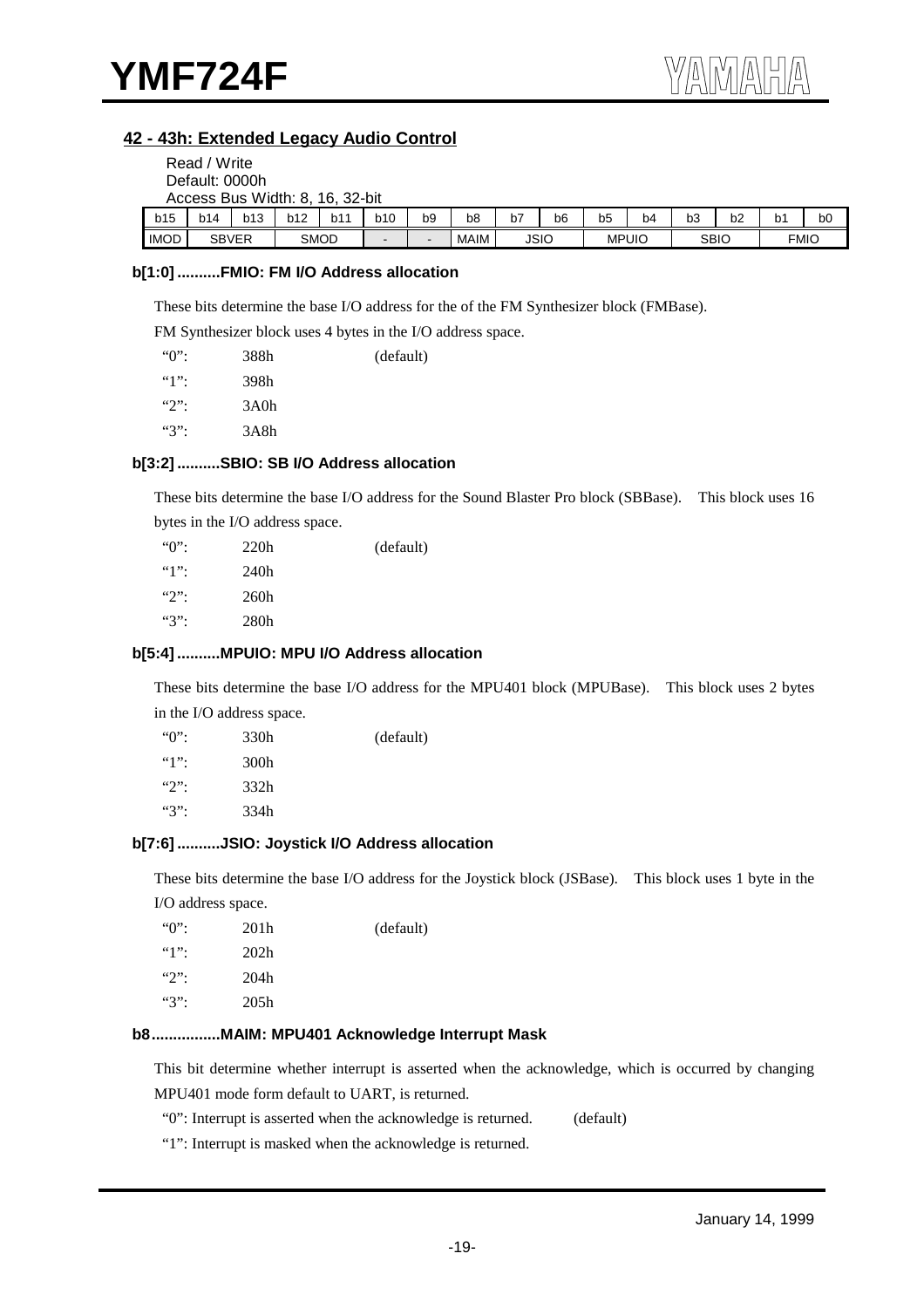#### **b[12:11] ......SMOD: SB DMA mode**

These bits determine the protocol to achieve the DMAC(8237) function on the PCI bus.

| $\lq\lq\lq\lq\lq\lq\lq$ | PC/PCI | (default) |
|-------------------------|--------|-----------|
|                         |        |           |

"1": reserved

"2": Distributed DMA

"3" reserved

#### **b[14:13] ......SBVER: SB Version Select**

These bits set the version of the SB Pro DSP. The value set in these bits is returned by sending the E1h DSP command.

| $\lq\lq\lq\lq\lq\lq\lq\lq$ | ver 3.01   | (default) |
|----------------------------|------------|-----------|
|                            | ver 2.01   |           |
| $\mathcal{L}$              | ver $1.05$ |           |
| $\lq\lq\lq\lq\lq\lq\lq$    | reserved   |           |

#### **b15..............IMOD: Legacy IRQ mode**

DS-1 supports 3 types of interrupt protocols: PCI interrupt (INTA#), Legacy interrupt (IRQs) and Serialized IRQ. The interrupt protocol is selected with IMOD and SIEN as follows.

| <b>SIEN</b> | <b>IMOD</b> | Interrupt protocol      |           |
|-------------|-------------|-------------------------|-----------|
| $\Omega$    | $\theta$    | Legacy interrupt (IRQs) | (default) |
| $\Omega$    |             | PCI interrupt (INTA#)   |           |
|             | ∗           | Serialized IRO          |           |

#### **44-45h: Subsystem Vendor ID Write Register**

|     | Read / Write<br>Default: 1073h | Access Bus Width: 16-bit |     |     |     |                |                           |    |    |    |    |                |    |    |    |
|-----|--------------------------------|--------------------------|-----|-----|-----|----------------|---------------------------|----|----|----|----|----------------|----|----|----|
| b15 | b14                            | <b>b13</b>               | b12 | b11 | b10 | b <sub>9</sub> | b8                        | b7 | b6 | b5 | b4 | b <sub>3</sub> | b2 | b1 | bO |
|     |                                |                          |     |     |     |                | Subsystem Vendor ID Write |    |    |    |    |                |    |    |    |

#### **b[15:0] ........Subsystem Vendor ID Write Register**

This register sets the Subsystem Vendor ID that is read from 2C-2Dh (Subsystem Vendor ID register).

The default value is the YAMAHA Vendor ID, **1073h**.IHVs must change this ID to their Vendor ID in the BIOS POST routine.

In case EEPROM connects externally, this register is invalid, and do not reflect to Subsystem Vendor ID.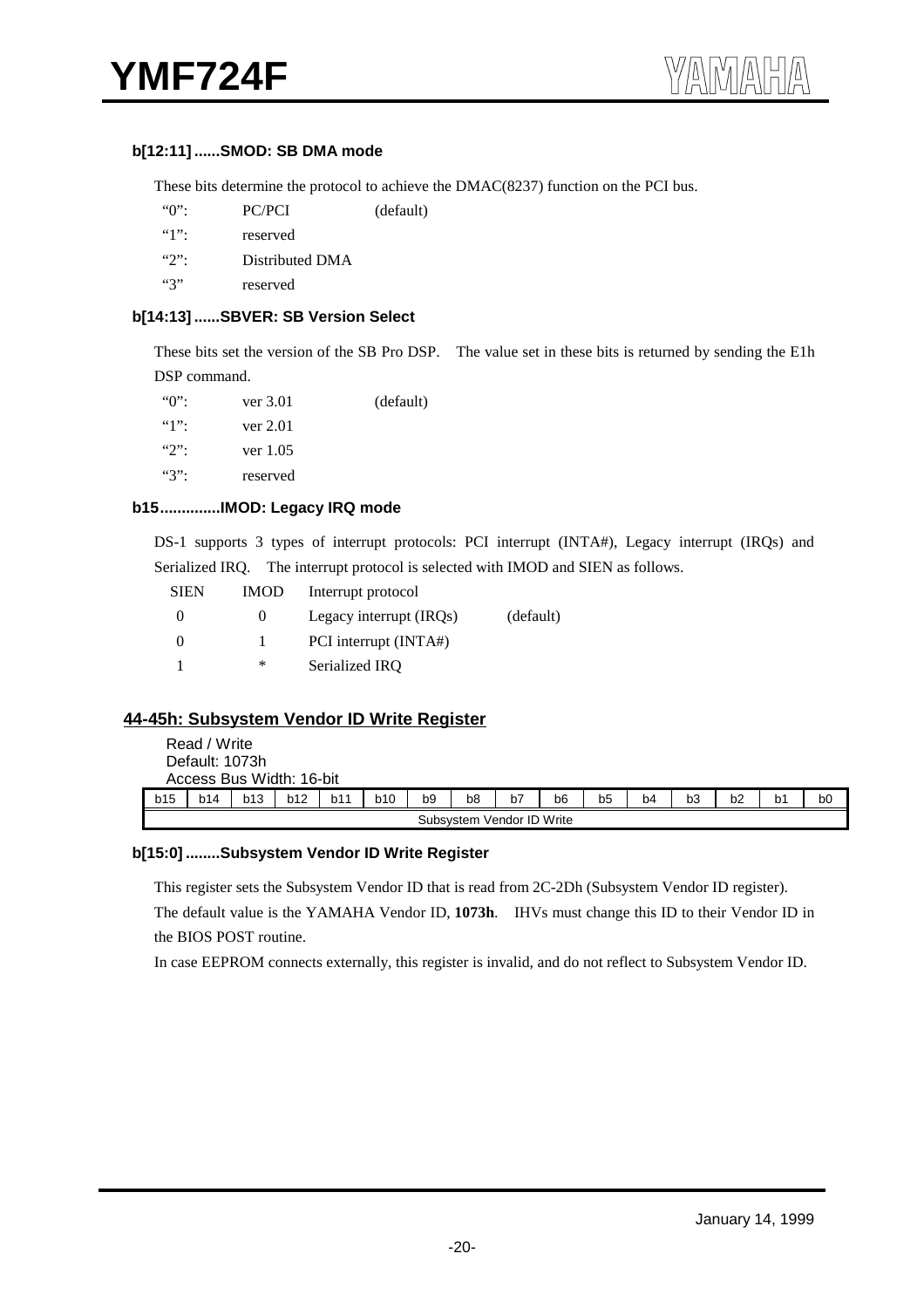#### **46-47h: Subsystem ID Write Register**

|                | Read / Write |                          |     |     |     |    |                    |    |    |    |    |                |    |    |    |
|----------------|--------------|--------------------------|-----|-----|-----|----|--------------------|----|----|----|----|----------------|----|----|----|
| Default: 000Dh |              |                          |     |     |     |    |                    |    |    |    |    |                |    |    |    |
|                |              | Access Bus Width: 16-bit |     |     |     |    |                    |    |    |    |    |                |    |    |    |
| b15            | <b>b14</b>   | b13                      | b12 | b11 | b10 | b9 | b8                 | b7 | b6 | b5 | b4 | b <sub>3</sub> | b2 | b1 | b0 |
|                |              |                          |     |     |     |    | Subsystem ID Write |    |    |    |    |                |    |    |    |

#### **b[15:0] ........Subsystem ID Write Register**

This register sets the Subsystem ID that is read from 2E-2Fh (Subsystem ID register).

The default value is the DS-1 Device ID, **000Dh**. IHVs must change this ID to their ID in the BIOS POST routine.

In case EEPROM connects externally, this register is invalid, and do not reflect to Subsystem ID.

#### **48-49h: DS-1 Control Register**

Read / Write Default: 0001h Access Bus Width: 8, 16, 32-bit

| b15 | b14 | b13 | <b>b12</b> | b1 <sup>4</sup> | <b>b10</b> | b9 | b <sub>8</sub><br>- - | --<br>D/ | b6                       | b <sub>5</sub><br>- - | b4 | $\sim$ $\sim$<br>рკ      | b <sub>2</sub> | b1<br>$\sim$       | b0          |
|-----|-----|-----|------------|-----------------|------------|----|-----------------------|----------|--------------------------|-----------------------|----|--------------------------|----------------|--------------------|-------------|
|     |     |     | -          |                 |            |    | -                     |          | $\overline{\phantom{a}}$ |                       |    | $\overline{\phantom{a}}$ | -              | <b>VDOT</b><br>XRS | <b>CRST</b> |

#### **b0................CRST: AC'97 Software Reset Signal Control**

This bit controls the CRST# signal.

"0": Inactive (CRST#=High)

"1": Active (CRST#=Low) (default)

#### **b1................XRST: Local Device Software Reset Signal Control**

This bit controls the XRST# signal.

"0": Inactive (XRST#=High) (default)

"1": Active (XRST#=Low)

#### **4A-4Bh: DS-1 Power Control Register**

Read / Write Default: 0000h Access Bus Width: 8, 16, 32-bit

| b15 | b14 | b13             | b12             | b11             | <b>b10</b>      | b9  | b8              | b7                       | b6 | b5         | b4               | bЗ               | b2     | b1       | b0         |
|-----|-----|-----------------|-----------------|-----------------|-----------------|-----|-----------------|--------------------------|----|------------|------------------|------------------|--------|----------|------------|
| PR7 | PR6 | PR <sub>5</sub> | PR <sub>4</sub> | PR <sub>3</sub> | PR <sub>2</sub> | PR1 | PR <sub>0</sub> | $\overline{\phantom{0}}$ |    | <b>PSN</b> | PSL <sub>1</sub> | PSL <sub>0</sub> | IDPLL. | I IDPLL0 | <b>DMC</b> |

#### **b0................DMC: Disable Master Clock Oscillation**

Setting this bit to "1" disables the oscillation of the Master Clock (24.576 MHz).

"0": Normal (default)

"1": Disable

#### **b1................DPLL0: Disable PLL0 Clock Oscillation**

Setting this bit to "1" disables the oscillation of PLL for the Legacy Audio function.

"0": Normal (default)

"1": Disable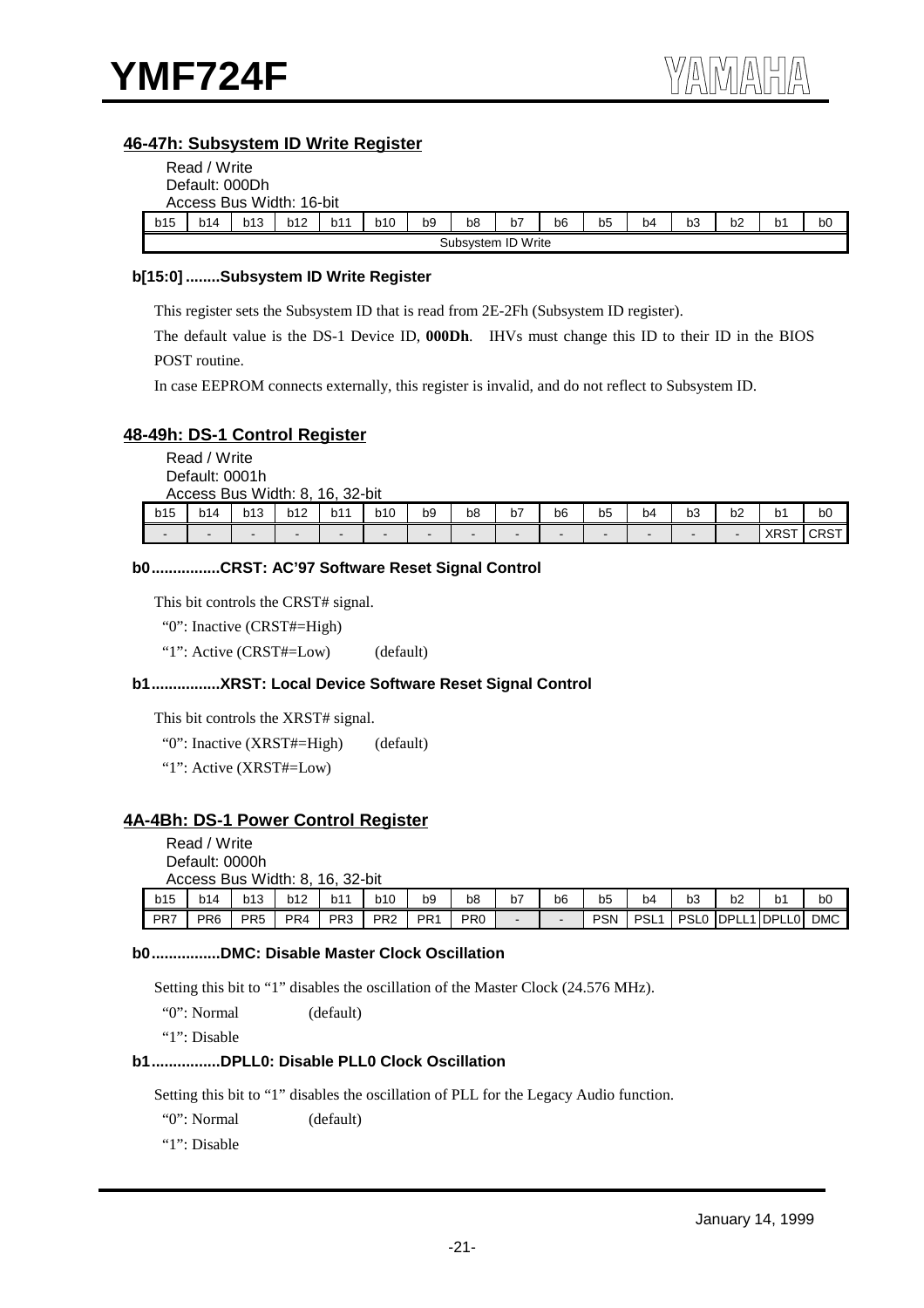#### **b2................DPLL1: Disable PLL1 Clock Oscillation**

Setting this bit to "1" disables the oscillation of PLL for the PCI Audio function.

"0": Normal (default)

"1": Disable

#### **b3................PSL0: Power Save Legacy Audio Block 0**

Setting this bit to "1" stops providing the clock with the Legacy Audio function block 0. This block includes FM Synthesizer and SB Pro engines.

"0": Normal (default)

"1": Power Save

#### **b4................PSL1: Power Save Legacy Audio Block 1**

Setting this bit to "1" stops providing the clock with the Legacy Audio function block 1. This block includes MPU401 and Joystick.

"0": Normal (default)

"1": Power Save

#### **b5................PSN: Power Save PCI Audio block**

Setting this bit to "1" stops providing the clock with the PCI Audio function block. This block includes PCI Audio, SRC, AC3F2 I/F, AC'97 I/F, H/W Vol. and SPDIF.

"0": Normal (default)

"1": Power Save

#### **b8................PR0: AC'97 Power down Control 0**

This bit controls the power state of the **ADC and Input Mux** in AC'97.

"0": Normal (default)

"1": Power down

#### **b9................PR1: AC'97 Power down Control 1**

This bit controls the power state of the **DAC** in AC'97.

"0": Normal (default)

"1": Power down

#### **b10..............PR2: AC'97 Power down Control 2**

This bit controls the power state of the **Analog Mixer (Vref still on)** in AC'97. This power state retains the Reference Voltage of AC'97.

"0": Normal (default)

"1": Power down

#### **b11..............PR3: AC'97 Power down Control 3**

This bit controls the power state of the **Analog Mixer (Vref off)** in AC'97. This power state removes Reference Voltage of AC'97.

"0": Normal (default)

"1": Power down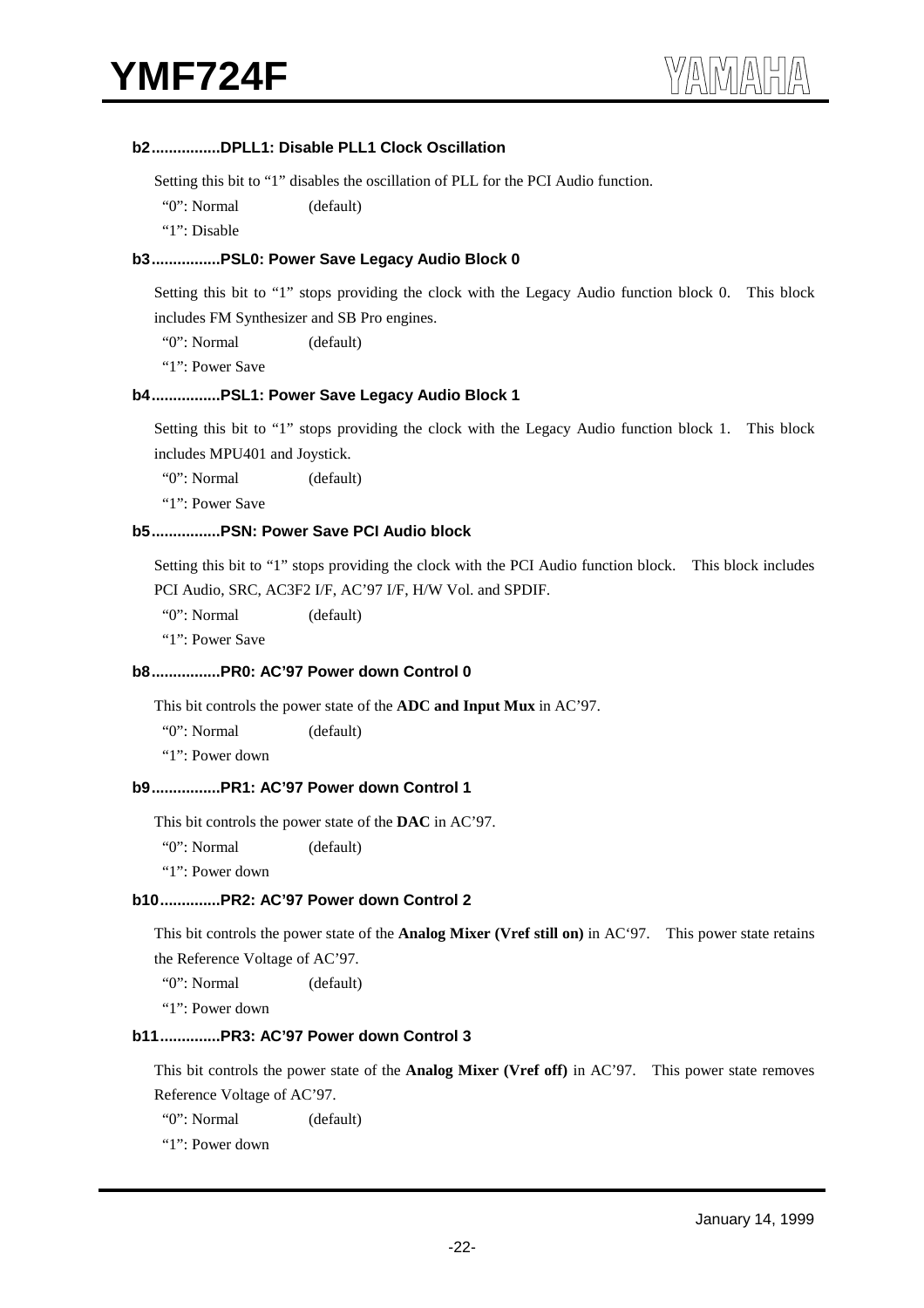#### **b12..............PR4: AC'97 Power down Control 4**

This bit controls the power state of the **AC-link** in AC'97.

"0": Normal (default)

"1": Power down

#### **b13..............PR5: AC'97 Power down Control 5**

Setting this bit to "1" disables the internal clock of AC'97. In case AC'97 is used with DS-1, the master clock is supplied from DS-1. Therefore, when the clock of AC'97 is stopped completely, set both PR5 and PSN bits to "1".

"0": Normal (default)

"1": Disable

#### **b[15:14] ......AC'97 Power down Control 6 and 7**

These bits control PR6 and PR7 status of the power control register in AC'97.



- Set DPLL0, DPLL1, PSL0, PSL1 and PSN bits to "1", when DMC bit is set to "1".
- Set PSL0 and PSL1 bits to "1", when DPLL0 bit is set to "1".
- Set PSN bit to "1", when DPLL1 bit is set to "1".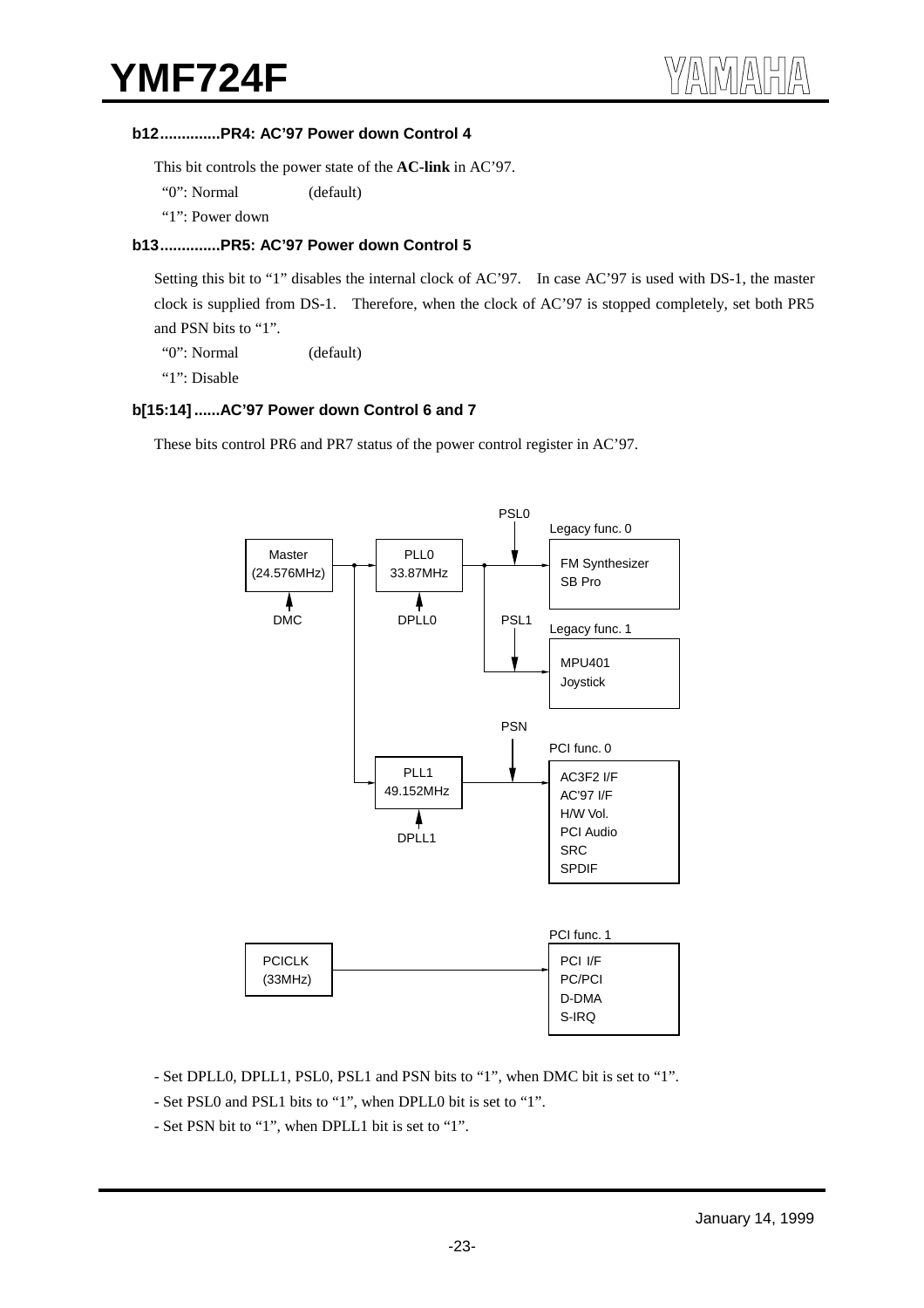#### **4C-4Dh: D-DMA Slave Configuration**

|                     | Read / Write                    |            |            |     |            |    |    |    |    |                |    |                |    |                |                |
|---------------------|---------------------------------|------------|------------|-----|------------|----|----|----|----|----------------|----|----------------|----|----------------|----------------|
|                     | Default: 0000h                  |            |            |     |            |    |    |    |    |                |    |                |    |                |                |
|                     | Access Bus Width: 8, 16, 32-bit |            |            |     |            |    |    |    |    |                |    |                |    |                |                |
| b15                 | b14                             | <b>b13</b> | <b>b12</b> | b11 | <b>b10</b> | b9 | b8 | b7 | b6 | b <sub>5</sub> | b4 | b <sub>3</sub> | b2 | b <sub>1</sub> | b <sub>0</sub> |
| <b>Base Address</b> |                                 |            |            |     |            |    |    |    |    |                |    | EA             | TS |                | СE             |

#### **b0................CE: Channel Enable**

This bit enables the Distributed DMA function.

"0": Disable Distributed DMA (default)

"1": Enable Distributed DMA

#### **b[2:1] ..........TS: Transfer Size**

These bits indicate the size of the DMA transfer. Since DS-1 supports only 8-bit DMA transfer, the bits are hardwired to 00b.

#### **b3................EA: Extended Address**

DS-1 does not support extended address mode. This bit is hardwired to 0b.

#### **b[15:4] ........Base Address : D-DMA Slave Base Address**

These bits indicate the D-DMA slave base address.

#### **50h: Capability ID**

|    | <b>Read Only</b><br>Default: 01h                               |  | Access Bus Width: 8, 16, 32-bit |  |  |  |  |  |
|----|----------------------------------------------------------------|--|---------------------------------|--|--|--|--|--|
| h7 | b <sub>2</sub><br>b5<br>b3<br>b0<br>b6<br>b <sub>4</sub><br>b1 |  |                                 |  |  |  |  |  |
|    | Capability ID                                                  |  |                                 |  |  |  |  |  |

#### **b[7:0] ..........Capability ID: Capability Identifier**

This register indicates that the new capability register is for Power Management control. This register is hardwired to **01h**.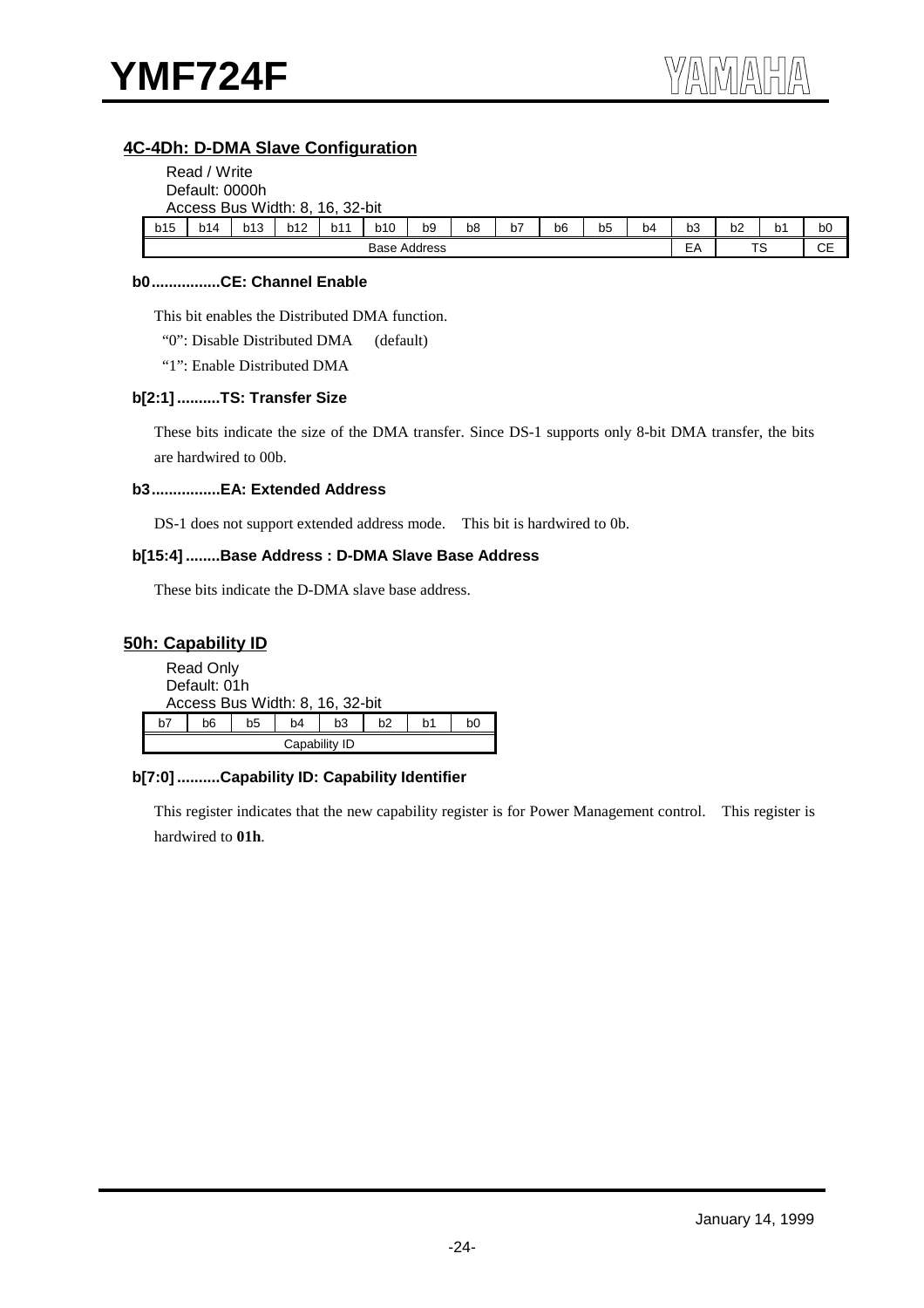#### **51h: Next Item Pointer**

|    | <b>Read Only</b>                                   |  |  |  |  |  |  |  |  |
|----|----------------------------------------------------|--|--|--|--|--|--|--|--|
|    | Default: 00h                                       |  |  |  |  |  |  |  |  |
|    | Access Bus Width: 8, 16, 32-bit                    |  |  |  |  |  |  |  |  |
| h7 | b5<br>b3<br>b <sub>2</sub><br>b4<br>b6<br>b1<br>b0 |  |  |  |  |  |  |  |  |
|    | Next Item Pointer                                  |  |  |  |  |  |  |  |  |

#### **b[7:0] ..........Next Item Pointer**

DS-1 does not provide other new capability besides Power Management. This register is hardwired to **00h**.

#### **52-53h: Power Management Capabilities**

Read Only Default: 0401h Access Bus Width: 8, 16, 32-bit

|     | ACCESS BUS<br>. vviatri: 8,<br>10.<br>32-DII |                          |     |     |                  |                      |    |                            |                          |         |    |    |    |         |    |
|-----|----------------------------------------------|--------------------------|-----|-----|------------------|----------------------|----|----------------------------|--------------------------|---------|----|----|----|---------|----|
| b15 | b14                                          | b13                      | b12 | b11 | <b>b10</b>       | b9                   | b8 | $\sim$ $-$<br>$\mathsf{D}$ | b6                       | -<br>b5 | b4 | bЗ | b2 | O"      | b0 |
| -   |                                              | $\overline{\phantom{a}}$ | -   | -   | D <sub>2</sub> S | <sub>n</sub><br>טו ש |    | -                          | $\overline{\phantom{a}}$ |         |    | -  |    | Version |    |

#### **b[2:0] ..........Version**

These bits contain the revision number of the Power Management Interface Specification. They are hardwired to **001b**.

#### **b9................D1S: D1 Support**

This bit indicates whether DS-1 support "D1" of the power state. Only when EEPROM connects externally, this bit can be set to "1", and D1 state can support. When EEPROM does not connect externally, use ACPI mode (58-59h: ACPI Mode Register, ACPI bit) to support D1 state. The default value is "0".

#### **b10..............D2S: D2 Support**

This bit indicates that DS-1 support "D2" of the power state. It is hardwired to "1".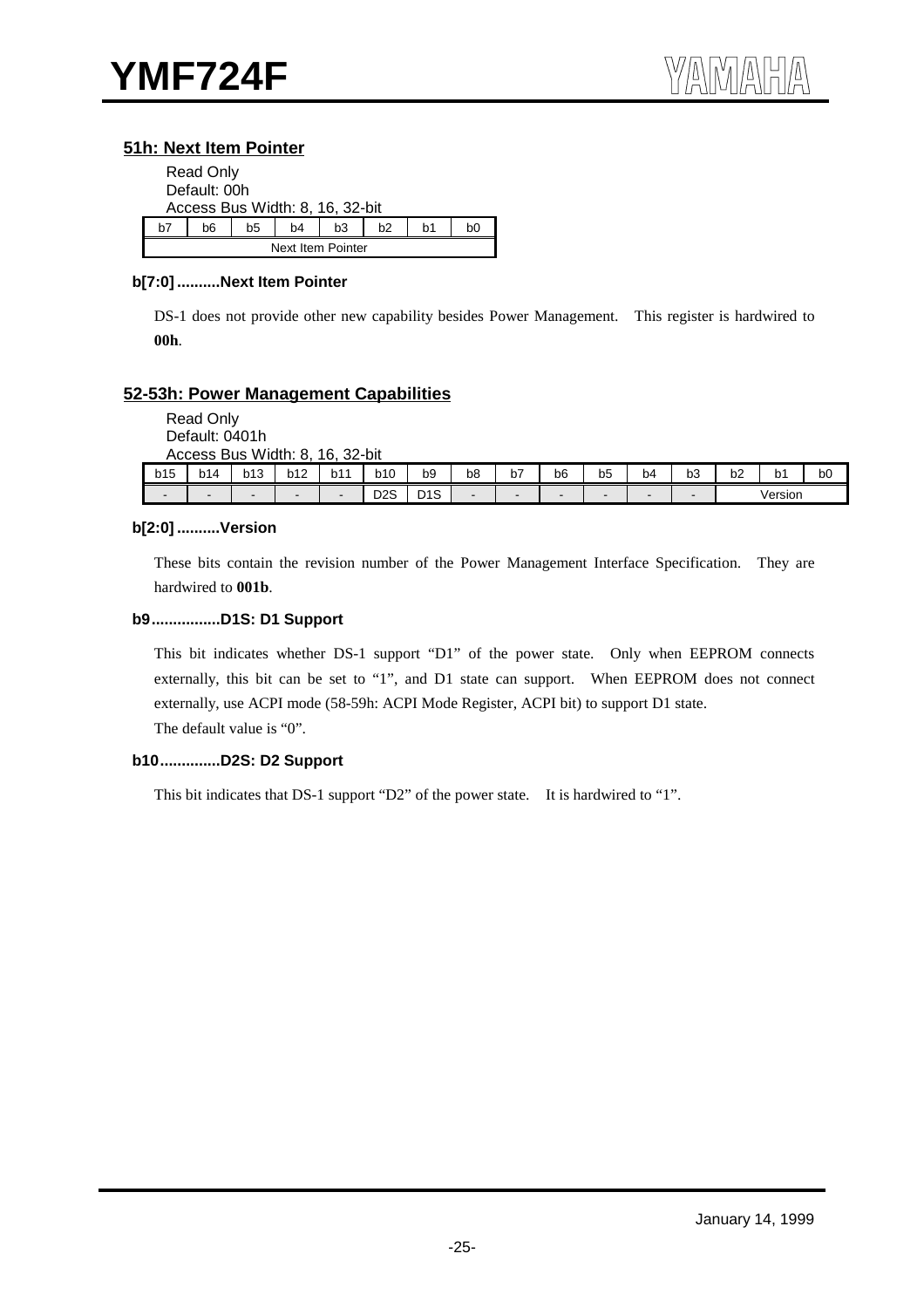#### **54-55h: Power Management Control / Status**

|                          | Read / Write                    |     |                          |     |                          |                |    |    |    |    |                          |                |    |                |                |
|--------------------------|---------------------------------|-----|--------------------------|-----|--------------------------|----------------|----|----|----|----|--------------------------|----------------|----|----------------|----------------|
|                          | Default: 0000h                  |     |                          |     |                          |                |    |    |    |    |                          |                |    |                |                |
|                          | Access Bus Width: 8, 16, 32-bit |     |                          |     |                          |                |    |    |    |    |                          |                |    |                |                |
| b15                      | b14                             | b13 | <b>b12</b>               | b11 | b10                      | b <sub>9</sub> | b8 | b7 | b6 | b5 | b <sub>4</sub>           | b <sub>3</sub> | b2 | b <sub>1</sub> | b <sub>0</sub> |
| $\overline{\phantom{0}}$ | $\sim$                          |     | $\overline{\phantom{0}}$ | -   | $\overline{\phantom{0}}$ | $\sim$         | -  | -  | -  | -  | $\overline{\phantom{0}}$ |                |    |                | PS             |

#### **b[1:0] ..........PS: Power State**

These bits determine the power state of DS-1. DS-1 supports the following power states:

| $"0"$ :       | D <sub>0</sub> |                 |
|---------------|----------------|-----------------|
| $"1"$ :       | D1             | (not supported) |
| $\mathcal{L}$ | D <sub>2</sub> |                 |
| $"3"$ :       | $D3_{hot}$     |                 |

When the power state is changed from  $D3<sub>hot</sub>$  to D0, DS-1 resets the PCI Configuration register 00-3Fh. DS-1 transits to D0 Uninitialized state.

Though the power state of this register is changed, the power consumption of DS-1 is not changed. To support low power, Windows driver controls DS-1 Power Control Register.

DS-1 can support the power state of D0, D1, D2 and D3 with ACPI. In this case, set ACPI bit (58-59h: ACPI Mode Register) to "1" to disable Capabilities of PCI Bus Power Management.

#### **58-59h: ACPI Mode**

Read / Write Default: 0000h Access Bus Width: 8, 16, 32-bit

|     |     | ACCESS DUS <i>WI</i> UUI.O. |                          | TU. JZ-DIL |     |                          |    |    |    |                |                          |                     |    |    |      |
|-----|-----|-----------------------------|--------------------------|------------|-----|--------------------------|----|----|----|----------------|--------------------------|---------------------|----|----|------|
| b15 | b14 | b13                         | b12                      | b11        | b10 | b9                       | b8 | b7 | b6 | b <sub>5</sub> | b4                       | $\sim$ $\sim$<br>рз | b2 | b1 | bO   |
| -   |     | $\sim$                      | $\overline{\phantom{a}}$ |            | -   | $\overline{\phantom{a}}$ |    | -  | ۰. | -              | $\overline{\phantom{0}}$ | -                   |    |    | ACP' |

#### **b0................ACPI: ACPI Mode Select**

This bit select either PCI Bus Power Management or ACPI Mode for power management of DS-1.

 "0": PCI Bus Power Management is used. CAP bit (06-07h: Status Register) and Capabilities Pointer (34h) are enabled. (default)

"1": ACPI Mode is used. CAP bit and Capabilities Pointer are hardwired "0", and disabled.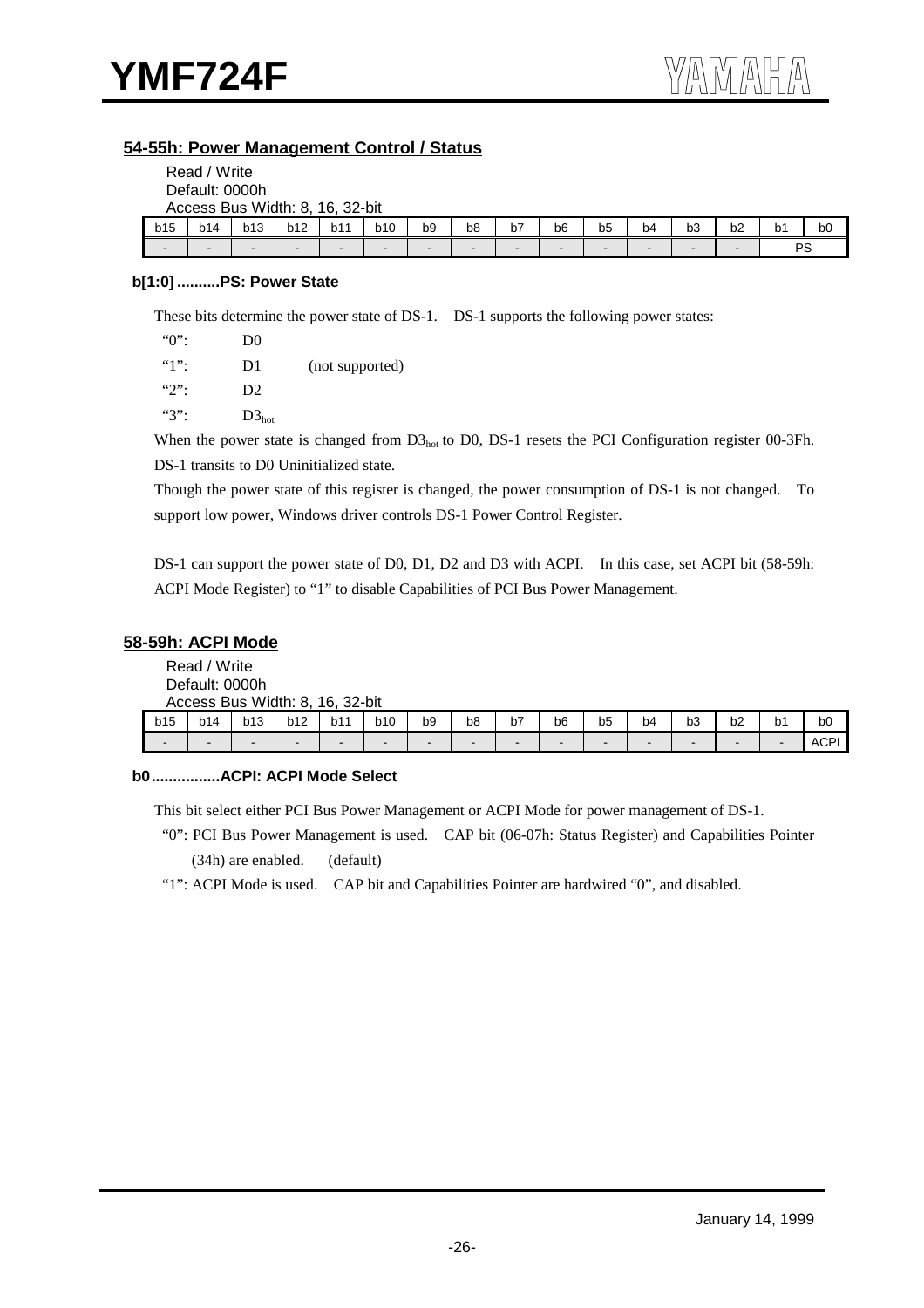## 2. ISA Compatible Device

DS-1 contains the following functions to maintain the compatibility with the past ISA Sound Devices. These devices are considered Legacy devices and the functions are referred to as Legacy Audio.

Legacy Audio is independent from PCI Audio and can be used simultaneously.

The configuration is set in the Legacy Audio Control Register in the PCI Configuration Register space.

Basically, these registers are configured by the BIOS.

Also, logical device IDs are assigned to the devices to support Plug and Play. Yamaha defines the following logical IDs.

To control the device with the BIOS, the logical device IDs must be defined in the PnP BIOS extended ROM space. The logical IDs are determined by how it is configured. IDs and configuration are as follows.

|                   | Functions used (Block) |               |              |          |  |  |  |  |
|-------------------|------------------------|---------------|--------------|----------|--|--|--|--|
| Logical Device ID | $FM^{(*)}$             | <b>MPU401</b> | SB Pro $(*)$ | Joystick |  |  |  |  |
| YMH0100           |                        |               |              |          |  |  |  |  |
| YMH0101           |                        |               |              |          |  |  |  |  |

\* The blocks pertain to the following.

FM: Points to the FM synthesizer mapped to AdLibBase (0x0388).

SB Pro: Points to the Voice Playback section only.

These devices are independent from each other, and can be Enabled/Disabled individually. However, both AdLib and Sound Blaster must be disabled to disable the internal FM Synthesizer. Disabling just AdLib only masks the access.

The driver by Yamaha supports only logical device ID, YMH0100. For YMH0101, use the driver provided by Microsoft.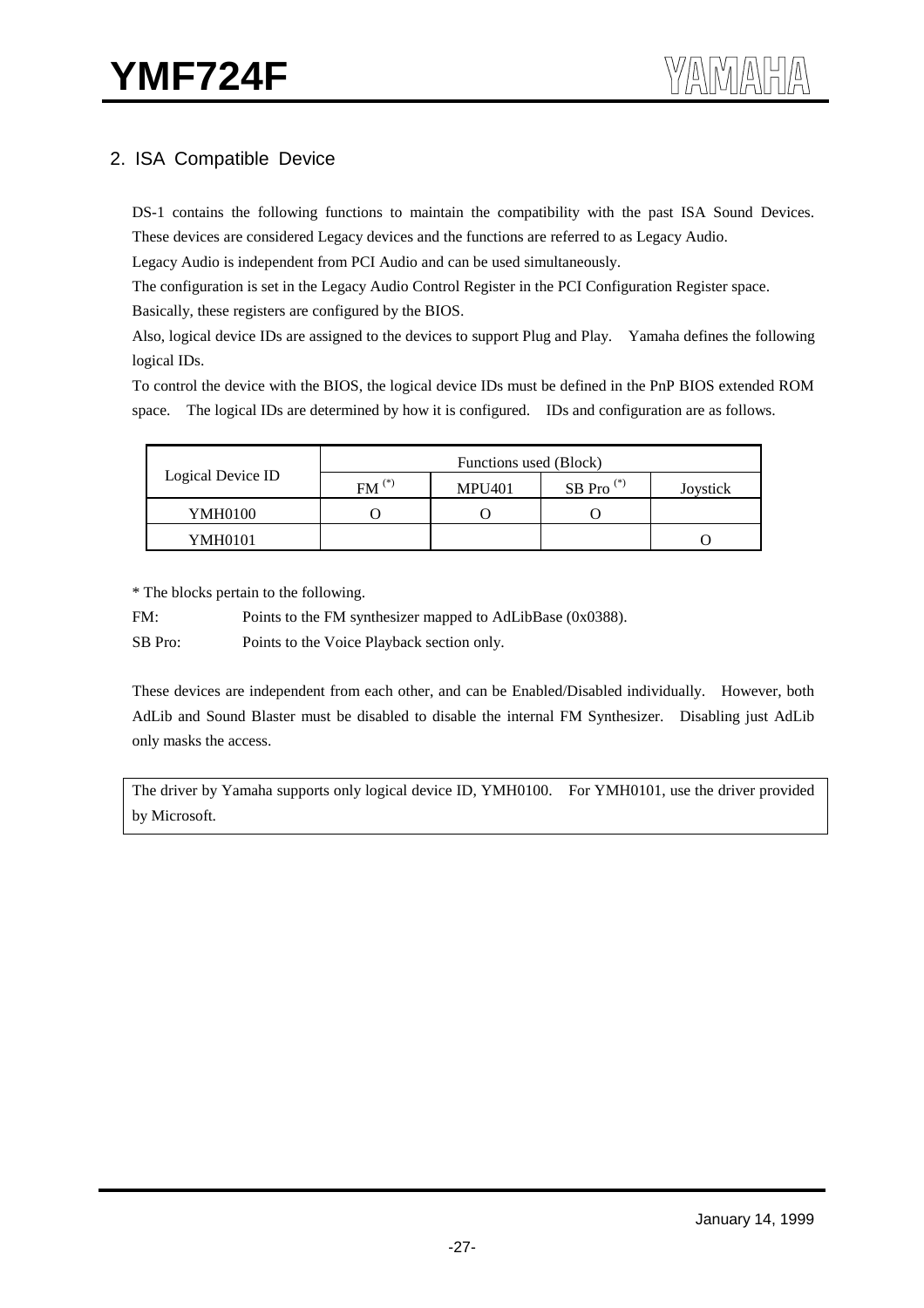DS-1 supports PC/PCI and D-DMA protocols to emulate the DMA of SB Pro on the PCI. In addition, DS-1 supports the old type of interrupts used by ISA and the Serialized IRQ protocol.

Yamaha recommends the combination of PC/PCI and Serialized IRQ. The system block diagram when using Intel chip set is shown below.



The PCI-to-ISA bridge needs to support PC/PCI. IRQ is directly connected to the IRQ input pins on the PCI-to-ISA bridge.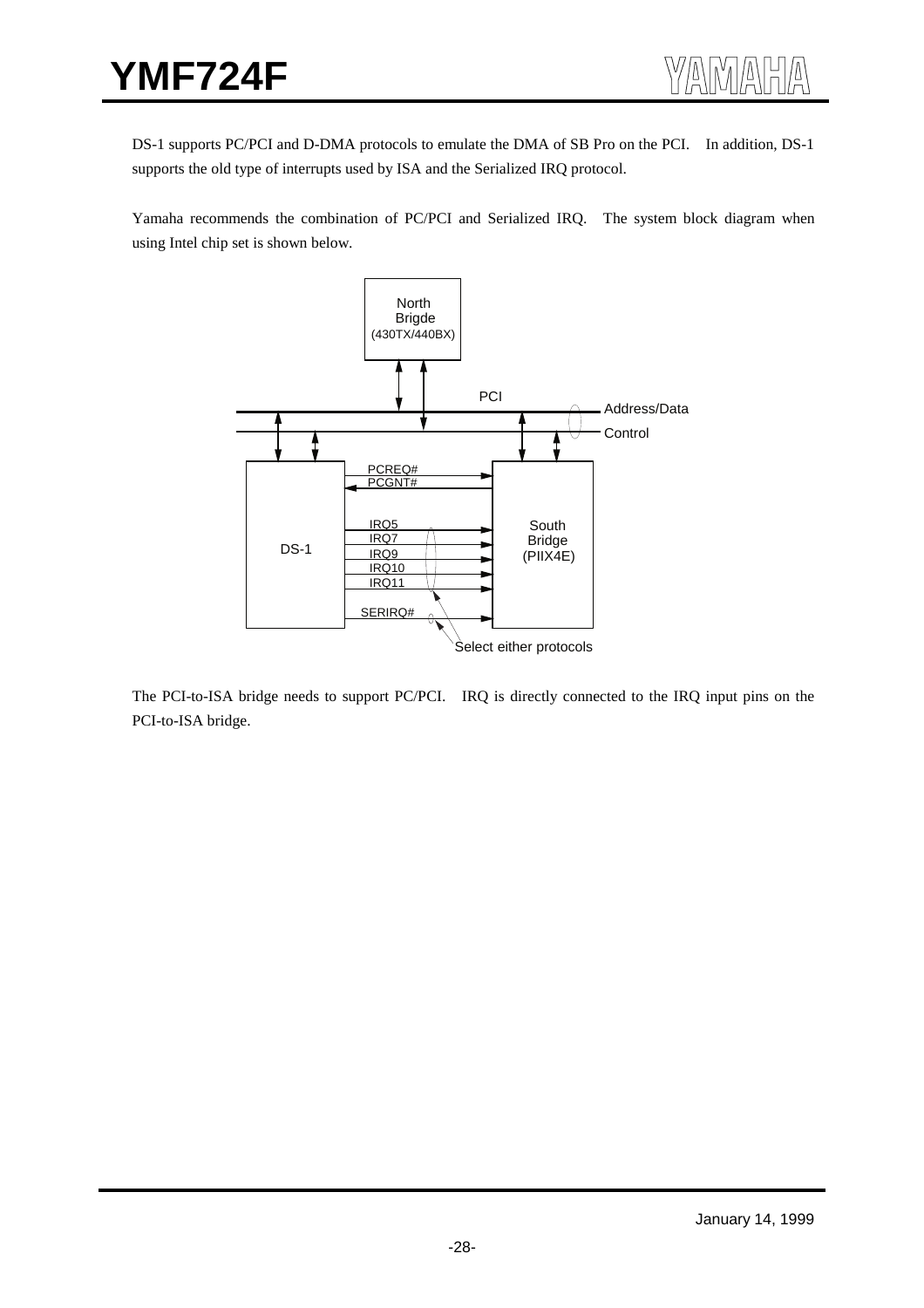#### 2-1. FM Synthesizer Block

FM Synthesizer Block is register compatible with YMF289B. However, Power Management register has been deleted because it is now controlled by the PCI Configuration Register.

The following shows the FMBase I/O map of FM Synthesizer.

| <b>FMBase</b>  | (R)   | Status Register port              |
|----------------|-------|-----------------------------------|
| <b>FMB</b> ase | (W)   | Address port for Register Array 0 |
| $FMBase+1$     | (R/W) | Data port                         |
| $FMBase+2$     | (W)   | Address port for Register Array 1 |
| $FMBase+3$     | (R/W) | Data port                         |

The default FMBase value is 0x0388.

The following shows the FM Synthesizer Block registers.

#### 2-1-1. Status Register

#### **FM Synthesizer Status Register (RO):**

| Address | D7         | D <sub>6</sub> | D <sub>5</sub>  | D4 | D <sub>3</sub> | D <sub>2</sub> | D <sup>1</sup> | D <sub>0</sub> |
|---------|------------|----------------|-----------------|----|----------------|----------------|----------------|----------------|
| xxh     | <b>IRQ</b> | CT.            | FT <sub>2</sub> |    | -              | <b>BUSY</b>    | -              | <b>BUSY</b>    |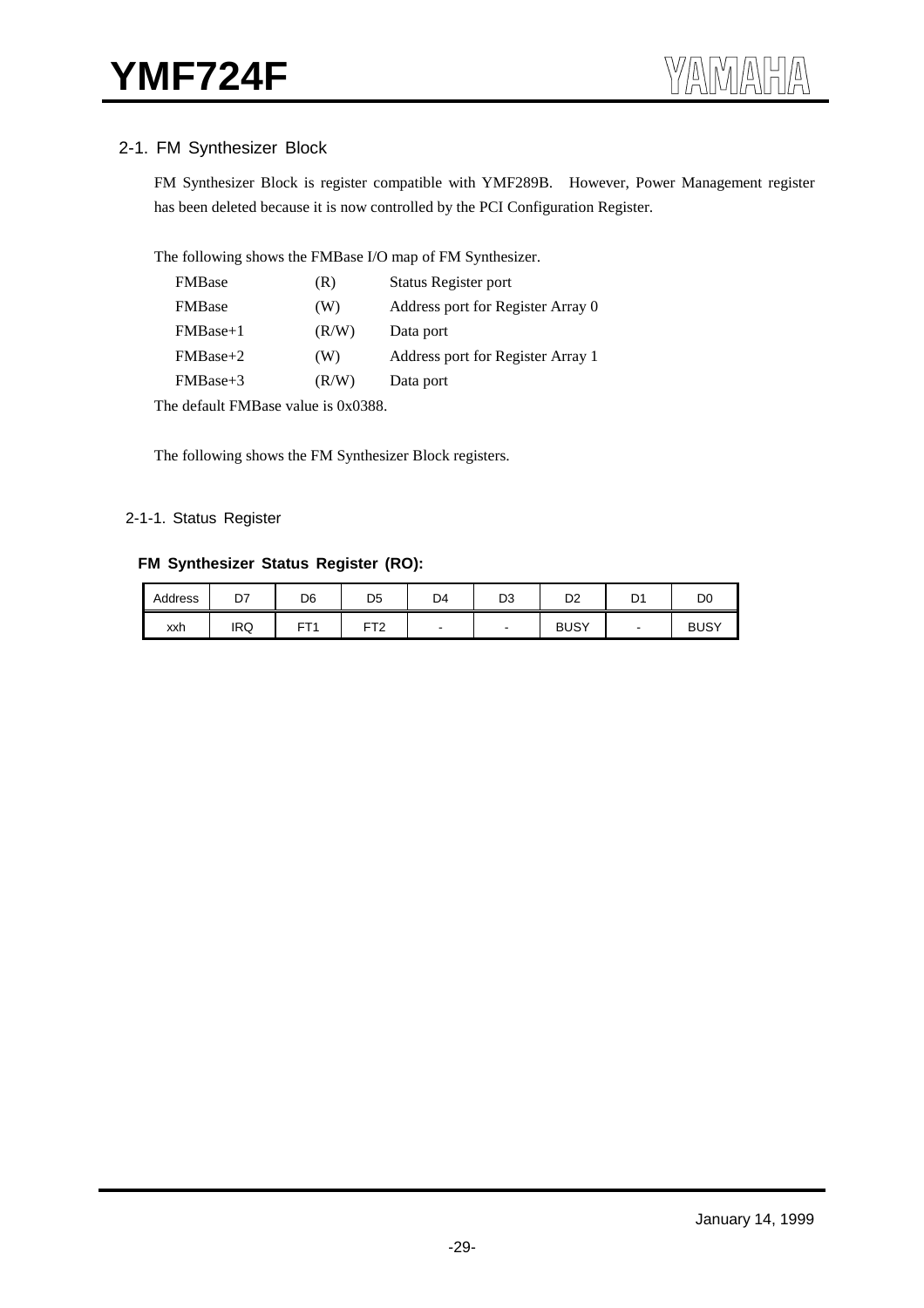2-1-2. FM Synthesizer Data Register

#### **FM Synthesizer Data Register Array 0 (R/W):**

| Address                          | D7                       | D <sub>6</sub>   | D <sub>5</sub>                          | D <sub>4</sub> | D <sub>3</sub>               | D <sub>2</sub> | D <sub>1</sub>  | D <sub>0</sub>           |
|----------------------------------|--------------------------|------------------|-----------------------------------------|----------------|------------------------------|----------------|-----------------|--------------------------|
| 00-01h                           |                          |                  |                                         |                | <b>LSI TEST</b>              |                |                 |                          |
| 02h                              |                          |                  |                                         |                | TIMER 1                      |                |                 |                          |
| 03h                              |                          |                  |                                         |                | TIMER 2                      |                |                 |                          |
| 04h                              | <b>RST</b>               | MT <sub>1</sub>  | MT <sub>2</sub>                         | Ĭ.             |                              | -              | ST <sub>2</sub> | ST <sub>1</sub>          |
| 08h                              | $\blacksquare$           | <b>NTS</b>       | $\blacksquare$                          | -              | $\qquad \qquad \blacksquare$ | -              | $\blacksquare$  | $\overline{\phantom{a}}$ |
| $20 - 35h^{(*1)}$                | AM                       | <b>VIB</b>       | <b>EGT</b><br><b>KSR</b><br><b>MULT</b> |                |                              |                |                 |                          |
| $40 - 55h^{(*)}$                 |                          | <b>KSL</b><br>TL |                                         |                |                              |                |                 |                          |
| $60 - 75h^{(*)}$                 |                          |                  | AR                                      |                |                              |                | DR              |                          |
| 80-95 $h^{(*4)}$                 |                          |                  | <b>SL</b>                               |                |                              |                | <b>RR</b>       |                          |
| A0-A8h                           |                          |                  |                                         |                | F-NUM (L)                    |                |                 |                          |
| B0-B8h                           | -                        | $\blacksquare$   | <b>KON</b>                              |                | <b>BLOCK</b>                 |                |                 | F-NUM (H)                |
| <b>BDh</b>                       | <b>DAM</b>               | <b>DVB</b>       | <b>RHY</b>                              | BD             | <b>SD</b>                    | <b>TOM</b>     | ТC              | HH                       |
| C <sub>0</sub> -C <sub>8</sub> h | $*6$                     | *6               | <b>CHR</b>                              | <b>CHL</b>     |                              | FB             |                 | <b>CNT</b>               |
| $E0-F5h^{(*5)}$                  | $\overline{\phantom{a}}$ | -                | -                                       | WS             |                              |                |                 |                          |

#### **FM Synthesizer Data Register Array 1 (R/W)**

| Address                          | D7                           | D <sub>6</sub>               | D <sub>5</sub> | D <sub>4</sub>  | D <sub>3</sub> | D <sub>2</sub>        | D1        | D <sub>0</sub> |  |  |
|----------------------------------|------------------------------|------------------------------|----------------|-----------------|----------------|-----------------------|-----------|----------------|--|--|
| 00-01h                           |                              |                              |                | <b>LSI TEST</b> |                |                       |           |                |  |  |
| 04h                              | $\qquad \qquad \blacksquare$ | $\blacksquare$               |                |                 |                | <b>CONNECTION SEL</b> |           |                |  |  |
| 05h                              | $\overline{\phantom{a}}$     | $\qquad \qquad \blacksquare$ |                |                 | ۰              | $^\star$              | $\star$   | <b>NEW</b>     |  |  |
| $20 - 35h^{(*1)}$                | AM                           | <b>VIB</b>                   | <b>EGT</b>     | <b>KSR</b>      |                | <b>MULT</b>           |           |                |  |  |
| $40 - 55h^{(*)}$                 |                              | <b>KSL</b>                   |                |                 | TL             |                       |           |                |  |  |
| $60 - 75h^{(*)}$                 |                              |                              | AR             |                 |                |                       | <b>DR</b> |                |  |  |
| $80 - 95h^{(*4)}$                |                              |                              | <b>SL</b>      |                 |                |                       | <b>RR</b> |                |  |  |
| A0-A8h                           |                              |                              |                | $F-NUM(L)$      |                |                       |           |                |  |  |
| B0-B8h                           | $\blacksquare$               | $\blacksquare$               | <b>KON</b>     |                 | <b>BLOCK</b>   |                       | F-NUM (H) |                |  |  |
| C <sub>0</sub> -C <sub>8</sub> h | $*6$                         | $*6$                         | <b>CHR</b>     | <b>CHL</b>      |                | FB                    |           | <b>CNT</b>     |  |  |
| $E0-F5h^{(*5)}$                  | $\overline{\phantom{a}}$     | $\qquad \qquad \blacksquare$ |                | -               | WS<br>-        |                       |           |                |  |  |

\*1 : 26h, 27h, 2Eh and 2Fh do not exist.

\*2 : 46h, 47h, 4Eh and 4Fh do not exist.

\*3 : 66h, 67h, 6Eh and 6Fh do not exist.

\*4 : 86h, 87h, 8Eh and 8Fh do not exist.

\*5 : E6h, E7h, EEh and EFh do not exist.

\*6 : The bits exist, but do not function.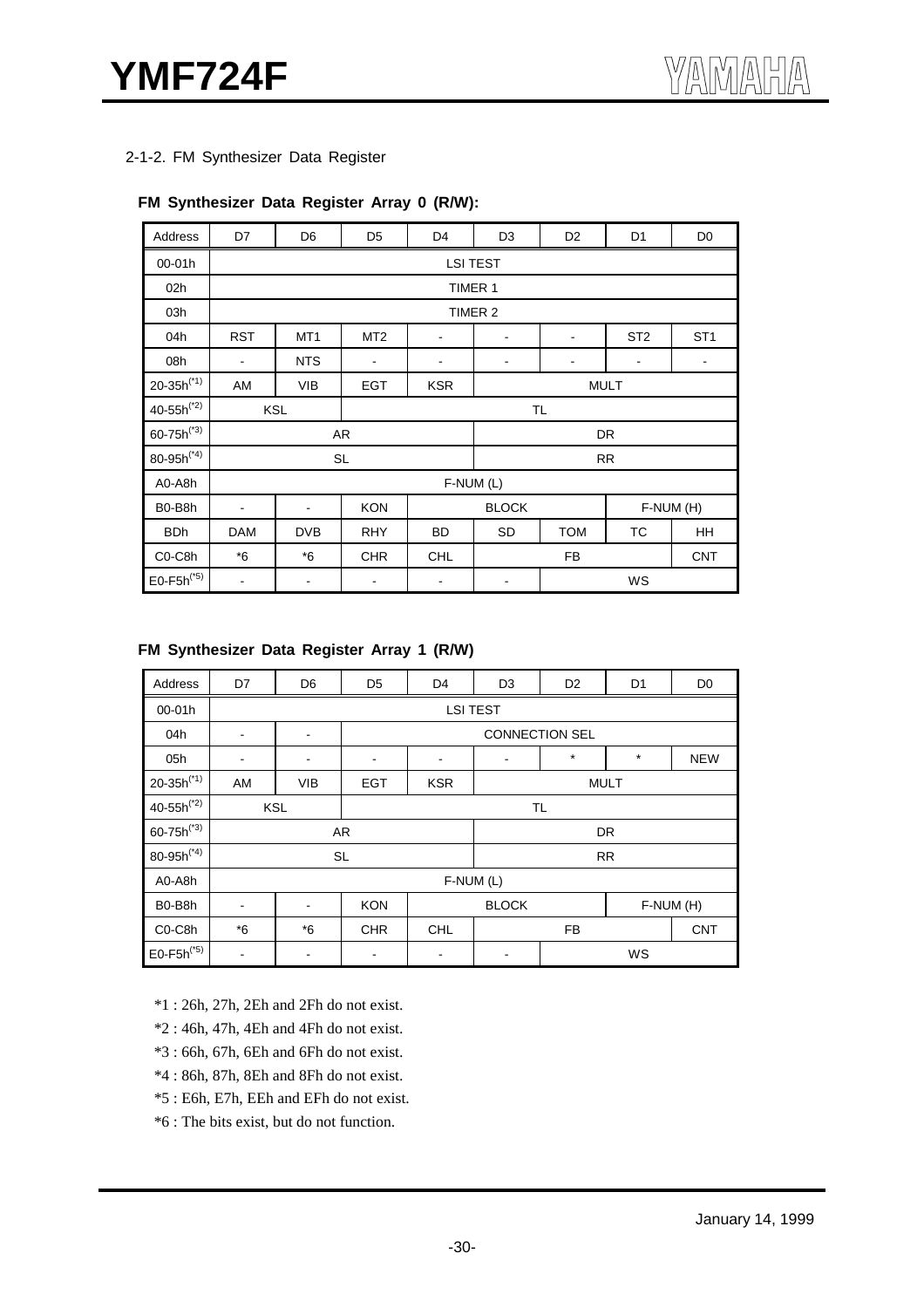#### 2-2. Sound Blaster Pro Block

This block emulates the DSP commands of Sound Blaster and Sound Blaster Pro. Only playback functions are supported (record functions are not supported). However, to maintain compatibility for games, it is designed so that every DSP command receives a correct response. The DMA transfer of this block uses PC/PCI or D-DMA protocol.

The following shows the SBBase I/O map of SB Pro.

| <b>SBBase</b> | (R)   | FM Synthesizer Status port                       |
|---------------|-------|--------------------------------------------------|
| SBBase        | (W)   | FM Synthesizer Address port for Register Array 0 |
| $SBBase+1h$   | (R/W) | FM Synthesizer Data register                     |
| $SBBase+2h$   | (W)   | FM Synthesizer Address port for Register Array 1 |
| $SBBase+3h$   | (R/W) | FM Synthesizer Data port                         |
| $SBBase+4h$   | (W)   | SB Mixer Address port                            |
| $SBBase+5h$   | (R/W) | SB Mixer Data port                               |
| $SBBase+6h$   | (W)   | SB DSP Reset port                                |
| SBBase+8h     | (R)   | <b>FM</b> Synthesizer Status port                |
| $SBBase+8h$   | (W)   | FM Synthesizer Address port for Register Array 0 |
| $SBBase+9h$   | (R/W) | FM Synthesizer Data port                         |
| $SBBase+Ah$   | (R)   | DSP Read Data port                               |
| SBBase+Ch     | (R)   | DSP Write-buffer status port                     |
| SBBase+Ch     | (W)   | DSP Write Command/Data port                      |
| SBBase+Eh     | (R)   | DSP Read-buffer status port                      |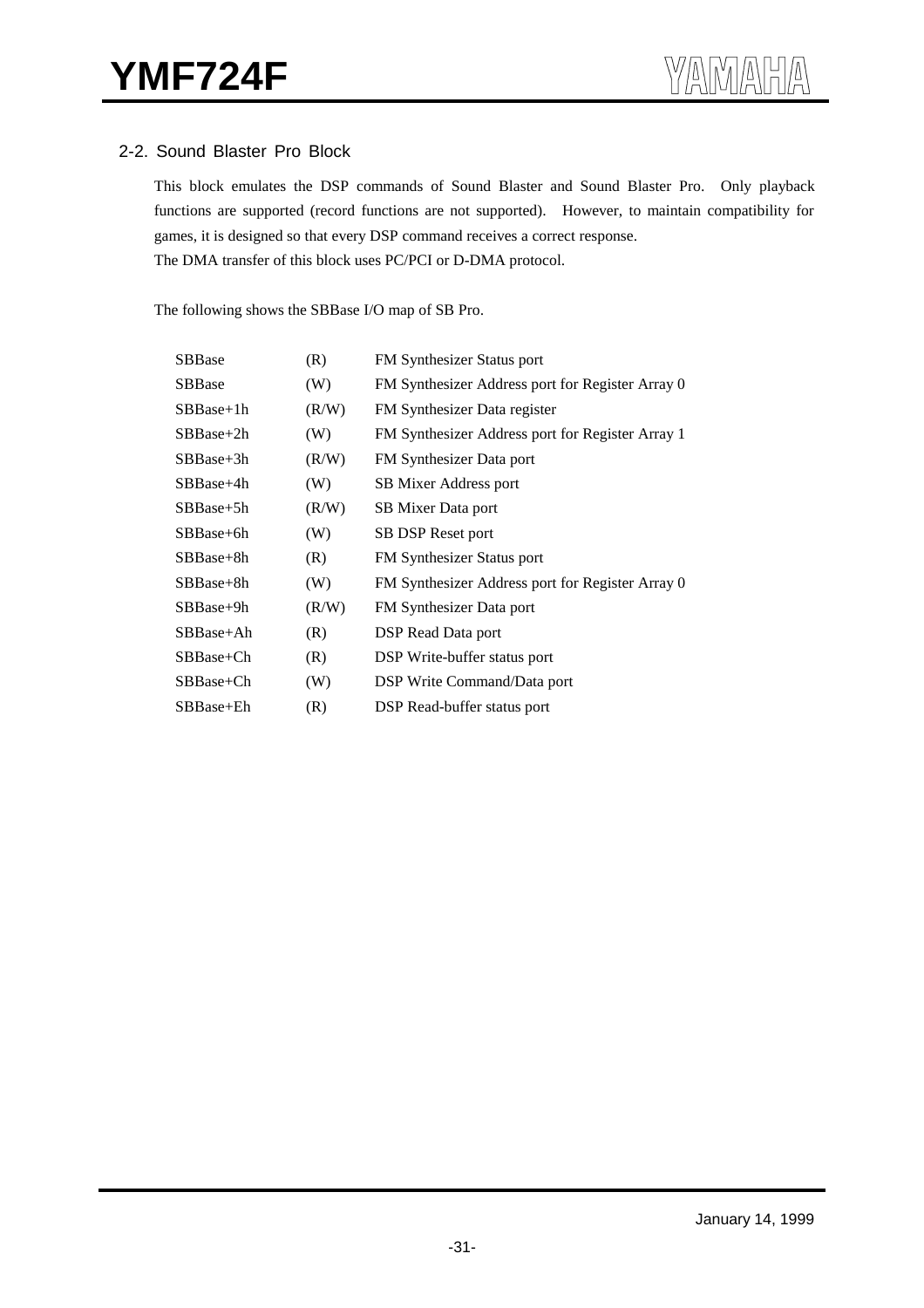#### 2-2-1. DSP Command

The following shows the list of DSP Commands that are supported by the SB Pro engine. Both SB and SB Pro commands are supported.

| <b>CMD</b>       |              | <b>Support Function</b>                                                        |
|------------------|--------------|--------------------------------------------------------------------------------|
| 10h              | о            | 8bit direct mode single byte digitized sound output                            |
| 14h              | o            | 8bit single-cycle DMA mode digitized sound output                              |
| 16h              |              | 8bit to 2bit ADPCM single-cycle DMA mode digitized sound output                |
| 17h              |              | 8bit to 2bit ADPCM single-cycle DMA mode digitized sound output with ref. byte |
| 1Ch              | $\mathsf{o}$ | 8bit auto-init DMA mode digitized sound output                                 |
| 1Fh              |              | 8bit to 2bit ADPCM auto-init DMA mode digitized sound output with ref. byte    |
| $20h(*1)$        | o            | 8bit direct mode single byte digitized sound input                             |
| 24h(*1)          | o            | 8bit single-cycle DMA mode digitized sound input                               |
| $2Ch(*1)$        | o            | 8bit auto-init DMA mode digitized sound input                                  |
| 30h              | o            | Polling mode MIDI input                                                        |
| 31h              | o            | Interrupt mode MIDI input                                                      |
| 34h              | o            | UART polling mode MIDI I/O                                                     |
| 35h              | o            | UART interrupt mode MIDI I/O                                                   |
| $36h(^{*}2)$     | o            | UART polling mode MIDI I/O with time stamping                                  |
| $37h(^{*}2)$     | o            | UART interrupt mode MIDI I/O with time stamping                                |
| 38h              | o            | MIDI output                                                                    |
| 40h              | $\mathsf{o}$ | Set digitized sound transfer Time Constant                                     |
| 48h              | o            | Set DSP block transfer size                                                    |
| 74h              | $\mathsf{o}$ | 8bit to 4bit ADPCM single-cycle DMA mode digitized sound output                |
| 75h              | $\mathsf{o}$ | 8bit to 4bit ADPCM single-cycle DMA mode digitized sound output with ref. byte |
| 76h              |              | 8bit to 3bit ADPCM single-cycle DAM mode digitized sound output                |
| 77h              |              | 8bit to 3bit ADPCM single-cycle DMA mode digitized sound output with ref. byte |
| 7Dh              | $\mathsf{o}$ | 8bit to 4bit ADPCM auto-init DMA mode digitized sound output with ref. byte    |
| 7Fh              |              | 8bit to 3bit ADPCM auto-init DMA mode digitized sound output with ref. byte    |
| 80h              | o            | Pause DAC for a duration                                                       |
| 90h              | o            | 8bit high-speed auto-init DMA mode digitized sound output                      |
| 91h              | o            | 8bit high-speed single-cycle DMA mode digitized sound output                   |
| $98h(*1)$        | o            | 8bit high-speed auto-init DMA mode digitized sound input                       |
| $99h(*1)$        | o            | 8bit high-speed single-cycle DMA mode digitized sound input                    |
| A0h $(*1)$       | o            | Set input mode to mono                                                         |
| $A8h(*1)$        | o            | Set input mode to stereo                                                       |
| D <sub>0</sub> h | o            | Pause 8bit DMA mode digitized sound I/O                                        |
| $D1h(^{*}3)$     | o            | Turn on speaker                                                                |
| $D3h(^*3)$       | o            | Turn off speaker                                                               |
| D4h              | o            | Continue 8bit DMA mode digitized sound I/O                                     |
| D8h              | o            | Get speaker status                                                             |
| DAh              | o            | Exit 8bit auto-init DMA mode digitized sound I/O                               |
| E <sub>1</sub> h | o            | Get DSP version number                                                         |

Note:

(\*1) The SB Block responds correctly to the commands for recording and also executes the DMA transfer. 80h is always transferred.

(\*2) Only output is supported for this command.

(\*3) This command only changes Speaker Status (D8h).

Undocumented commands other than the ones listed above are also supported.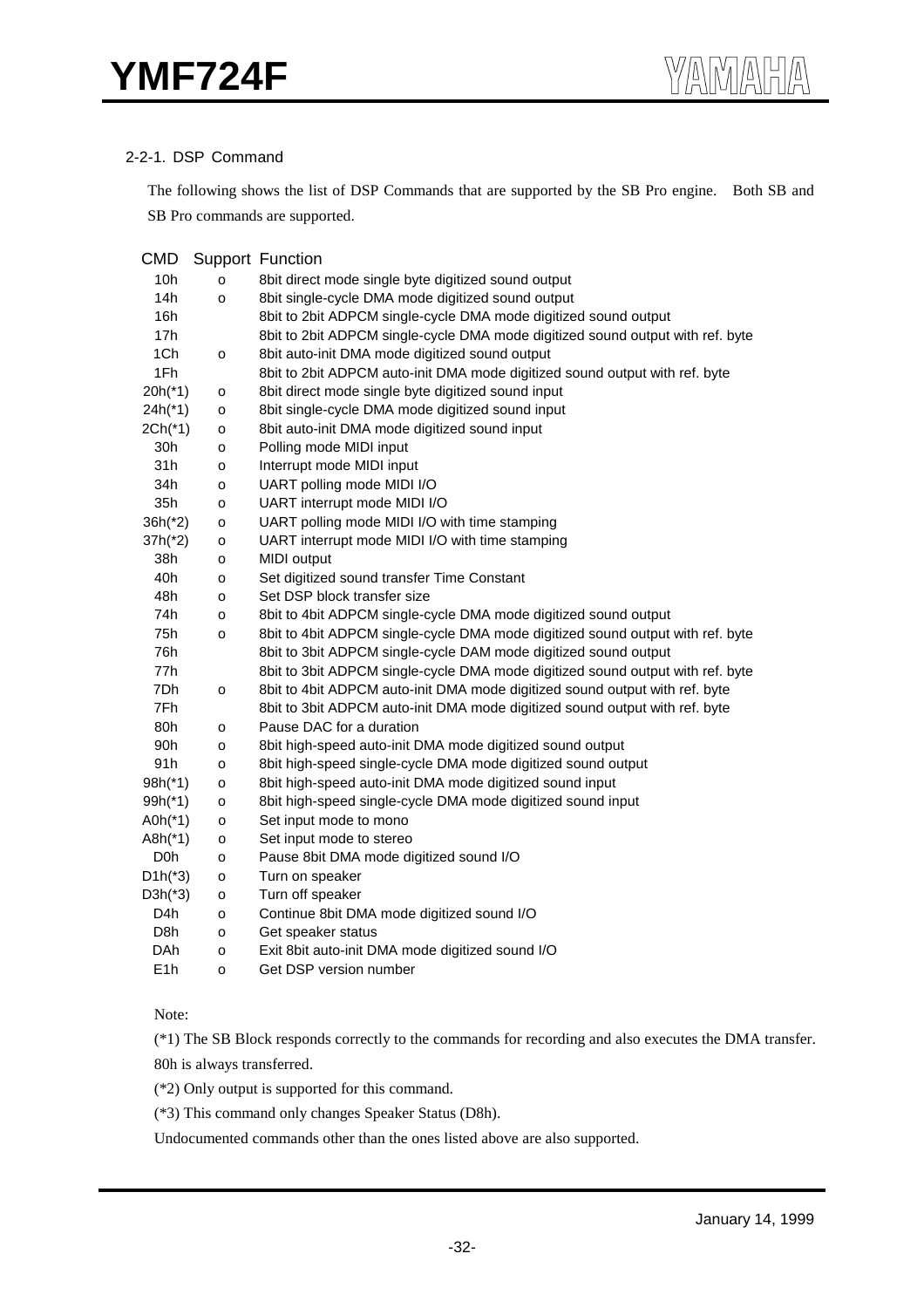#### 2-2-2. Sound Blaster Pro Mixer

| Address          | b7           | b <sub>6</sub>           | b5       | b4          | b <sub>3</sub><br>b <sub>2</sub><br>b <sub>0</sub><br>b <sub>1</sub> |                      | Remark      |              |                     |  |  |
|------------------|--------------|--------------------------|----------|-------------|----------------------------------------------------------------------|----------------------|-------------|--------------|---------------------|--|--|
| 00h              |              |                          |          |             |                                                                      |                      |             |              |                     |  |  |
| 04h              |              | Voice Volume L           |          | "1"         |                                                                      | Voice Volume R       |             | "1"          |                     |  |  |
| 0Ah              | ۰            | L.                       |          | "1"         | $\blacksquare$                                                       |                      | MIC Volume* |              |                     |  |  |
| 0Ch              | ۰            | $\overline{a}$           | lfilter* | "1"         |                                                                      | Input Source*        |             | "1"          |                     |  |  |
| 0Eh              |              | $\overline{\phantom{0}}$ | Ofilter* | "1"         |                                                                      |                      | St. SW      | "1"          | <b>SB Pro Mixer</b> |  |  |
| 22h              |              | Master Volume L          |          | "1"         | Master Volume R                                                      |                      |             | "1"          |                     |  |  |
| 26h              |              | MIDI Volume L            |          | "1"         |                                                                      | "1"<br>MIDI Volume R |             |              |                     |  |  |
| 28h              |              | CD Volume L*             |          | "1"         |                                                                      | CD Volume R*         |             | "1"          |                     |  |  |
| 2Eh              |              | Line Volume L*           |          | "1"         |                                                                      | Line Volume R*       |             | "1"          |                     |  |  |
| F <sub>0</sub> h | <b>SBPDA</b> |                          |          |             | SS                                                                   | <b>SM</b>            | <b>SE</b>   | <b>SBPDR</b> |                     |  |  |
| F <sub>1</sub> h |              |                          |          | <b>SCAN</b> | <b>DATA</b>                                                          |                      |             |              | Suspend / Resume    |  |  |
| F <sub>8</sub> h | -            |                          |          | -           | $\blacksquare$                                                       |                      |             | <b>SBI</b>   | <b>IRQ Status</b>   |  |  |

The following shows the register map of the Mixer section of Sound Blaster Pro.

The registers marked with  $*$  exist, but do not function.

DS-1 does not have the circuit that corresponds to the SB Mixer. Therefore, the volume settings on the SB Mixer are converted to the DSP coefficients of DS-1 or to AC'97 register values.

The conversion for each case is described below.

#### (1) SB Mixer  $\rightarrow$  DSP

The volume of master, MIDI and Voice, are applied to this case.

When the SB register is set, a 14-bit coefficient value is determined from the following conversion table and used as the DSP coefficient. The attenuation value of Master Volume, MIDI, and voice are summed together to obtain the coefficient.

These volumes cannot be controlled from PCI Audio block.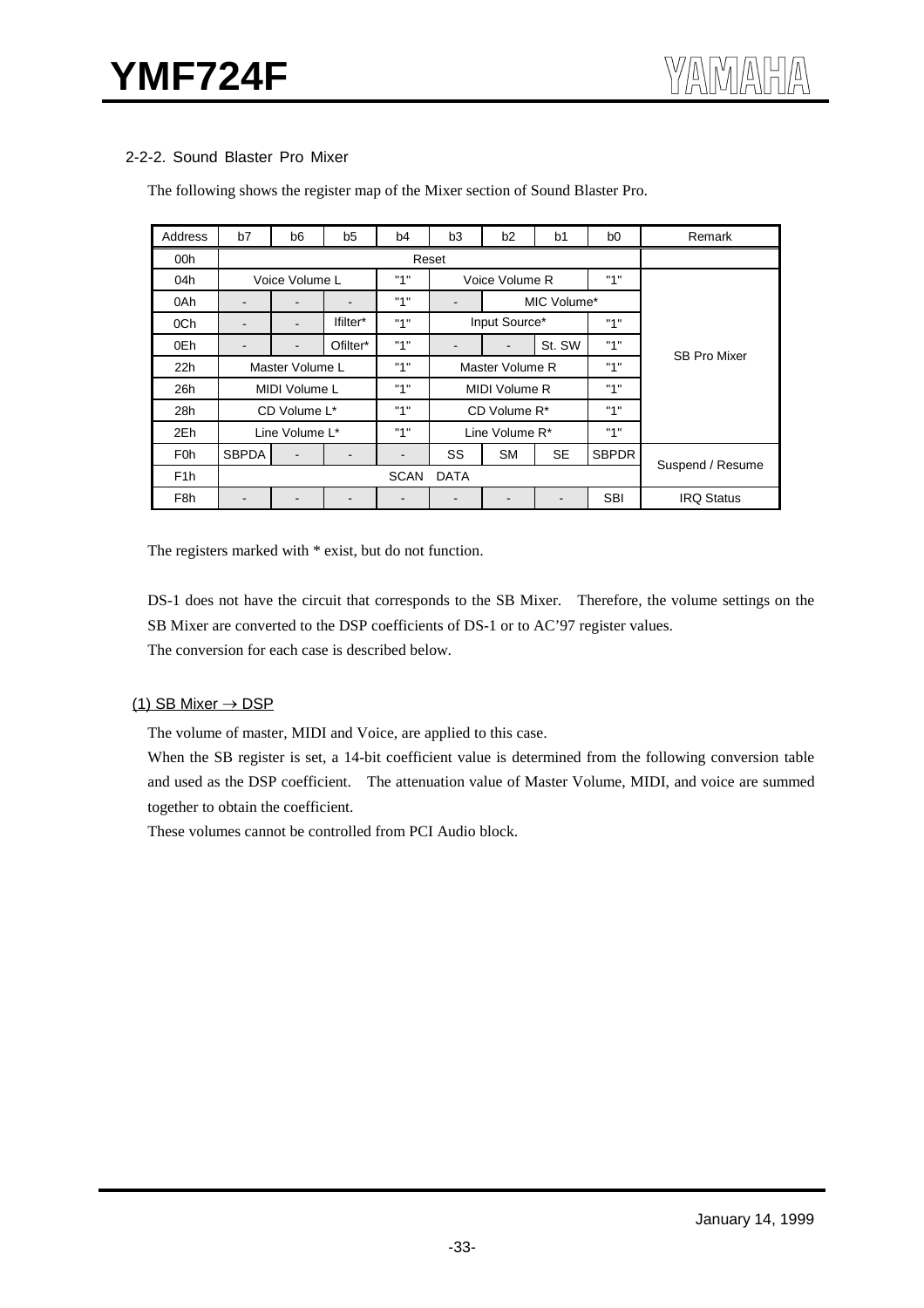|                   |                | MIDI Vol. (26h) |              |         |         |         |         |         |                |  |
|-------------------|----------------|-----------------|--------------|---------|---------|---------|---------|---------|----------------|--|
|                   |                | 0               | $\mathbf{1}$ | 2       | 3       | 4       | 5       | 6       | $\overline{7}$ |  |
|                   | 0              | mute            | mute         | mute    | mute    | mute    | mute    | mute    | mute           |  |
|                   |                | 0000h           | 0000h        | 0000h   | 0000h   | 0000h   | 0000h   | 0000h   | 0000h          |  |
|                   | 1              | mute            | $-52dB$      | $-42dB$ | $-36dB$ | $-32dB$ | $-30dB$ | $-28dB$ | $-26dB$        |  |
|                   |                | 0000h           | 0029h        | 0082h   | 0103h   | 019Bh   | 0206h   | 028Ch   | 0335h          |  |
|                   | $\overline{2}$ | mute            | -42dB        | $-32dB$ | $-26dB$ | $-22dB$ | $-20dB$ | $-18dB$ | $-16dB$        |  |
|                   |                | 0000h           | 0082h        | 019Bh   | 0335h   | 0515h   | 0666h   | 080Eh   | 0A24h          |  |
|                   | 3              | mute            | $-36dB$      | $-26dB$ | $-20dB$ | $-16dB$ | $-14dB$ | $-12dB$ | $-10dB$        |  |
|                   |                | 0000h           | 0103h        | 0335h   | 0666h   | 0A24h   | 0CC5h   | 1013h   | 143Dh          |  |
| Master Vol. (22h) | 4              | mute            | $-32dB$      | $-22dB$ | $-16dB$ | $-12dB$ | $-10dB$ | -8dB    | -6dB           |  |
|                   |                | 0000h           | 019Bh        | 0515h   | 0A24h   | 1013h   | 143Dh   | 197Ah   | 2013h          |  |
|                   |                | mute            | $-30dB$      | $-20dB$ | $-14dB$ | $-10dB$ | -8dB    | -6dB    | -4dB           |  |
|                   | 5              | 0000h           | 0206h        | 0666h   | 0CC5h   | 143Dh   | 197Ah   | 2013h   | 2861h          |  |
|                   |                | mute            | $-28dB$      | $-18dB$ | $-12dB$ | -8dB    | -6dB    | $-4dB$  | $-2dB$         |  |
|                   | 6              | 0000h           | 028Ch        | 080Eh   | 1013h   | 197Ah   | 2013h   | 2861h   | 32D6h          |  |
|                   |                | mute            | $-26dB$      | $-16dB$ | $-10dB$ | -6dB    | -4dB    | $-2dB$  | 0dB            |  |
|                   | $\overline{7}$ | 0000h           | 0335h        | 0A24h   | 143Dh   | 2013h   | 2861h   | 32D6h   | 3FFFh          |  |

The default is Master = 4, MIDI =  $4$  (-12dB).

|  | (2) Volume for Voice |  |  |
|--|----------------------|--|--|
|--|----------------------|--|--|

| $\overline{\phantom{a}}$ |                |                  |         |         |         |         |         |         |         |  |  |
|--------------------------|----------------|------------------|---------|---------|---------|---------|---------|---------|---------|--|--|
|                          |                | Voice Vol. (04h) |         |         |         |         |         |         |         |  |  |
|                          |                | $\Omega$         | 1       | 2       | 3       | 4       | 5       | 6       | 7       |  |  |
|                          |                | mute             | mute    | mute    | mute    | mute    | mute    | mute    | mute    |  |  |
|                          | 0              | 0000h            | 0000h   | 0000h   | 0000h   | 0000h   | 0000h   | 0000h   | 0000h   |  |  |
|                          |                | mute             | -56dB   | $-46dB$ | $-40dB$ | $-36dB$ | $-34dB$ | $-32dB$ | $-30dB$ |  |  |
|                          |                | 0000h            | 0019h   | 0052h   | 00A3h   | 0103h   | 0146h   | 019Bh   | 0206h   |  |  |
| (22h)<br>si<br>S         | $\overline{2}$ | mute             | -46dB   | $-36dB$ | $-30dB$ | $-26dB$ | $-24dB$ | $-22dB$ | $-20dB$ |  |  |
|                          |                | 0000h            | 0052h   | 0103h   | 0206h   | 0335h   | 0409h   | 0515h   | 0666Eh  |  |  |
|                          | 3              | mute             | -40dB   | $-30dB$ | $-24dB$ | $-20dB$ | -18dB   | $-16dB$ | $-14dB$ |  |  |
|                          |                | 0000h            | 00A3h   | 0206h   | 0409h   | 0666h   | 080Eh   | 0A24h   | 0CC5h   |  |  |
|                          | 4              | mute             | -36dB   | -26dB   | $-20dB$ | $-16dB$ | $-14dB$ | $-12dB$ | $-10dB$ |  |  |
| Master                   |                | 0000h            | 0103h   | 0335h   | 0666h   | 0A24h   | 0CC5h   | 1013h   | 143Dh   |  |  |
|                          |                | mute             | -34dB   | $-24dB$ | -18dB   | $-14dB$ | $-12dB$ | $-10dB$ | -8dB    |  |  |
|                          | 5              | 0000h            | 0146h   | 0409h   | 080Eh   | 0CC5h   | 1013h   | 143Dh   | 197Ah   |  |  |
|                          |                | mute             | $-32dB$ | $-22dB$ | $-16dB$ | $-12dB$ | $-10dB$ | -8dB    | -6dB    |  |  |
|                          | 6              | 0000h            | 019Bh   | 0515h   | 0A24h   | 1013h   | 143Dh   | 197Ah   | 2013h   |  |  |
|                          | 7              | mute             | $-30dB$ | $-20dB$ | -14dB   | $-10dB$ | -8dB    | -6dB    | -4dB    |  |  |
|                          |                | 0000h            | 0206h   | 0666h   | 0CC5h   | 143Dh   | 187Ah   | 2013h   | 2861h   |  |  |

The default is Master = 4, Voice =  $4$  (-16dB).

#### (2) SB Mixer  $\rightarrow$  AC'97

The volume of CD, Line and MIC are applied to this case. AC'97 volume are not updated automatically when these values are changed. Thus, the SB Mixer values need to be written to the AC'97 register with the software.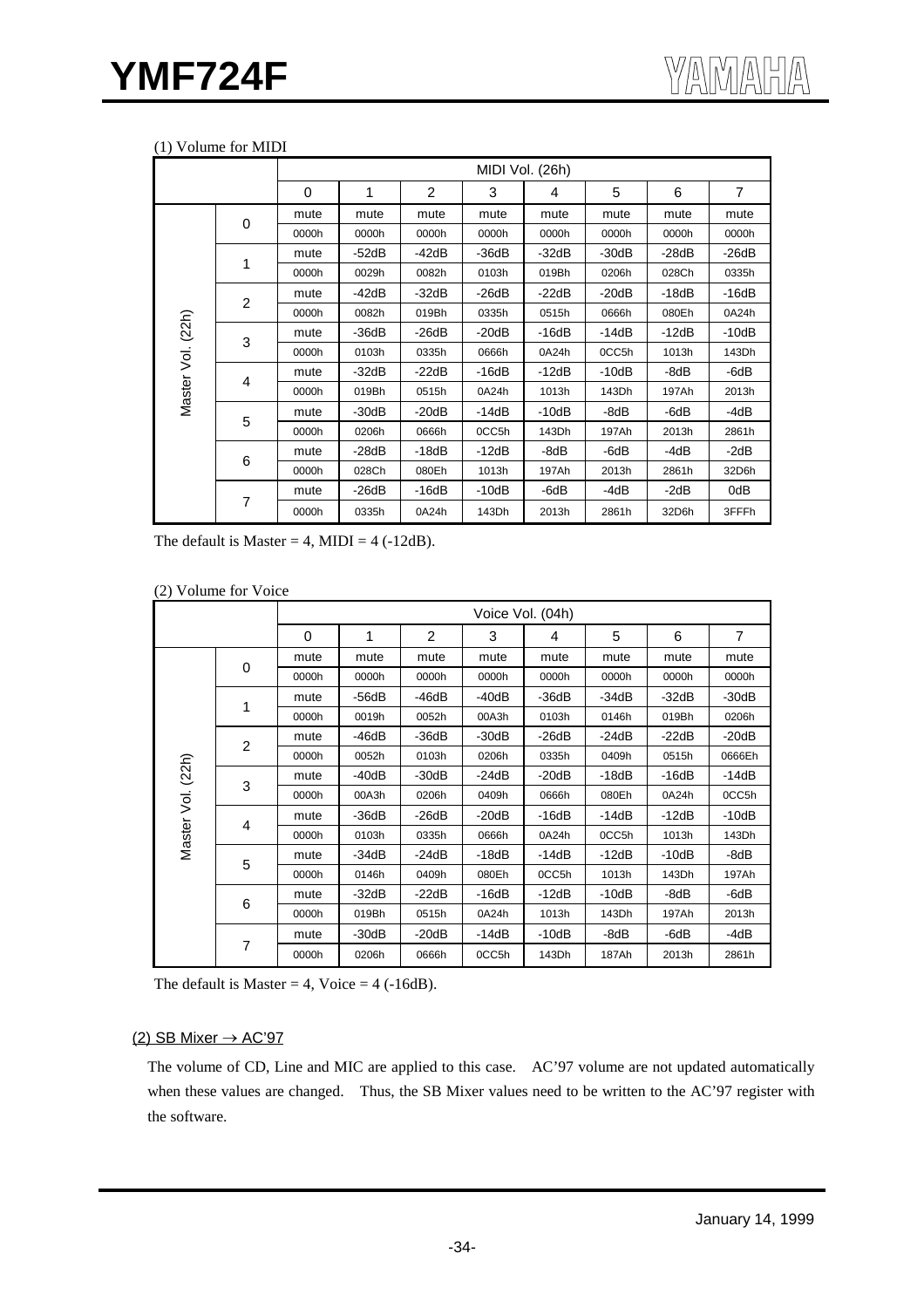#### 2-2-3. SB Suspend / Resume

The SB block can read the internal state as to support Suspend and Resume functions. The internal state is made up of 218 flip flops. To read the state, these states are shifted in order and read 8 bits at a time from the SCAN DATA register.

These registers are mapped to the SB Mixer space (see SB Mixer Register map). The registers have the following functions.

#### **F0h: Scan In/ Out Control**

Read / Write

| Default: 00h |                |                |                |                |           |                |                |  |  |  |
|--------------|----------------|----------------|----------------|----------------|-----------|----------------|----------------|--|--|--|
| bī           | b6             | b <sub>5</sub> | b <sub>4</sub> | b <sub>3</sub> | b2        | b <sub>1</sub> | b <sub>0</sub> |  |  |  |
| `BPDA        | $\blacksquare$ |                | -              | r.<br>55       | <b>SM</b> | $\sim$ $\sim$  |                |  |  |  |

#### **b0................SBPDR: Sound Blaster Power Down Request**

This bit stops the internal state of the Sound Blaster block.

"0": Normal (default)

"1": Stop

#### **b1................SE: Scan Enable**

This bit Shifts the internal state by 1 bit. Setting a "1" followed by a "0" shifts the internal state.

#### **b2................SM: Scan Mode**

This bit sets whether to read or write the state.

"0": Write (default)

"1": Read

#### **b3................SS: Scan Select**

This bit gives permission to read or write the internal data to the SCAN DATA register.

"0": Normal operation (Do not allow read or write). (default)

"1": Allow read and write.

#### **b7................SBPDA: Sound Blaster Power Down Acknowledgement**

This bit indicates that the SB Block is ready to read or write to the internal state after setting SBPDR. This bit is read only.

"0": Read/Write not possible

"1": Read/ Write possible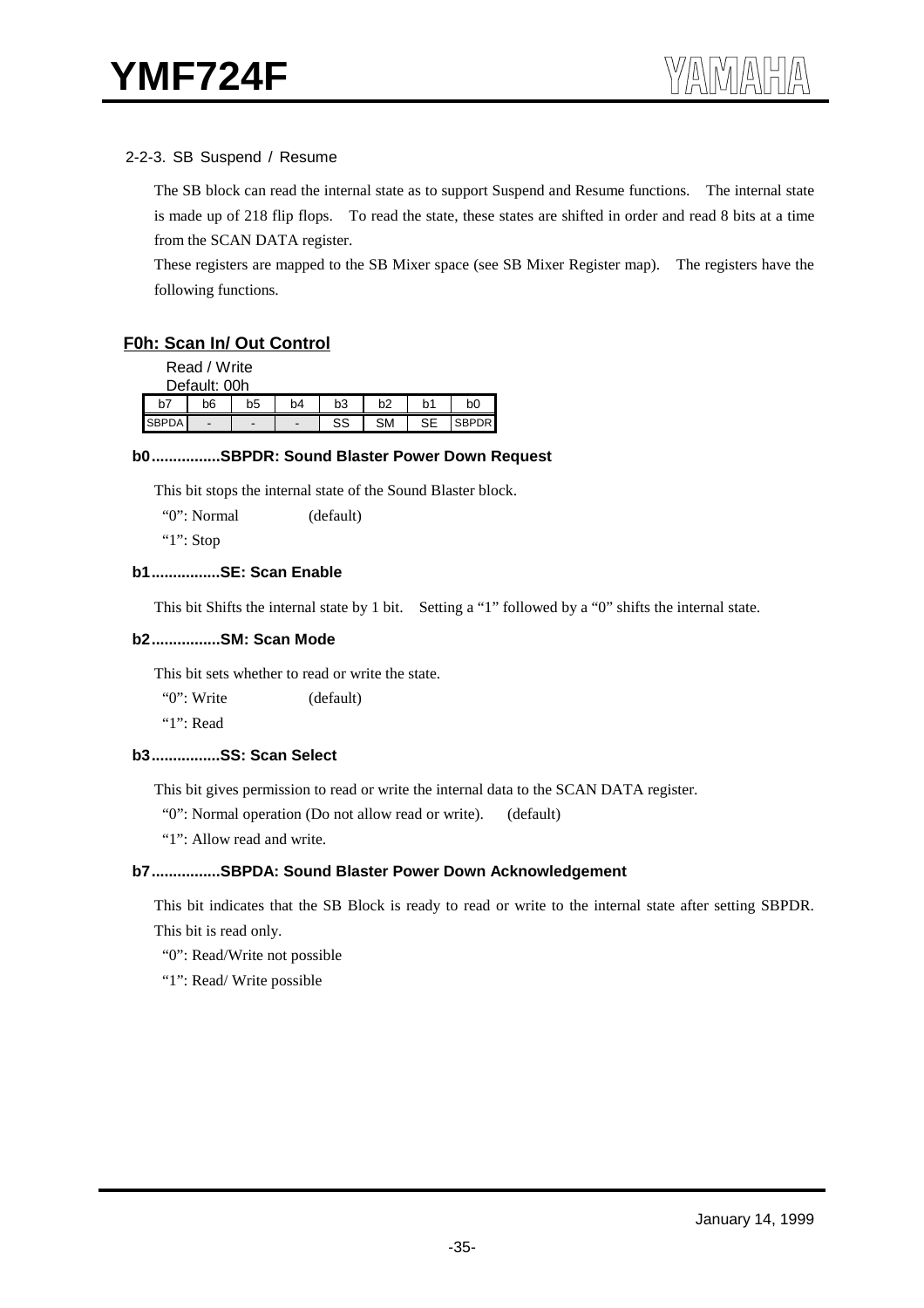## **F1h: Scan In/ Out Data**

|    | Read / Write<br>Default: 00h                                   |  |                  |  |  |  |  |  |  |  |
|----|----------------------------------------------------------------|--|------------------|--|--|--|--|--|--|--|
| b7 | b <sub>3</sub><br>b2<br>b <sub>5</sub><br>b6<br>b4<br>b1<br>b0 |  |                  |  |  |  |  |  |  |  |
|    |                                                                |  | <b>SCAN DATA</b> |  |  |  |  |  |  |  |

#### **b[7:0] ..........SCAN DATA**

This is the data port for reading and writing the internal state.

## **F8h: Interrupt Flag Register**

Read Only

|   | Default: 00h                 |                |                |                              |                          |    |    |  |  |  |  |
|---|------------------------------|----------------|----------------|------------------------------|--------------------------|----|----|--|--|--|--|
|   | b6                           | b <sub>5</sub> | b <sub>4</sub> | b <sub>3</sub>               | h2                       | b1 | bC |  |  |  |  |
| - | $\qquad \qquad \blacksquare$ | -              | -              | $\qquad \qquad \blacksquare$ | $\overline{\phantom{0}}$ | -  | cD |  |  |  |  |

#### **b0................SBI: SB Interrupt Flag**

This bit indicates that the SB DSP occurs the interrupt. This bit is read only. Thus, read the SB DSP read port to clearing the interrupt and this bit. Then, the value of the read port is invalid.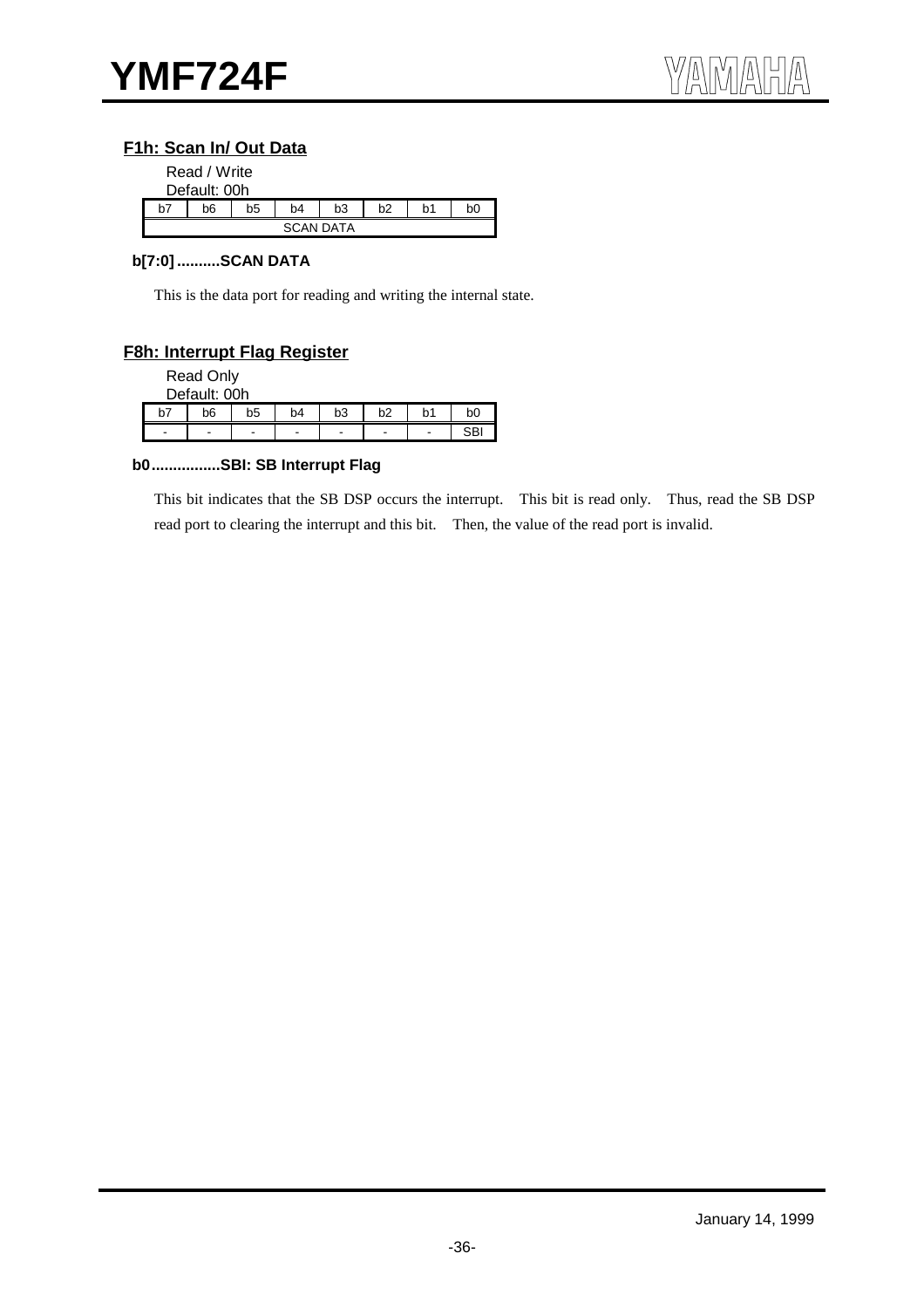## 2-3. MPU401

This block is for transmitting and receiving MIDI data. It is compatible with UART mode of "MPU401". Full duplex operation is possible using the 16-byte FIFO for each direction, transmitting and receiving.

The following shows the MPUBase I/O map for MPU401.

| <b>MPUBase</b> | (R/W) | <b>MIDI</b> Data port |
|----------------|-------|-----------------------|
| $MPUBase + 1h$ | (R)   | Status Register port  |
| $MPUBase + 1h$ | (W)   | Command Register port |

| port      | D7   | D <sub>6</sub>                                                                                                               | D <sub>5</sub> | D <sub>4</sub> | D <sub>3</sub> | D <sub>2</sub> | D <sub>1</sub> | D <sub>0</sub> |  |  |  |  |
|-----------|------|------------------------------------------------------------------------------------------------------------------------------|----------------|----------------|----------------|----------------|----------------|----------------|--|--|--|--|
| $+0h$     |      | Data                                                                                                                         |                |                |                |                |                |                |  |  |  |  |
| $+1h$ (W) |      | Command                                                                                                                      |                |                |                |                |                |                |  |  |  |  |
| $+1h(R)$  | /DSR | /DRR<br>$\sim$<br>$\blacksquare$<br>$\overline{\phantom{a}}$<br>$\blacksquare$<br>$\overline{\phantom{0}}$<br>$\blacksquare$ |                |                |                |                |                |                |  |  |  |  |

## 2-4. Joystick

JSBase (R/W)

| port  | D7   | D6   | D <sub>5</sub> | D4   | D3          | D2          | D1          | D <sub>0</sub> |
|-------|------|------|----------------|------|-------------|-------------|-------------|----------------|
| $+0h$ | JBB2 | JBB1 | JAB2           | JAB1 | <b>JBCY</b> | <b>JBCX</b> | <b>JACY</b> | <b>JACX</b>    |

| JACX | Joystick A, Coordinate X |
|------|--------------------------|
| JACY | Joystick A, Coordinate Y |
| JBCX | Joystick B, Coordinate X |
| JBCY | Joystick B, Coordinate Y |
| JAB1 | Joystick A, Button 1     |
| JAB2 | Joystick A, Button 2     |
| JBB1 | Joystick B, Button 1     |
| JBB2 | Joystick B, Button 2     |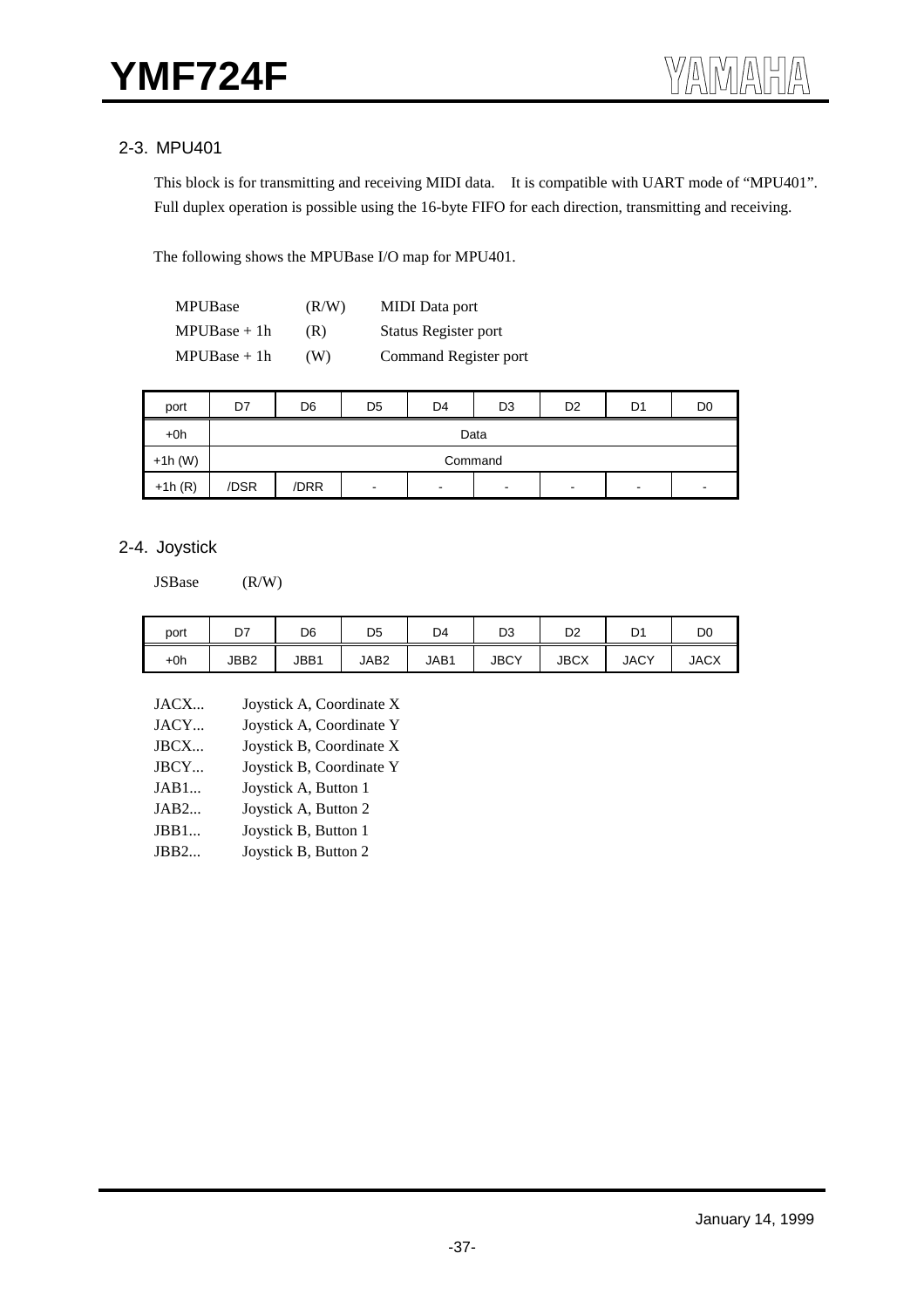## 3. DMA Emulation Protocol

The former synthesizer LSI for the ISA bus such as the Sound Blaster used the DMA controller (8237: ISA DMAC) on the system to transfer the sound data from/to the host.

For DS-1, however, ISA DMAC must be used to transfer the sound data to the Sound Blaster Pro Block of the Legacy Audio Block.

Because signals to connect to the ISA DMAC are generally not available on the PCI bus, there are two ways proposed from the industry to emulate the ISA DMAC on the PCI bus. One is PC/PCI and the other is D-DMA.

DS-1 supports both protocols for transferring SB Pro sound data on the PCI bus.

#### 3-1. PC/PCI

DS-1 provides two signals, PCREQ# and PCGNT# to realize the PC/PCI. The format of the signals is shown below. DS-1 asserts PCREQ# and sets PCREQ# to "HIGH" using the PCICLK corresponding to the DMA channel it is going to use.

In addition, DS-1 determines whether the next PCI I/O cycle is its own from the channel information that is encoded in PCGNT#.



PCGNT# is encoded as follows.

| <b>GNT#</b> Encoding |      |      |                  |  |  |
|----------------------|------|------|------------------|--|--|
| bit2                 | bit1 | bit0 | <b>GNT# Bits</b> |  |  |
|                      |      | 0    | DMA Channel 0    |  |  |
|                      |      | 1    | DMA Channel 1    |  |  |
|                      |      | 0    | DMA Channel 2    |  |  |
|                      |      |      | DMA Channel 3    |  |  |
|                      |      | 0    | Reserved         |  |  |
|                      |      | 1    | DMA Channel 5    |  |  |
|                      |      |      | DMA Channel 6    |  |  |
|                      |      |      | DMA Channel 7    |  |  |

DS-1 supports only 8-bit DMA channels (DMA Channel 0-3). It also only supports Single DMA transfer.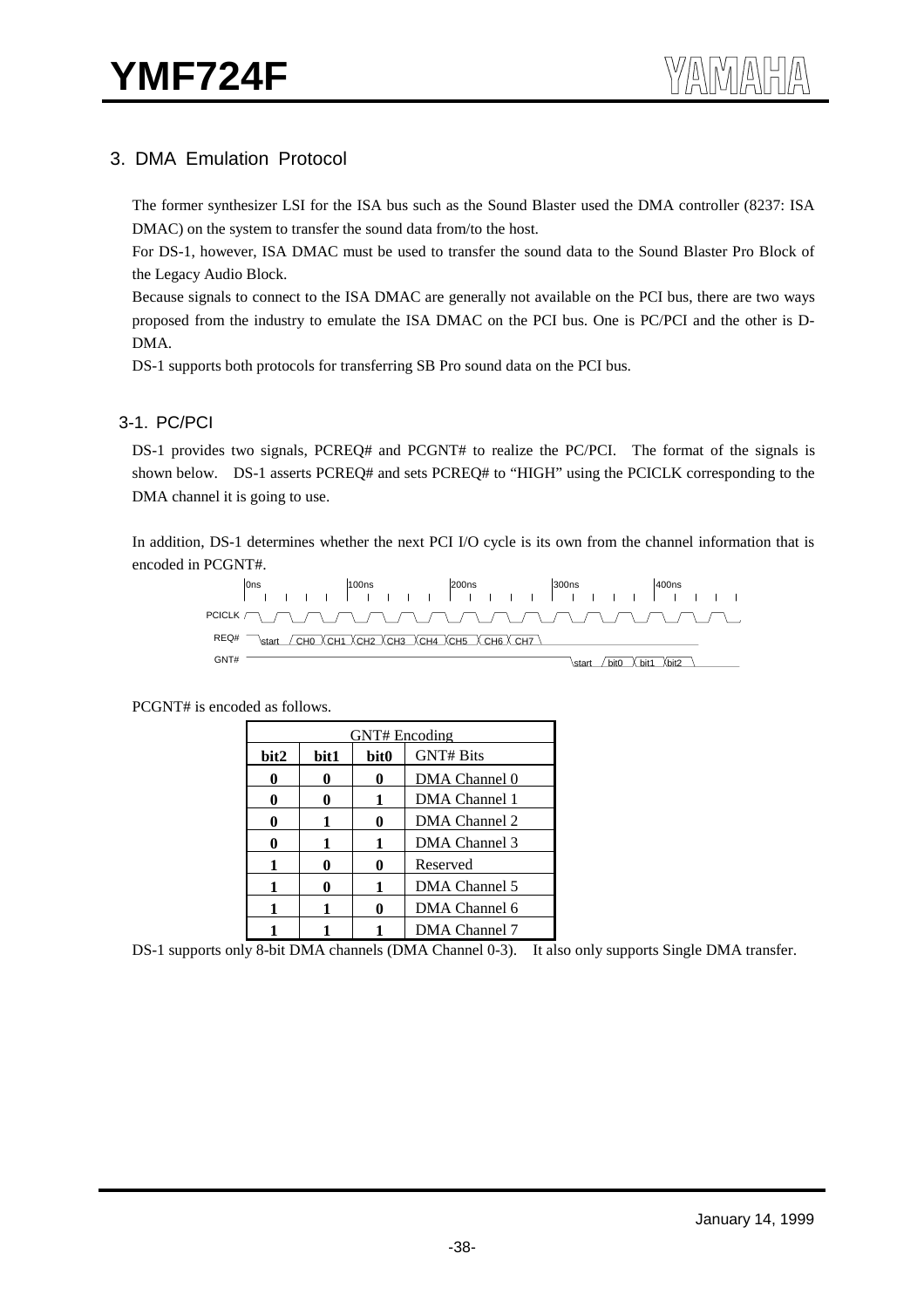## 3-2. D-DMA

DS-1 provides the following registers to support D-DMA. D-DMA Slave Configuration Register (4C-4Dh) of the PCI Configuration register is used to set the Base address of the Slave Address.

| <b>Slave Address</b> | R/W          | <b>Register Name</b>         |
|----------------------|--------------|------------------------------|
| $Base + 0h$          | W            | Base Address 0-7             |
| $Base + 0h$          | R            | <b>Current Address 0-7</b>   |
| $Base + 1h$          | W            | Base Address 8-15            |
| $Base + 1h$          | R            | <b>Current Address 8-15</b>  |
| $Base + 2h$          | W            | Base Address 16-23           |
| $Base + 2h$          | R            | <b>Current Address 16-23</b> |
| $Base + 3h$          | W            | Base Address 24-31           |
| $Base + 3h$          | R            | <b>Current Address 24-31</b> |
| $Base + 4h$          | W            | Base Word Count 0-7          |
| $Base + 4h$          | R            | Current Word Count 0-7       |
| $Base + 5h$          | W            | Base Word Count 8-15         |
| $Base + 5h$          | $\mathsf{R}$ | Current Word Count 8-15      |
| $Base + 6h$          | W            | Base Word Count 16-23        |
| $Base + 6h$          | R            | Current Word Count 16-23     |
| $Base + 7h$          | N/A          | Reserved                     |
| $Base + 8h$          | W            | Command                      |
| $Base + 8h$          | $\mathbf{R}$ | <b>Status</b>                |
| $Base + 9h$          | W            | Request                      |
| $Base + Ah$          | N/A          | Reserved                     |
| $Base + Bh$          | W            | Mode                         |
| $Base + Ch$          | W            | Reserved                     |
| $Base + Dh$          | W            | <b>Master Clear</b>          |
| $Base + Eh$          | N/A          | Reserved                     |
| $Base + Fh$          | R/W          | <b>Multi-Channel Mask</b>    |

These registers can be accessed by 8-bit or 16-bit bus width. DS-1 supports 8-bit DMA transfer only.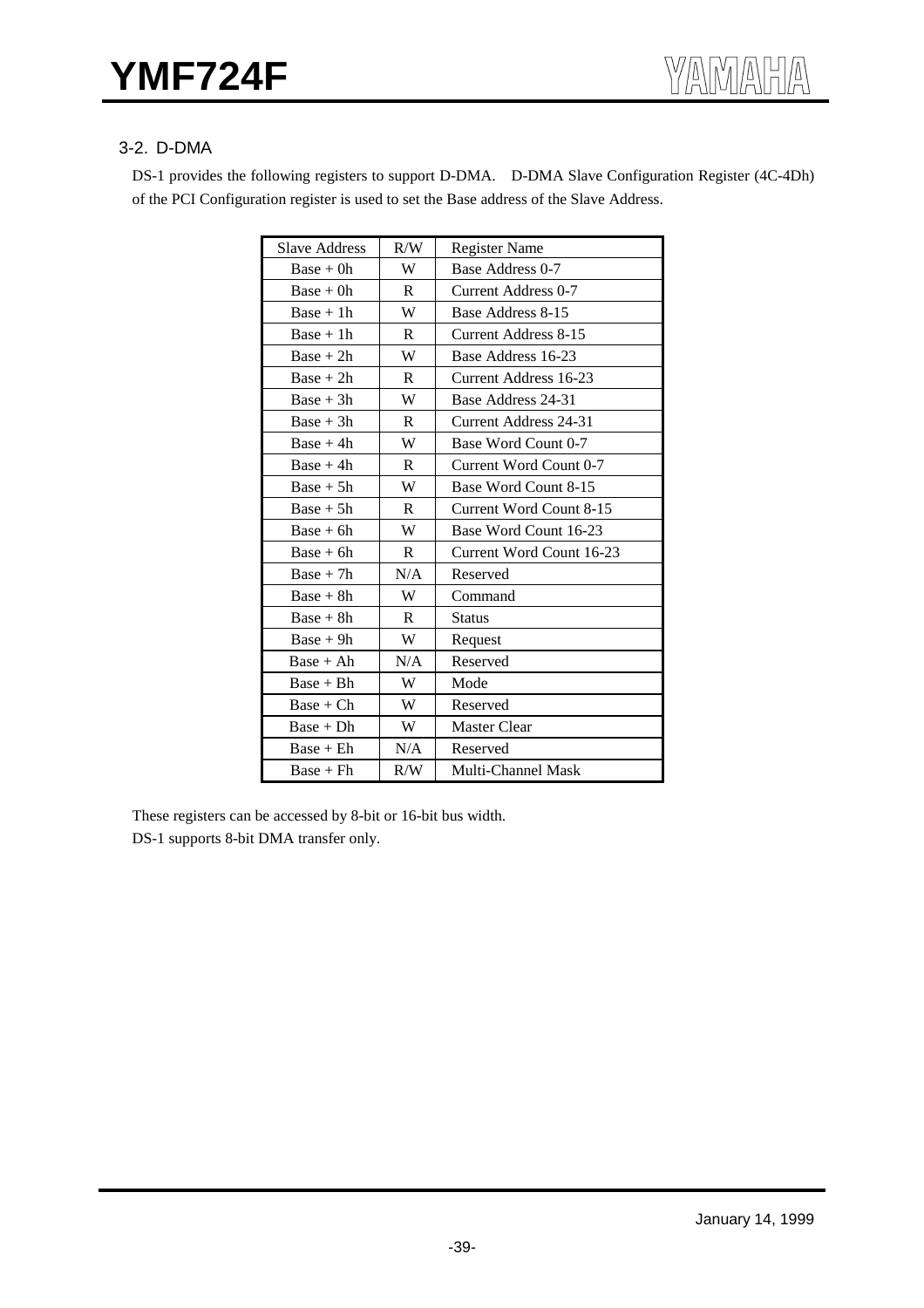## 4. Interrupt Routing

DS-1 supports three types of interrupts, interrupt signal on the PCI bus (INTA#), interrupt signal on the ISA bus (IRQ[5,7,9,10,11]), and Serialized IRQ.

The IRQs on DS-1 are routed as shown below.



PCI Audio can only use INTA#, but the Sound Blaster Pro and MPU401 blocks of the Legacy Audio Block can use any of the three protocols.

The protocol can be switched using 40-43h (Legacy Audio Control Register) of the PCI Configuration Register.

#### 4-1. Serialized IRQ

Serialized IRQ is a method to encode IRQs of 15 channels into one signal.

DS-1 provides the SERIRQ# pin to support Serialized IRQ.

Only one channel out of the 5 channels, IRQ5, IRQ7, IRQ9, IRQ10, and IRQ11, can be encoded into the IRQ/Data frame of Serialized IRQ.

The IRQ channel is selected using 40h-43h (Legacy Audio Control Register) of the PCI Configuration Register.

#### 5. Digital Audio Interface

DS-1 only supports SPDIF output conforming to IEC958. The only supported Fs is 48 kHz. It can be selectable from the Dolby Digital (AC-3) encoded data or the result of Digital Mixing.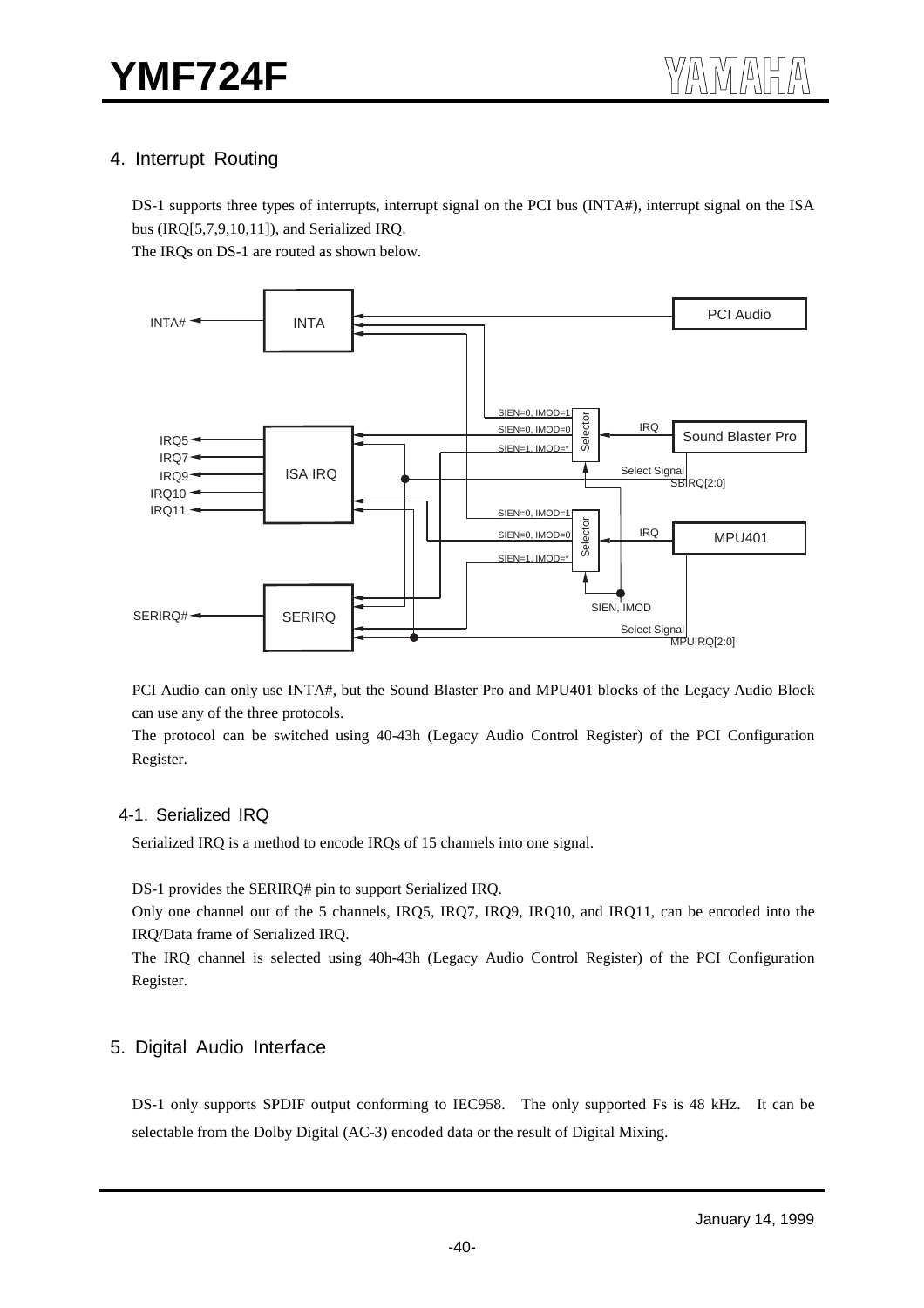## 6. Hardware Volume Control

The hardware volume control determines the AC'97 master volume without using any software control using the external circuit listed below.

Two pins, VOLUP# for increasing the volume and VOLDW# for decreasing the volume, are used.



DS-1 provides a shadow register for the AC'97 master volume. When the software accesses the AC'97 Master Volume, it is always reflected in the shadow register.

The value of the shadow register is incremented by 1.5dB on the rising edge of the signal input to the VOLUP# pin. If it is already set to the maximum value, it does not change. The value set in the shadow register automatically updates the AC'97 master volume register through the AC-Link.

The value of the shadow register is decremented by 1.5dB on the rising edge of the signal input to the VOLDW# pin. If it is already set to the minimum value, it does not change. The value set in the shadow register automatically updates the AC'97 master volume register through the AC-Link.

Also, when both VOLUP#, VOLDW# pins are at LOW level, the MUTE bit of the shadow address is enabled and the Master Volume Mute bit of the AC'97 register is automatically set through the AC-Link. When a rising edge is detected on either VOLUP# or VOLDW#, the MUTE bit is reset through the AC-Link. The Master Volume is set to the value before the Mute.

If the AC-Link is BUSY (when controlling the register from the AC'97 Control Register), the value in the shadow register is set to AC'97 on the next frame. The AC'97 Control Register is set to BUSY in this case. When the master volume changes or is muted due to VOLUP#, VOLDW#, an interrupt is generated at the host.

The interrupt is used to notify the driver that the Master Volume has been changed from the outside.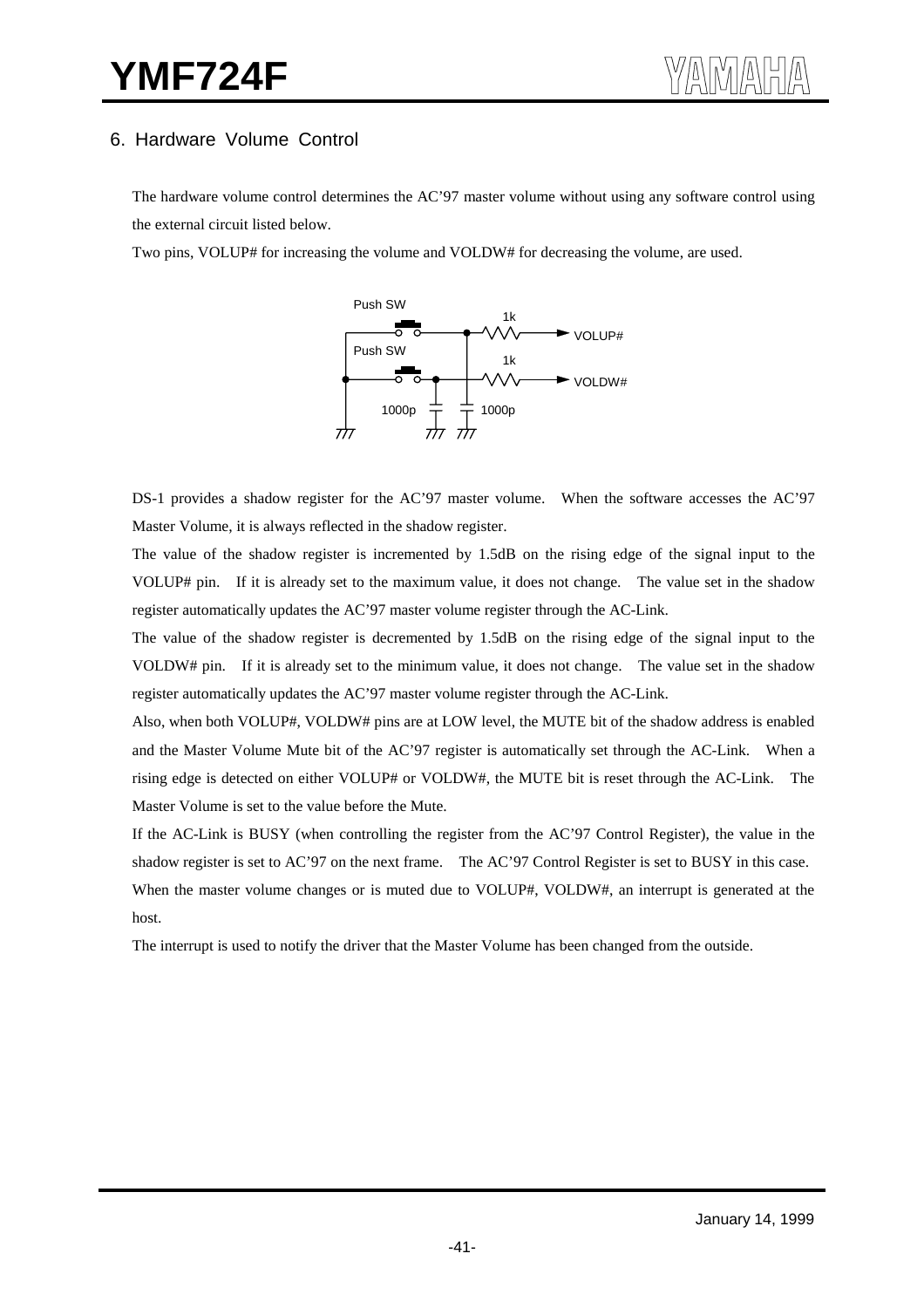## **ELECTRICAL CHARACTERISTICS**

## 1. Absolute Maximum Ratings

| Item                                 | Symbol             | Min.   | Max.          | Unit            |
|--------------------------------------|--------------------|--------|---------------|-----------------|
| Power Supply Voltage 1 (PVDD, VDD5)  | $\rm V_{DD5}$      | $-0.5$ | 7.0           | V               |
| Power Supply Voltage 2 (VDD3, LVDD)  | $\rm V_{DD3}$      | $-0.3$ | 4.6           |                 |
| Input Voltage 1 (PVDD, VDD5)         | $\rm V_{IN5}$      | $-0.5$ | $V_{DD5}+0.5$ |                 |
| Input Voltage 2 (VDD3, LVDD)         | $\rm V_{IN3}$      | $-0.3$ | $V_{DD3}+0.3$ |                 |
| <b>Operating Ambient Temperature</b> | $T_{OP}$           | 0      | 70            | $\rm ^{\circ}C$ |
| <b>Storage Temperature</b>           | $\mathrm{T_{STG}}$ | $-50$  | 125           | $^{\circ}C$     |

Note : PVSS=LVSS=VSS=0[V]

## 2. Recommended Operating Conditions

| Item                                 | Symbol        | Min. | Typ. | Max. | Unit |
|--------------------------------------|---------------|------|------|------|------|
| Power Supply Voltage 1 (PVDD, VDD5)  | $\rm V_{DD5}$ | 4.75 | 5.00 | 5.25 |      |
| Power Supply Voltage 2 (VDD3, LVDD)  | $V_{DD3}$     | 3.00 | 3.30 | 3.60 |      |
| <b>Operating Ambient Temperature</b> | m<br>I OP     |      | 25   | 70   |      |

Note : PVSS=LVSS=VSS=0[V]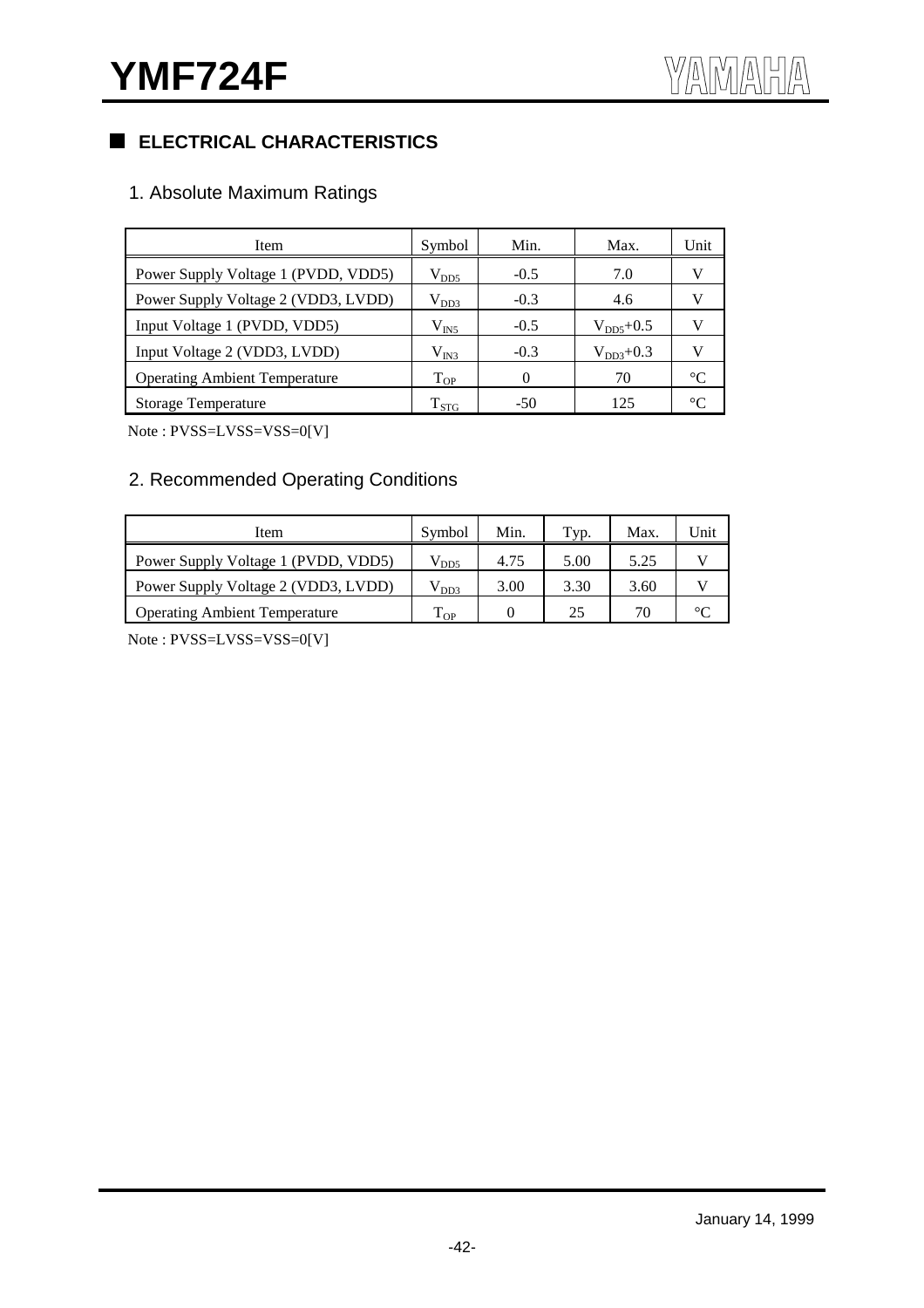## 3. DC Characteristics

| Item                          | Symbol                                | Condition                 | Min.                | Typ. | Max.            | Unit         |
|-------------------------------|---------------------------------------|---------------------------|---------------------|------|-----------------|--------------|
| High Level Input Voltage 1    | $V_{HH}$                              | $*1$                      | 2.2                 |      | $V_{DD5} + 0.5$ | $\mathbf V$  |
| Low Level Input Voltage 1     | $V_{IL1}$                             | $*1$                      | $-0.5$              |      | 0.8             | $\mathbf V$  |
| High Level Input Voltage 2    | $V_{III2}$                            | $*2$                      | 2.2                 |      | $V_{DD5} + 0.5$ | $\mathbf V$  |
| Low Level Input Voltage 2     | $V_{IL2}$                             | $*2$                      | $-0.5$              |      | 0.6             | $\mathbf V$  |
| High Level Input Voltage 3    | $V_{IH3}$                             | $*3$                      | 2.2                 |      |                 | $\mathbf{V}$ |
| Low Level Input Voltage 3     | $V_{II,3}$                            | $*3$                      |                     |      | 0.8             | $\mathbf V$  |
| High Level Input Voltage 4    | $\rm V_{\rm I\!H\!A}$                 | $*4$                      | 0.7V <sub>DD5</sub> |      |                 | $\mathbf V$  |
| Low Level Input Voltage 4     | $\rm V_{\underline{II}\underline{A}}$ | $*4$                      |                     |      | $0.2V_{DD5}$    | V            |
| <b>Input Leakage Current</b>  | $I_{IL}$                              | $0 < V_{IN} < V_{DD5}$    | $-10$               |      | 10              | $\mu A$      |
| High Level Output Voltage 1   | $V_{OH1}$                             | *5, $I_{OH1} = -1mA$      | 2.4                 |      |                 | $\mathbf V$  |
| Low Level Output Voltage 1    | $V_{OL1}$                             | *5, $I_{OL1} = 3mA$       |                     |      | 0.55            | $\mathbf V$  |
| High Level Output Voltage 2   | $V_{OH2}$                             | * $6, I_{OH2} = -2mA$     | 2.4                 |      |                 | $\mathbf V$  |
| Low Level Output Voltage 2    | $V_{OL2}$                             | *6, $I_{OL2} = 6mA$       |                     |      | 0.55            | $\mathbf V$  |
| High Level Output Voltage 3   | V <sub>OH3</sub>                      | $*7$ , $I_{OH3} = -4mA$   | 2.4                 |      |                 | $\mathbf V$  |
| Low Level Output Voltage 3    | $V_{OL3}$                             | $*7$ , $I_{OL3} = 12mA$   |                     |      | 0.55            | $\mathbf V$  |
| High Level Output Voltage 4   | $V_{OH4}$                             | *8, $I_{OH4} = -80 \mu A$ | $VDD5$ -1.0         |      |                 | $\mathbf V$  |
| Low Level Output Voltage 4    | $V_{OLA$                              | *8, $I_{OL4} = 2mA$       |                     |      | 0.4             | $\mathbf V$  |
| Input Pin Capacitance         | $C_{I\underline{N}}$                  |                           | 5                   |      | 15              | pF           |
| Clock Pin Capacitance         | $C_{CLK}$                             |                           | 5                   |      | 15              | pF           |
| <b>IDSEL Pin Capacitance</b>  | $C_{\text{IDSEL}}$                    |                           | 5                   |      | 15              | pF           |
| <b>Output Leakage Current</b> | $I_{OL}$                              |                           | $-10$               |      | 10              | μA           |
| Power Supply Current 1        |                                       | PVDD+VDD5                 |                     |      | 60              | mA           |
| (Normal Operation)            |                                       | VDD3                      |                     |      | 145             | $\rm mA$     |
| Power Supply Current 2        |                                       | *9, PVDD+VDD5             |                     | 0.5  | $\overline{2}$  | mA           |
| (Power Save)                  |                                       | *9, VDD3                  |                     | 6    | 10              | mA           |

Note : Top = 0~70°C, PVDD=5.0±0.25[V], VDD5=5.0±0.25[V], VDD3=3.3±0.3[V], LVDD=3.3±0.3[V], C<sub>L</sub>=50 pF

\*1: Applicable to all PCI Iuput/Output pins and Iunput pins except PCICLK and RST# pin.

\*2: Applicable to RST# pin.

- \*3: Applicable to CBCLK, CSDI, ACDI, ASDI, GP[7:4], RXD, VOLUP#, VOLDW#, ROMDI and TEST[7:0]# pins.
- \*4: Applicable to XI24 pin.
- \*5: Applicable to AD[31:0], C/BE[3:0]#, PAR, REQ#, PCREQ#, SERIRQ#, TXD, ALRCK, ASDO, ACDO, ACS#, ROMSK, ROMDO, ROMCS and DIT pins.
- \*6: Applicable to FRAME#, IRDY#, TRDY#, STOP#, DEVSEL#, PERR#, SERR#, ABCLK, ASCLK, CRST#, CSYNC and CSDO pins.
- \*7: Applicable to IRQ5, IRQ7, IRQ9, IRQ10, IRQ11 and INTA# pins.
- \*8: Applicable to CMCLK, XRST# and XO24 pins.
- \*9: DS-1 Power Control Register, DMC=DPLL0=DPLL1=PSN=PSL0=PSL1="1", PCICLK (33MHz) is stopped.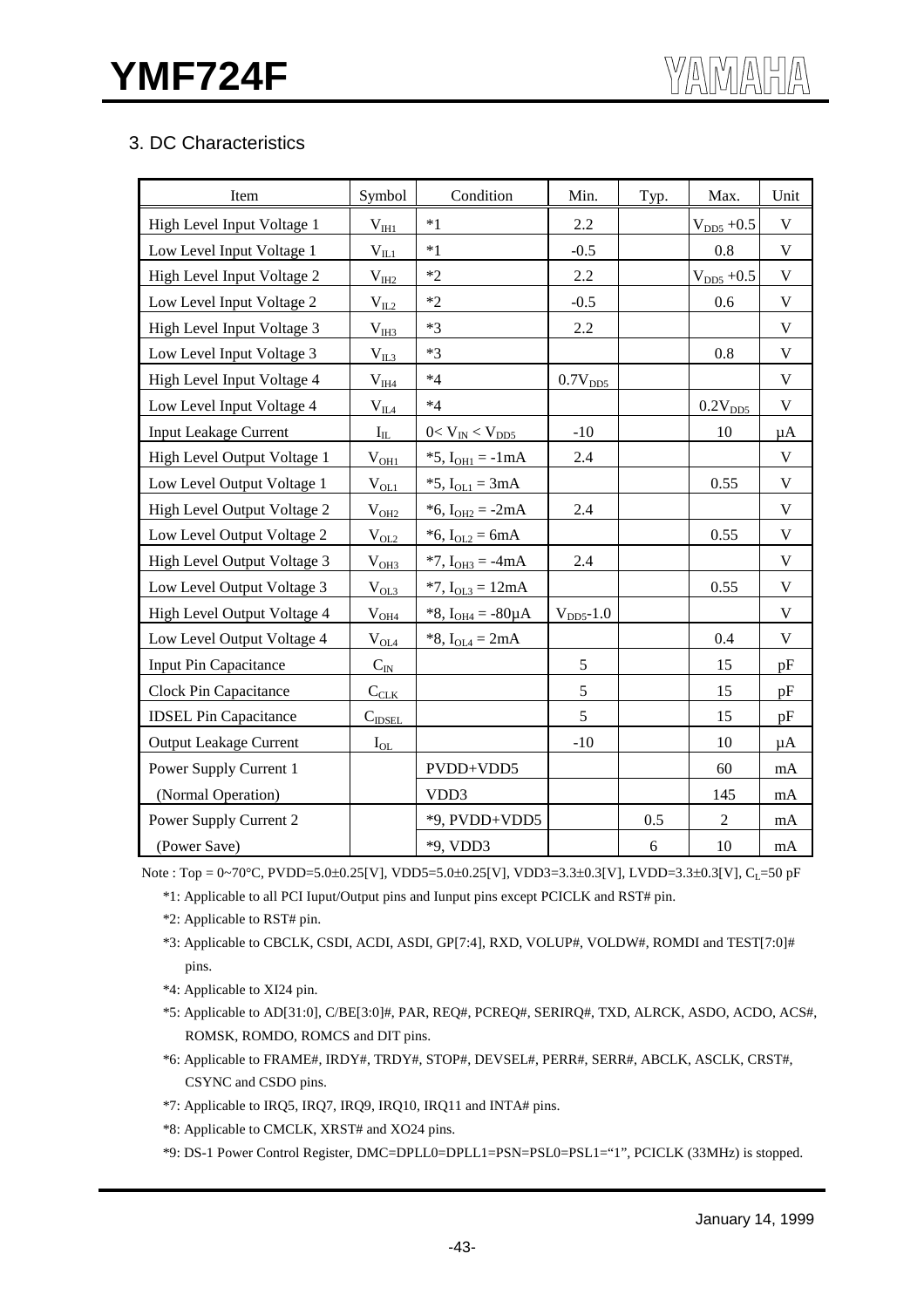## 4. AC Characteristics

#### 4-1. Master Clock (Fig.1)

| Item            | Symbol              | Min. | Typ.                     | Max.                     | Unit |
|-----------------|---------------------|------|--------------------------|--------------------------|------|
| XI24 Cycle Time | <sup>L</sup> XICYC  | ۰    | 40.69                    | $\overline{\phantom{0}}$ | ns   |
| XI24 High Time  | <sup>L</sup> XIHIGH | 16   | $\overline{\phantom{0}}$ | 24                       | ns   |
| XI24 Low Time   | <b>LXILOW</b>       | 16   | $\overline{\phantom{0}}$ | 24                       | ns   |

Note : Top = 0-70°C, PVDD=5.0±0.25 V, VDD5=5.0±0.25 V, VDD3=3.3±0.3 V, LVDD=3.3±0.3 V



Fig.1: XI24 Master Clock timing

#### 4-2. Reset (Fig.2)

| Item                                 | Symbol                      | Min. | $T_{VD}$ .               | Max | 'Jnit |
|--------------------------------------|-----------------------------|------|--------------------------|-----|-------|
| Reset Active Time after Power Stable | $\mathfrak{t}_{\text{RST}}$ |      | $\overline{\phantom{a}}$ | -   | ms    |
| Power Stable to Reset Rising Edge    | <b>LRSTOFF</b>              | 10   | -                        | -   | ms    |
| <b>Reset Slew Rate</b>               |                             | 50   | -                        | -   | mV/ns |

Note : Top = 0-70°C, PVDD=5.0±0.25 V, VDD5=5.0±0.25 V, VDD3=3.3±0.3 V, LVDD=3.3±0.3 V, C<sub>L</sub>=50 pF



Fig.2: PCI Reset timing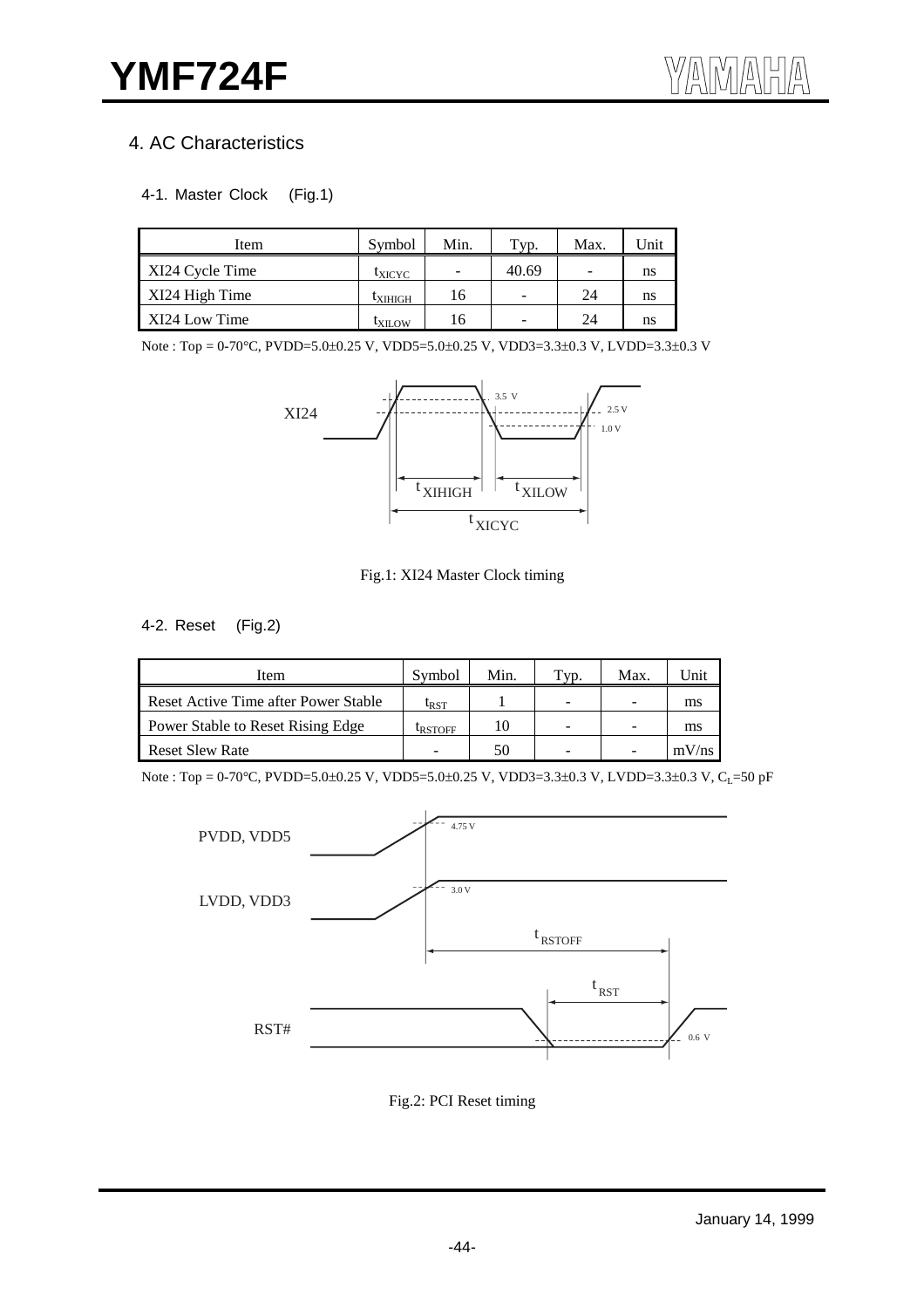#### 4-3. PCI Interface (Fig.3, 4)

| Item                         | Symbol                    | Condition            | Min.           | Typ. | Max. | Unit          |
|------------------------------|---------------------------|----------------------|----------------|------|------|---------------|
| <b>PCICLK Cycle Time</b>     | $t_{PCYC}$                |                      | 30             |      |      | ns.           |
| PCICLK High Time             | $t_{PHIGH}$               |                      | 11             |      | ۰    | <sub>ns</sub> |
| <b>PCICLK Low Time</b>       | $t_{\text{PI} \text{OW}}$ |                      | 11             |      |      | ns            |
| <b>PCICLK Slew Rate</b>      |                           |                      |                |      | 4    | V/ns          |
|                              | $t_{\rm PVAL}$            | (Bused signal)       | 2              |      | 11   | <sub>ns</sub> |
| PCICLK to Signal Valid Delay | $t_{\text{PVAL(PTP)}}$    | (Point to Point)     | 2              |      | 12   | <sub>ns</sub> |
| <b>Float to Active Delay</b> | $t_{PON}$                 |                      | $\mathfrak{D}$ |      | ۰    | <sub>ns</sub> |
| <b>Active to Float Delay</b> | $t_{\text{POFF}}$         |                      |                |      | 28   | ns            |
|                              | $t_{PSU}$                 | (Bused signal)       | 7              |      |      | <sub>ns</sub> |
| Input Setup Time to PCICLK   |                           | *10 (Point to Point) | 10             |      |      | <b>ns</b>     |
|                              | $t_{\text{PSU(PTP)}}$     | *11 (Point to Point) | 12             |      |      | <sub>ns</sub> |
| Input Hold Time for PCICLK   | $t_{PH}$                  |                      | $\Omega$       |      |      | ns            |

Note : Top = 0-70°C, PVDD=5.0±0.25 V, VDD5=5.0±0.25 V, VDD3=3.3±0.3 V, LVDD=3.3±0.3 V, CL=50 pF

\*10: This characteristic is applicable to REQ# and PCREQ# signal.

\*11: This characteristic is applicable to GNT# and PCGNT# signal.







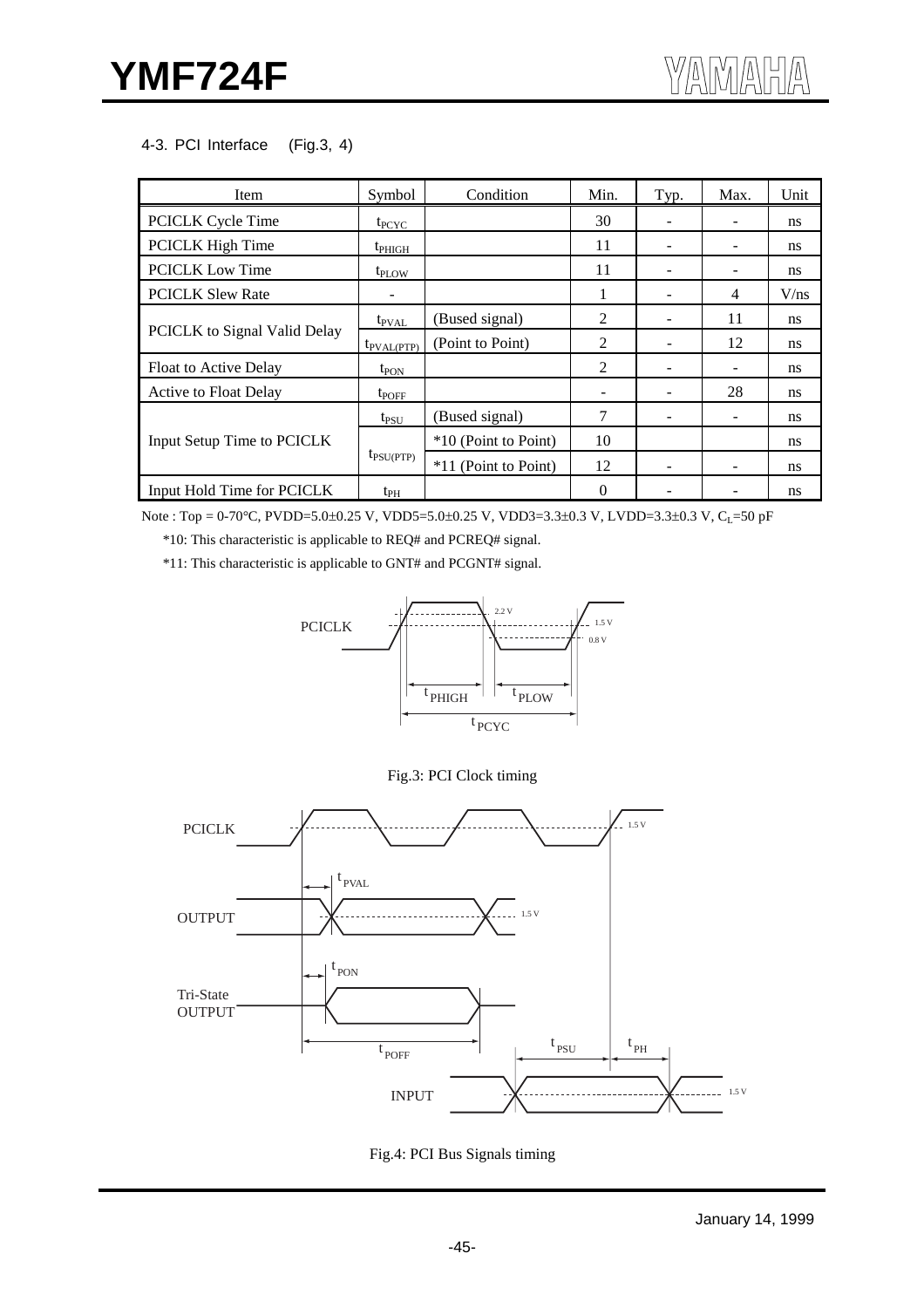## 4-4. AC'97 / AC3F2 Master Clock (Fig.5)

| Item                      | Symbol              | Min. | Typ.  | Max. | Unit |
|---------------------------|---------------------|------|-------|------|------|
| <b>CMCLK</b> Cycle Time   | t <sub>CMCYC</sub>  | ۰    | 40.69 |      | ns   |
| <b>CMCLK</b> High Time    | t <sub>CMHIGH</sub> | 8    |       |      | ns   |
| <b>CMCLK Low Time</b>     | t <sub>CMLOW</sub>  | 8    |       |      | ns   |
| <b>CMCLK</b> Rising Time  | $t_{CMR}$           | -    | 4.6   |      | ns   |
| <b>CMCLK Falling Time</b> | $t_{CMF}$           |      | 2.1   |      | ns   |

Note : Top = 0-70°C, PVDD=5.0±0.25 V, VDD5=5.0±0.25 V, VDD3=3.3±0.3 V, LVDD=3.3±0.3 V, CL=50 pF



Fig.5: Master Clock timing for AC'97 and AC3F2

## 4-5. AC-link (Fig.6)

| Item                        | Symbol               | Condition | Min.                     | Typ. | Max. | Unit          |
|-----------------------------|----------------------|-----------|--------------------------|------|------|---------------|
| <b>CBCLK</b> Cycle Time     | $t_{CBICYC}$         |           | $\overline{\phantom{a}}$ | 81.4 |      | <sub>ns</sub> |
| <b>CBCLK</b> High Time      | $t_{\text{CBIHIGH}}$ |           | 35                       | 40.7 | 45   | ns            |
| <b>CBCLK</b> Low Time       | $t_{\text{CBLOW}}$   |           | 35                       | 40.7 | 45   | <sub>ns</sub> |
| CSYNC Cycle Time            | t <sub>CSYCYC</sub>  |           | $\overline{\phantom{a}}$ | 20.8 |      | <sub>ns</sub> |
| <b>CSYNC</b> High Time      | $t_{CSYHIGH}$        |           | $\overline{\phantom{a}}$ | 1.3  |      | <sub>ns</sub> |
| <b>CSYNC</b> Low Time       | t <sub>CSYLOW</sub>  |           | $\overline{\phantom{m}}$ | 19.5 |      | <sub>ns</sub> |
| CBCLK to Signal Valid Delay | $t_{\text{CVAL}}$    | $*12$     | -                        |      | 20   | <sub>ns</sub> |
| Output Hold Time for CBCLK  | $t_{COH}$            | $*12$     | $\Omega$                 |      |      | <sub>ns</sub> |
| Input Setup Time to CBCLK   | $t_{CISU}$           | $*13$     | 15                       |      |      | <sub>ns</sub> |
| Input Hold Time for CBCLK   | $t_{\text{CIH}}$     | $*13$     | 5                        |      |      | <sub>ns</sub> |
| Warm Reset Width            |                      |           |                          | 1.3  |      | μs            |

Note) Top = 0-70°C, PVDD=5.0±0.25 V, VDD5=5.0±0.25 V, VDD3=3.3±0.3 V, LVDD=3.3±0.3 V, C<sub>L</sub>=50 pF

\*12: This characteristic is applicable to CSYNC and CSDO signal.

\*13: This characteristic is applicable to CSDI signal.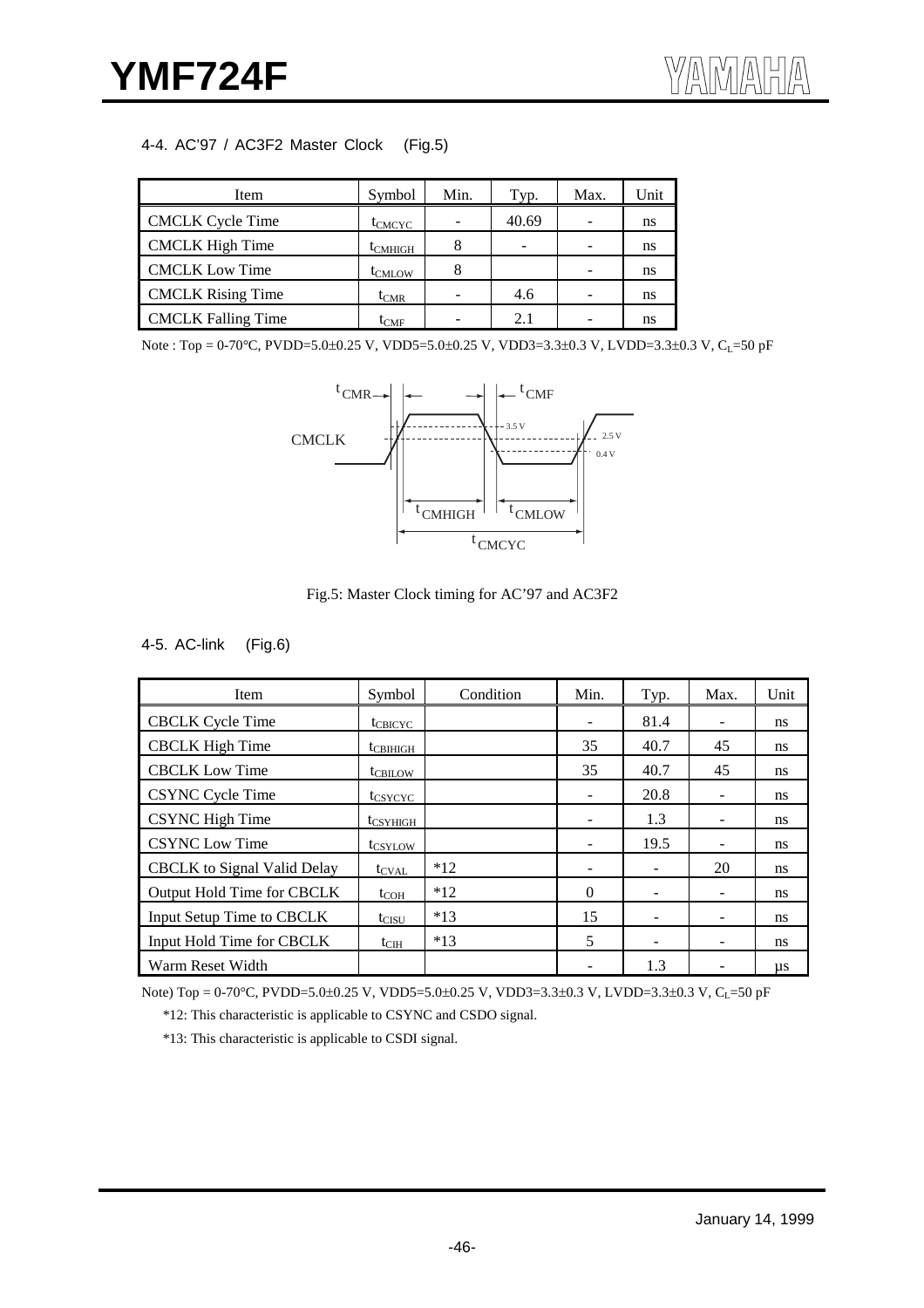## **YMF724F**



Fig.6: AC-link timing

#### 4-6 AC3F2 Interface (Fig.7, 8)

| Item                               | Symbol              | Condition | Min.              | Typ. | Max. | Unit |
|------------------------------------|---------------------|-----------|-------------------|------|------|------|
| <b>ASCLK Cycle Time</b>            | t <sub>ASCCYC</sub> |           | $\qquad \qquad -$ | 325  |      | ns   |
| <b>ASCLK High Time</b>             | $t_{ASCHIGH}$       |           | 140               |      | 180  | ns   |
| <b>ASCLK Low Time</b>              | t <sub>ASCLOW</sub> |           | 140               |      | 180  | ns   |
| <b>ASCLK</b> to Signal Valid Delay | $t_{\text{ACVAL}}$  | $*14$     | -                 |      | 50   | ns   |
| Output Hold Time for ASCLK         | $t_{ACOH}$          | $*14$     | $-10$             |      |      | ns   |
| Input Setup Time to ASCLK          | $t_{\text{ACISU}}$  | $*15$     | 20                |      |      | ns   |
| Input Hold Time for ASCLK          | $t_{ACIH}$          | $*15$     | 10                |      |      | ns   |
| <b>ABCLK</b> Cycle Time            | $t_{ABICYC}$        |           |                   | 325  |      | ns   |
| <b>ABCLK</b> High Time             | $t_{ABIHIGH}$       |           | 140               |      | 180  | ns   |
| <b>ABCLK Low Time</b>              | $t_{ABILOW}$        |           | 140               |      | 180  | ns   |
| <b>ABCLK</b> to Signal Valid Delay | $t_{ASVAL}$         | $*16$     | ٠                 |      | 50   | ns   |
| Output Hold Time for ABCLK         | $t_{ASOH}$          | $*16$     | $-10$             |      |      | ns   |
| Input Setup Time to ABCLK          | $t_{\text{ASISU}}$  | $*17$     | 20                |      |      | ns   |
| Input Hold Time for ABCLK          | $t_{ASIH}$          | $*17$     | 10                |      |      | ns   |

Note) Top = 0-70°C, PVDD=5.0±0.25 V, VDD5=5.0±0.25 V, VDD3=3.3±0.3 V, LVDD=3.3±0.3 V, C<sub>L</sub>=50 pF

\*14: This characteristic is applicable to ACS and ACDO signal.

\*15:This characteristic is applicable to ACDI signal.

\*16: This characteristic is applicable to ASDO and ALRCK signal.

\*17: This characteristic is applicable to ASDI signal.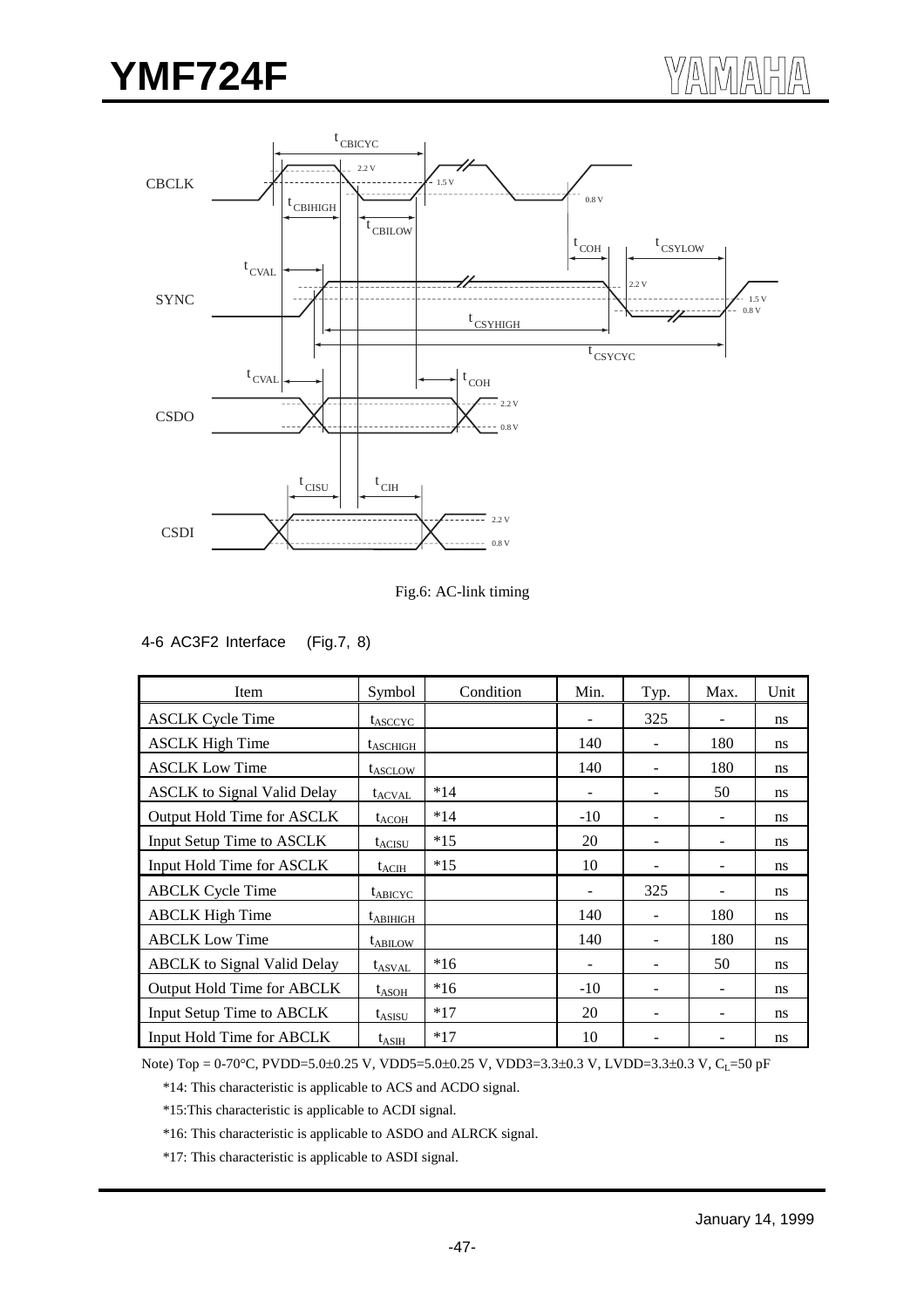

Fig.7: AC3F2 Control Interface timing



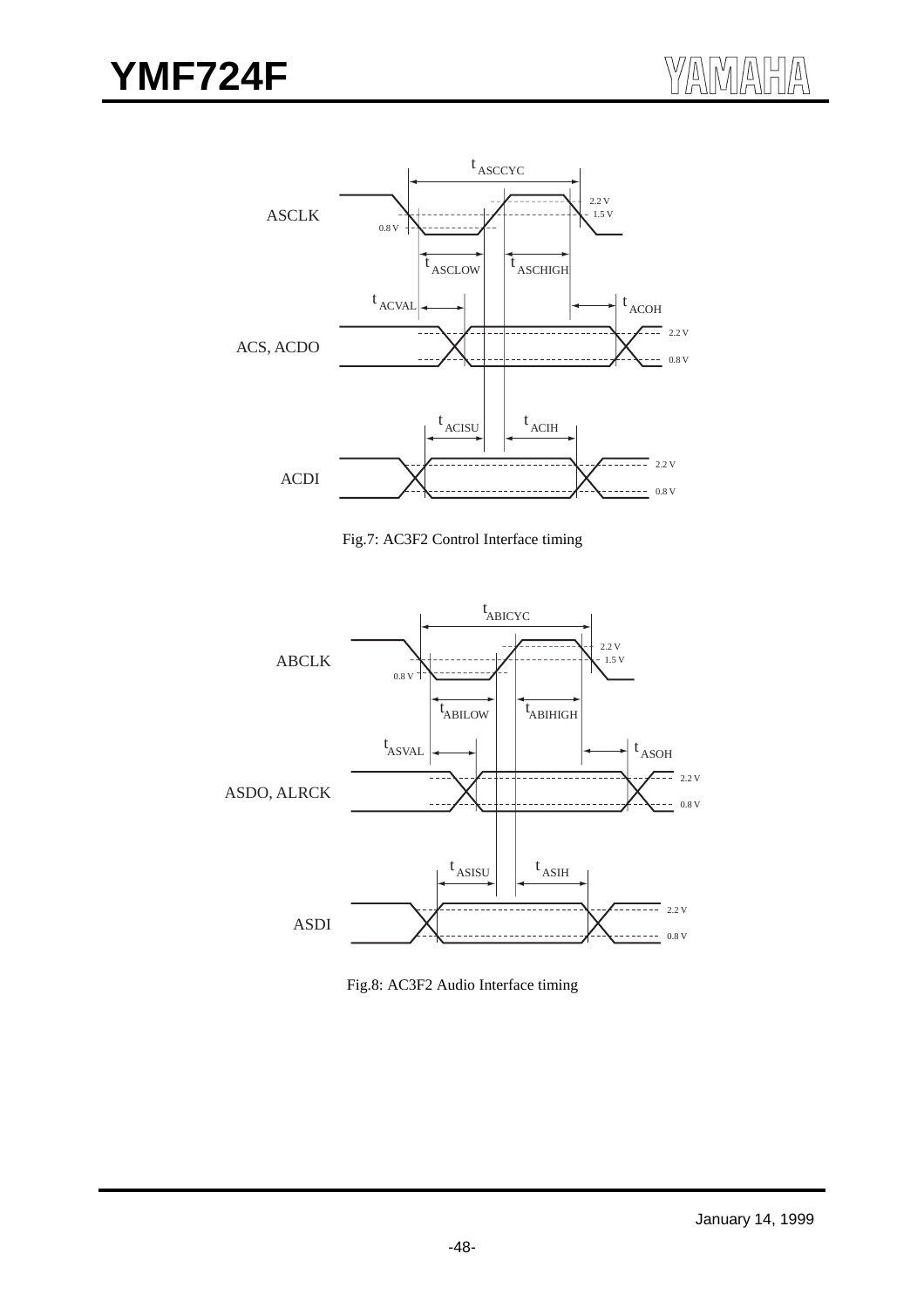## **EXTERNAL DIMENSIONS**

#### YMF724F-V



The shape of the molded corner may slightly different from the shape in this diagram. The figure in the parenthesis ( ) should be used as a reference. Plastic body dimensions do not include burr of resin. UNIT : mm

Note : The LSIs for surface mount need especial consideration on storage and soldering conditions. For detailed information, please contact your nearest agent of Yamaha.